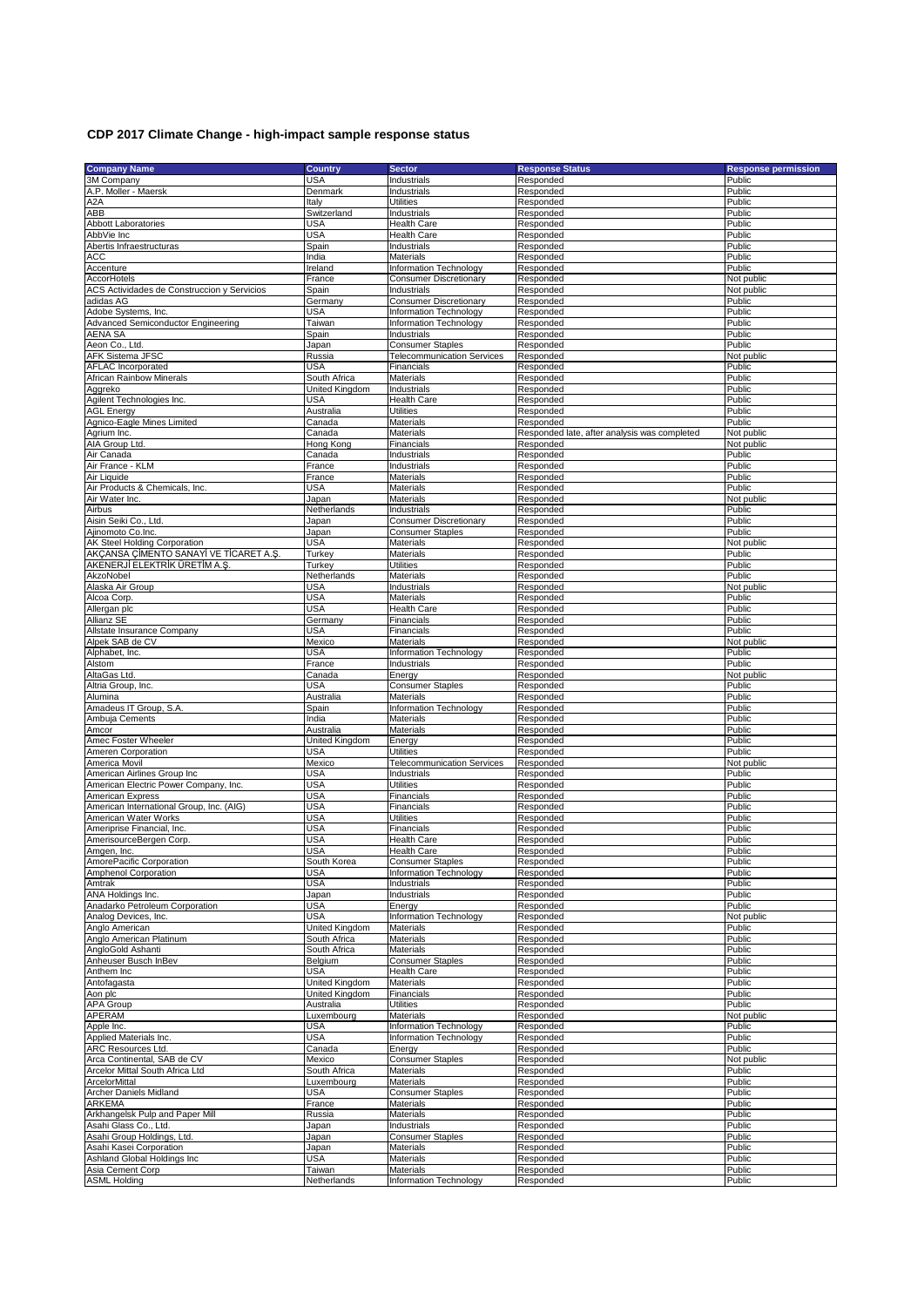| Aspen Pharmacare Holdings                 | South Africa   | <b>Health Care</b>                | Responded                                    | Public           |
|-------------------------------------------|----------------|-----------------------------------|----------------------------------------------|------------------|
| Assa Abloy                                | Sweden         | Industrials                       | Responded                                    | Public           |
|                                           |                | Financials                        |                                              |                  |
| Assicurazioni Generali Spa                | Italy          |                                   | Responded                                    | Public           |
| <b>Associated British Foods</b>           | United Kingdom | <b>Consumer Staples</b>           | Responded                                    | Public           |
| Assore Ltd                                | South Africa   | <b>Materials</b>                  | Responded                                    | Not public       |
| Astellas Pharma Inc.                      | Japan          | <b>Health Care</b>                | Responded                                    | Public           |
| AstraZeneca                               | United Kingdom | <b>Health Care</b>                | Responded                                    | Public           |
| AT&T Inc.                                 | USA            | <b>Telecommunication Services</b> | Responded                                    | Public           |
| Atlantia                                  | Italy          | Industrials                       | Responded                                    | Public           |
|                                           |                |                                   |                                              |                  |
| Atlas Copco                               | Sweden         | Industrials                       | Responded                                    | Public           |
| <b>AU Optronics</b>                       | Taiwan         | Information Technology            | Responded                                    | Public           |
| Aurizon Holdings                          | Australia      | Industrials                       | Responded                                    | Public           |
| Australia and New Zealand Banking Group   | Australia      | Financials                        | Responded                                    | Public           |
| Automatic Data Processing, Inc.           | <b>USA</b>     | Information Technology            | Responded                                    | Public           |
| <b>AvalonBay Communities</b>              | <b>USA</b>     | Financials                        | Responded                                    | Public           |
|                                           |                |                                   |                                              |                  |
| Avery Dennison Corporation                | USA            | <b>Materials</b>                  | Responded                                    | Public           |
| Aviva plc                                 | United Kingdom | Financials                        | Responded                                    | Public           |
| AXA Group                                 | France         | Financials                        | Responded                                    | Public           |
| Axiata Group Berhad                       | Malaysia       | <b>Telecommunication Services</b> | Responded                                    | Public           |
| Ayala Land Inc                            | Philippines    | Financials                        | Responded                                    | Public           |
| <b>BAE Systems</b>                        | United Kingdom | Industrials                       | Responded                                    | Public           |
|                                           |                |                                   |                                              |                  |
| Baker Hughes Incorporated                 | USA            | Energy                            | Responded                                    | Public           |
| <b>Ball Corporation</b>                   | USA            | <b>Materials</b>                  | Responded                                    | Public           |
| Banco Bradesco S/A                        | Brazil         | Financials                        | Responded                                    | Public           |
| Banco do Brasil S/A                       | Brazil         | Financials                        | Responded                                    | Public           |
| <b>Banco Santander</b>                    | Spain          | Financials                        | Responded                                    | Public           |
|                                           |                |                                   |                                              |                  |
| Banco Santander Brasil                    | Brazil         | Financials                        | Responded                                    | Public           |
| <b>Bank of America</b>                    | USA            | Financials                        | Responded                                    | Public           |
| <b>Bank of Communications</b>             | China          | Financials                        | Responded                                    | Public           |
| <b>Bank of Montreal</b>                   | Canada         | Financials                        | Responded                                    | Public           |
| Bank of Nova Scotia (Scotiabank)          | Canada         | Financials                        | Responded                                    | Public           |
| Banpu Public Co Ltd                       | Thailand       | Energy                            | Responded                                    | Not public       |
|                                           |                |                                   | Responded                                    | Public           |
| <b>Barclays</b>                           | United Kingdom | Financials                        |                                              |                  |
| <b>Barclays Africa</b>                    | South Africa   | Financials                        | Responded                                    | Public           |
| <b>Barrick Gold Corporation</b>           | Canada         | <b>Materials</b>                  | Responded                                    | Public           |
| Barry Callebaut AG                        | Switzerland    | Consumer Staples                  | Responded                                    | Public           |
| <b>BASF SE</b>                            | Germany        | Materials                         | Responded                                    | Public           |
| Baxter International Inc.                 | USA            | <b>Health Care</b>                | Responded                                    | Public           |
|                                           |                |                                   |                                              |                  |
| Bayer AG                                  | Germany        | <b>Health Care</b>                | Responded                                    | Public           |
| Baytex Energy Corp.                       | Canada         | Energy                            | Responded                                    | Public           |
| <b>BBVA</b>                               | Spain          | Financials                        | Responded                                    | Public           |
| BCE Inc.                                  | Canada         | <b>Telecommunication Services</b> | Responded                                    | Public           |
| Becton, Dickinson and Co.                 | USA            | <b>Health Care</b>                | Responded                                    | Public           |
|                                           |                |                                   |                                              |                  |
| Beiersdorf AG                             | Germany        | <b>Consumer Staples</b>           | Responded                                    | Public           |
| <b>Bekaert NV</b>                         | Belgium        | <b>Materials</b>                  | Responded                                    | Not public       |
| <b>Berry Plastics</b>                     | USA            | <b>Materials</b>                  | Responded                                    | Public           |
| Best Buy Co., Inc.                        | USA            | <b>Consumer Discretionary</b>     | Responded                                    | Public           |
| <b>BHP Billiton</b>                       | United Kingdom | <b>Materials</b>                  | Responded                                    | Public           |
|                                           |                |                                   |                                              | Public           |
| Biogen Inc.                               | <b>USA</b>     | <b>Health Care</b>                |                                              |                  |
|                                           |                |                                   | Responded                                    |                  |
| <b>Birla Carbon</b>                       | <b>USA</b>     | <b>Materials</b>                  | Responded                                    | Public           |
| <b>BlackRock</b>                          | <b>USA</b>     | Financials                        | Responded                                    |                  |
|                                           |                |                                   |                                              | Public           |
| <b>BMW AG</b>                             | Germany        | Consumer Discretionary            | Responded                                    | Public           |
| <b>BNP Paribas</b>                        | France         | Financials                        | Responded                                    | Public           |
| <b>BNY Mellon</b>                         | USA            | Financials                        | Responded                                    | Public           |
| <b>Boeing Company</b>                     | USA            | Industrials                       | Responded                                    | Public           |
| <b>Boliden Group</b>                      | Sweden         | Materials                         | Responded                                    | Public           |
| Bonavista Energy Corporation              | Canada         | Energy                            | Responded late, after analysis was completed | Public           |
| Boral                                     | Australia      | Materials                         | Responded                                    | Public           |
|                                           |                |                                   |                                              |                  |
| <b>Boston Scientific Corporation</b>      | USA            | Health Care                       | Responded                                    | Public           |
| Bouygues                                  | France         | Industrials                       | Responded                                    | Public           |
| <b>BP</b>                                 | United Kingdom | Energy                            | Responded late, after analysis was completed | Public           |
| <b>Brambles</b>                           | Australia      | Industrials                       | Responded                                    | Public           |
| Braskem S/A                               | Brazil         | <b>Materials</b>                  | Responded                                    | Public           |
| BRF S.A                                   | Brazil         | Consumer Staples                  | Responded                                    | Public           |
|                                           |                |                                   |                                              |                  |
| <b>Bridgestone Corporation</b>            | Japan          | <b>Consumer Discretionary</b>     | Responded                                    | Public           |
| <b>Bristol-Myers Squibb</b>               | USA            | <b>Health Care</b>                | Responded                                    | Public           |
| <b>British American Tobacco</b>           | United Kingdom | <b>Consumer Staples</b>           | Responded                                    | Public           |
| Brown-Forman Corporation                  | USA            | <b>Consumer Staples</b>           | Responded                                    | Public           |
| <b>BT</b> Group                           | United Kingdom | <b>Telecommunication Services</b> | Responded                                    | Public           |
| <b>Bunge</b>                              | USA            | <b>Consumer Staples</b>           | Responded                                    | Not public       |
| <b>BYD</b>                                | China          | <b>Consumer Discretionary</b>     | Responded                                    | Not public       |
|                                           |                |                                   |                                              |                  |
| <b>Cabot Corporation</b>                  | USA            | Materials                         | Responded                                    | Public           |
| <b>Caesars Entertainment</b>              | USA            | <b>Consumer Discretionary</b>     | Responded                                    | Public           |
| CaixaBank                                 | Spain          | Financials                        | Responded                                    | Public           |
| Cameco Corporation                        | Canada         | Energy                            | Responded                                    | Public           |
| Campbell Soup Company                     | <b>USA</b>     | <b>Consumer Staples</b>           | Responded                                    | Public           |
|                                           |                | Financials                        |                                              |                  |
| Canadian Imperial Bank of Commerce (CIBC) | Canada         |                                   | Responded<br>Responded                       | Public<br>Public |
| Canadian National Railway Company         | Canada         | Industrials                       |                                              |                  |
| Canadian Natural Resources Limited        | Canada         | Energy                            | Responded                                    | Public           |
| Canadian Pacific Railway                  | Canada         | Industrials                       | Responded                                    | Public           |
| Canon Inc.                                | Japan          | Information Technology            | Responded                                    | Public           |
| Cap Gemini                                | France         | Information Technology            | Responded                                    | Public           |
| Capital One Financial                     | USA            | Financials                        | Responded                                    | Public           |
|                                           |                | <b>Utilities</b>                  |                                              | Public           |
| Capital Power Corporation                 | Canada         |                                   | Responded                                    |                  |
| CapitaLand Limited                        | Singapore      | Financials                        | Responded                                    | Not public       |
| Cardinal Health Inc.                      | USA            | <b>Health Care</b>                | Responded                                    | Public           |
| Cargill                                   | <b>USA</b>     | <b>Consumer Staples</b>           | Responded                                    | Public           |
| Carlsberg Breweries A/S                   | Denmark        | <b>Consumer Staples</b>           | Responded                                    | Public           |
| Carnival Corporation                      | USA            | <b>Consumer Discretionary</b>     | Responded                                    | Public           |
| Carrefour                                 | France         | <b>Consumer Staples</b>           | Responded                                    | Public           |
|                                           |                |                                   |                                              |                  |
| Cascades Inc.                             | Canada         | Materials                         | Responded late, after analysis was completed | Public           |
| Casino Guichard-Perrachon                 | France         | <b>Consumer Staples</b>           | Responded                                    | Public           |
| <b>Catalyst Paper Corporation</b>         | Canada         | Materials                         | Responded                                    | Public           |
| Cathay Financial Holding                  | Taiwan         | Financials                        | Responded                                    | Not public       |
| Cathay Pacific Airways Limited            | Hong Kong      | Industrials                       | Responded                                    | Public           |
| CBRE Group, Inc.                          | USA            | Real Estate                       | Responded                                    | Public           |
| CBS Corp.                                 | USA            | <b>Consumer Discretionary</b>     | Responded                                    | Not public       |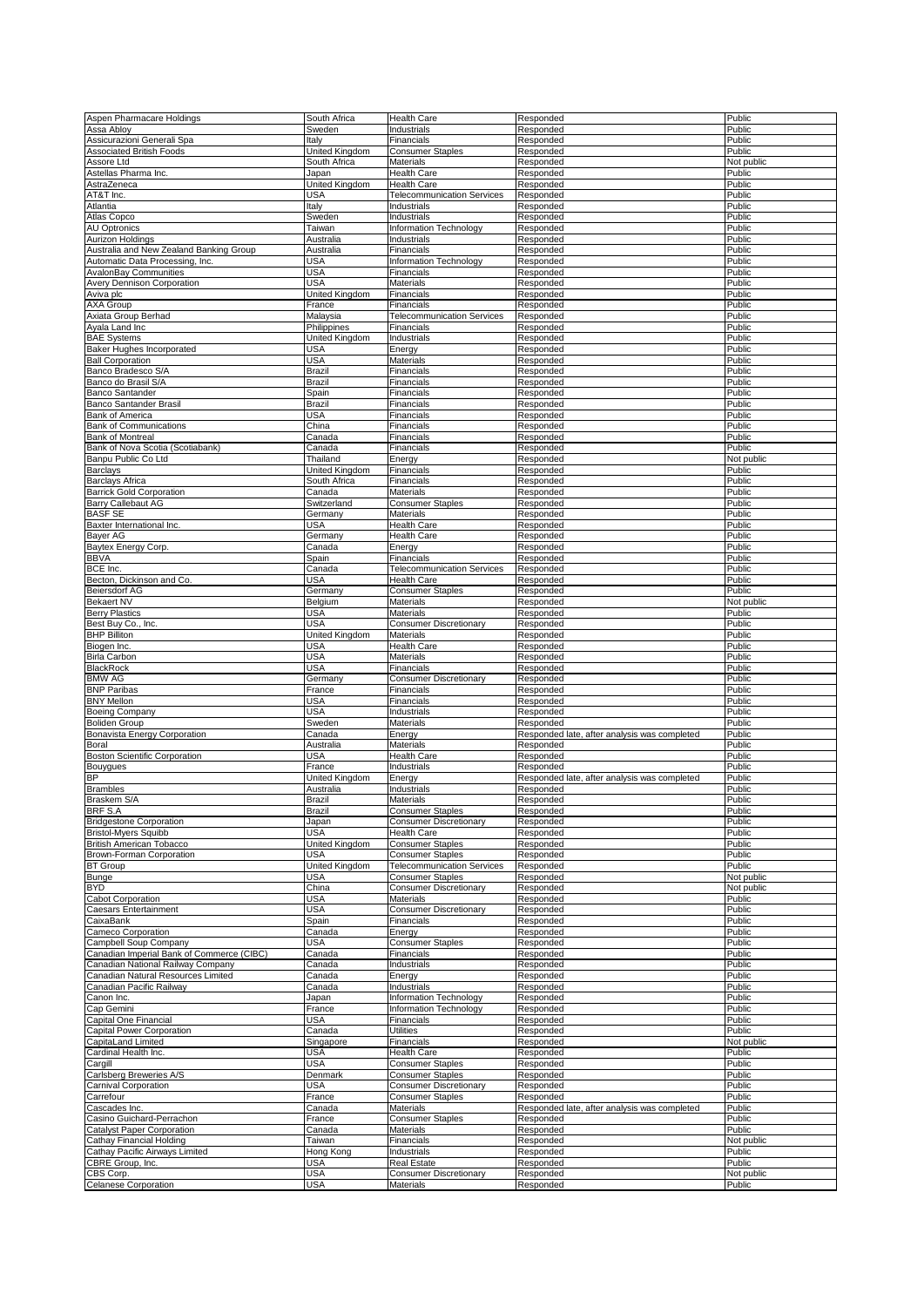| Celgene Corporation                                   | <b>USA</b>     | <b>Health Care</b>                                             | Responded                                    | Public               |
|-------------------------------------------------------|----------------|----------------------------------------------------------------|----------------------------------------------|----------------------|
| Celsia SA ESP                                         | Colombia       | <b>Utilities</b>                                               | Responded                                    | Public               |
| Cementir Holding SpA                                  | Italy          | Materials                                                      | Responded                                    | Public               |
| Cementos Argos SA                                     | Colombia       | Materials                                                      | Responded                                    | Public               |
| <b>CEMEX</b>                                          | Mexico         | Materials                                                      | Responded                                    | Public               |
| Cenovus Energy Inc.                                   | Canada         | Energy                                                         | Responded                                    | Public               |
| Centrais Eletricas Brasileiras S/A (ELETROBRAS)       | Brazil         | <b>Utilities</b>                                               | Responded                                    | Public               |
|                                                       |                |                                                                |                                              |                      |
| Central Japan Railway Company                         | Japan          | Industrials                                                    | Responded                                    | Not public           |
| Centrica                                              | United Kingdom | <b>Utilities</b>                                               | Responded                                    | Public               |
| CenturyLink                                           | USA            | <b>Telecommunication Services</b>                              | Responded                                    | Public               |
| CGI Group Inc.                                        | Canada         | Information Technology                                         | Responded                                    | Not public           |
| Charles Schwab Corporation                            | USA            | Financials                                                     | Responded                                    | Public               |
| Charoen Pokphand Foods PCL                            | Thailand       | <b>Consumer Staples</b>                                        | Responded                                    | Public               |
|                                                       |                |                                                                |                                              |                      |
| Check Point Software Technologies Ltd                 | Israel         | Information Technology                                         | Responded                                    | Not public           |
| Chevron Corporation                                   | USA            | Energy                                                         | Responded                                    | Public               |
| China Agri-Industries Holdings Ltd                    | China          | <b>Consumer Staples</b>                                        | Responded                                    | Public               |
| China Airlines                                        | Taiwan         | Industrials                                                    | Responded                                    | Not public           |
| China Citic Bank                                      | China          | Financials                                                     | Responded                                    | Public               |
| China Construction Bank                               | China          | Financials                                                     | Responded                                    | Public               |
|                                                       |                |                                                                |                                              |                      |
| China Mobile                                          | China          | <b>Telecommunication Services</b>                              | Responded                                    | Public               |
| China Petroleum & Chemical Corporation                | China          | Energy                                                         | Responded                                    | Public               |
| China State Construction International Holdings Ltd   | China          | Industrials                                                    | Responded                                    | Public               |
| China Steel Corporation                               | Taiwan         | Materials                                                      | Responded                                    | Public               |
| China Telecom                                         | China          | <b>Telecommunication Services</b>                              | Responded                                    | Not public           |
| China Vanke                                           | China          | Financials                                                     | Responded                                    | Public               |
|                                                       |                |                                                                |                                              |                      |
| Chocoladefabriken Lindt & Sprüngli AG                 | Switzerland    | <b>Consumer Staples</b>                                        | Responded                                    | Public               |
| Chubb Limited                                         | Switzerland    | Financials                                                     | Responded                                    | Public               |
| Chugai Pharmaceutical Co., Ltd.                       | Japan          | <b>Health Care</b>                                             | Responded                                    | Public               |
| Chunghwa Telecom                                      | Taiwan         | <b>Telecommunication Services</b>                              | Responded                                    | Not public           |
| Cia Paranaense de Energia - COPEL                     | Brazil         | <b>Utilities</b>                                               | Responded                                    | Public               |
| Cia. Brasileira de Distribuicao (CBD) Grupo Pao de Ac | Brazil         | <b>Consumer Staples</b>                                        | Responded                                    | Public               |
|                                                       | Brazil         | <b>Materials</b>                                               |                                              |                      |
| Cia. Siderurgica Nacional - CSN                       |                |                                                                | Responded                                    | Not public           |
| Cielo SA                                              | Brazil         | Information Technology                                         | Responded                                    | Public               |
| Cigna                                                 | <b>USA</b>     | <b>Health Care</b>                                             | Responded                                    | Public               |
| <b>CIMIC Group</b>                                    | Australia      | Industrials                                                    | Responded                                    | Not public           |
| CİMSA CİMENTO SANAYİ VE TİCARET A.Ş.                  | Turkey         | Materials                                                      | Responded                                    | Public               |
| Cisco Systems, Inc.                                   | USA            | Information Technology                                         | Responded                                    | Public               |
| Citigroup Inc.                                        | USA            | Financials                                                     | Responded                                    | Public               |
|                                                       |                |                                                                |                                              |                      |
| CJ Cheiljedang                                        | South Korea    | <b>Consumer Staples</b>                                        | Responded                                    | Public               |
| <b>Clariant AG</b>                                    | Switzerland    | <b>Materials</b>                                               | Responded                                    | Public               |
| Clorox Company                                        | USA            | <b>Consumer Staples</b>                                        | Responded                                    | Public               |
| <b>CLP Holdings Limited</b>                           | Hong Kong      | <b>Utilities</b>                                               | Responded                                    | Public               |
| <b>CMS Energy Corporation</b>                         | <b>USA</b>     | <b>Utilities</b>                                               | Responded                                    | Public               |
| Coca-Cola Femsa Sab-Ser I                             | Mexico         | <b>Consumer Staples</b>                                        | Responded                                    | Not public           |
|                                                       |                |                                                                |                                              |                      |
| Coca-Cola HBC AG                                      | Switzerland    | <b>Consumer Staples</b>                                        | Responded                                    | Public               |
| Cognizant Technology Solutions Corp.                  | USA            | Information Technology                                         | Responded                                    | Public               |
| Colbun SA                                             | Chile          | <b>Utilities</b>                                               | Responded                                    | Public               |
| Colgate Palmolive Company                             | USA            | <b>Consumer Staples</b>                                        | Responded                                    | Public               |
| Coloplast A/S                                         | Denmark        | <b>Health Care</b>                                             | Responded                                    | Public               |
|                                                       |                |                                                                |                                              |                      |
|                                                       |                |                                                                |                                              |                      |
| <b>Comcast Corporation</b>                            | USA            | <b>Consumer Discretionary</b>                                  | Responded late, after analysis was completed | Public               |
| Comerica Incorporated                                 | USA            | Financials                                                     | Responded                                    | Public               |
| ComfortDelGro Corporation Limited                     | Singapore      | Industrials                                                    | Responded late, after analysis was completed | Public               |
| Commerzbank AG                                        | Germany        | Financials                                                     | Responded                                    | Public               |
| Commonwealth Bank of Australia                        | Australia      | Financials                                                     | Responded                                    | Public               |
| Compagnie Financière Richemont SA                     | Switzerland    | <b>Consumer Discretionary</b>                                  | Responded                                    | Public               |
|                                                       | Brazil         | <b>Utilities</b>                                               |                                              | Public               |
| Companhia Energetica Minas Gerais - CEMIG             |                |                                                                | Responded                                    |                      |
| Compañía Española de Petróleos, S.A.U. CEPSA          | Spain          | Energy                                                         | Responded                                    | Public               |
| Compass                                               | United Kingdom | <b>Consumer Discretionary</b>                                  | Responded                                    | Public               |
| Conagra Brands Inc                                    | USA            | <b>Consumer Staples</b>                                        | Responded                                    | Public               |
| ConocoPhillips                                        | <b>USA</b>     | Energy                                                         | Responded                                    | Public               |
| CONSOL Energy Inc.                                    | USA            | Energy                                                         | Responded                                    | Public               |
| Constellation Brands, Inc.                            | USA            | <b>Consumer Staples</b>                                        | Responded                                    | Public               |
|                                                       |                |                                                                |                                              |                      |
| Continental AG                                        | Germany        | <b>Consumer Discretionary</b>                                  | Responded                                    | Public               |
| Corning Incorporated                                  | USA            | Information Technology                                         | Responded                                    | Public               |
| Cosmo Energy Holdings Co., Ltd.                       | Japan          | Energy                                                         | Responded                                    | Public               |
| Costco Wholesale Corporation                          | <b>USA</b>     | <b>Consumer Staples</b>                                        | Responded                                    | Public               |
| Covanta Energy Corporation                            | <b>USA</b>     | Industrials                                                    | Responded                                    | Public               |
| CPC Corporation, Taiwan                               | Taiwan         | Energy                                                         | Responded                                    | Not public           |
| Credit Agricole                                       | France         | Financials                                                     | Responded                                    | Public               |
| <b>Credit Suisse</b>                                  | Switzerland    | Financials                                                     | Responded                                    | Public               |
|                                                       |                |                                                                | Responded                                    | Public               |
| <b>Crescent Point Energy Corporation</b>              | Canada         | Energy                                                         |                                              |                      |
| <b>CRH Plc</b>                                        | Ireland        | Materials                                                      | Responded                                    | Public               |
| Crown Holdings                                        | USA            | Materials                                                      | Responded                                    | Public               |
| <b>CSL</b>                                            | Australia      | <b>Health Care</b>                                             | Responded                                    | Public               |
| <b>CSX Corporation</b>                                | USA            | Industrials                                                    | Responded                                    | Public               |
| Cummins Inc.                                          | USA            | Industrials                                                    | Responded                                    | Public               |
| <b>CVS Health</b>                                     | <b>USA</b>     | <b>Consumer Staples</b>                                        | Responded                                    | Public               |
|                                                       |                | Industrials                                                    | Responded                                    | Public               |
| Dai Nippon Printing Co., Ltd.                         | Japan          |                                                                |                                              |                      |
| Daicel Corporation                                    | Japan          | Materials                                                      | Responded                                    | Not public           |
| Daihatsu Motor Co., Ltd.                              | Japan          | <b>Consumer Discretionary</b>                                  | Responded                                    | Public               |
| Daiichi Sankyo Co., Ltd.                              | Japan          | <b>Health Care</b>                                             | Responded                                    | Public               |
| Daikin Industries, Ltd.                               | Japan          | Industrials                                                    | Responded                                    | Public               |
| Daimler AG                                            | Germany        | <b>Consumer Discretionary</b>                                  | Responded                                    | Public               |
| Daito Trust Construction Co., Ltd.                    | Japan          | Financials                                                     | Responded                                    | Public               |
| Daiwa House Industry Co., Ltd.                        |                | Financials                                                     | Responded                                    | Public               |
|                                                       | Japan          |                                                                |                                              |                      |
| Danaher Corporation                                   | USA            | Industrials                                                    | Responded                                    | Not public           |
| Danone                                                | France         | <b>Consumer Staples</b>                                        | Responded                                    | Public               |
| Danske Bank A/S                                       | Denmark        | Financials                                                     | Responded                                    | Not public           |
| DaVita Inc.                                           | USA            | <b>Health Care</b>                                             | Responded                                    | Public               |
| <b>DBS</b> Group Holdings                             | Singapore      | Financials                                                     | Responded                                    | Not public           |
| Dean Foods Company                                    | USA            | <b>Consumer Staples</b>                                        | Responded                                    | Public               |
|                                                       |                |                                                                |                                              |                      |
| Deere & Company                                       | USA            | Industrials                                                    | Responded                                    | Public               |
| Delphi Automotive Plc                                 | United Kingdom | <b>Consumer Discretionary</b>                                  | Responded                                    | Public               |
| Delta Air Lines                                       | USA            | Industrials                                                    | Responded                                    | Public               |
| <b>Delta Electronics</b>                              | Taiwan         | Information Technology                                         | Responded                                    | Public               |
| Denka Company Limited                                 | Japan          | Materials                                                      | Responded                                    | Public               |
| Denso Corporation<br>Dentsu Inc.                      | Japan<br>Japan | <b>Consumer Discretionary</b><br><b>Consumer Discretionary</b> | Responded<br>Responded                       | Not public<br>Public |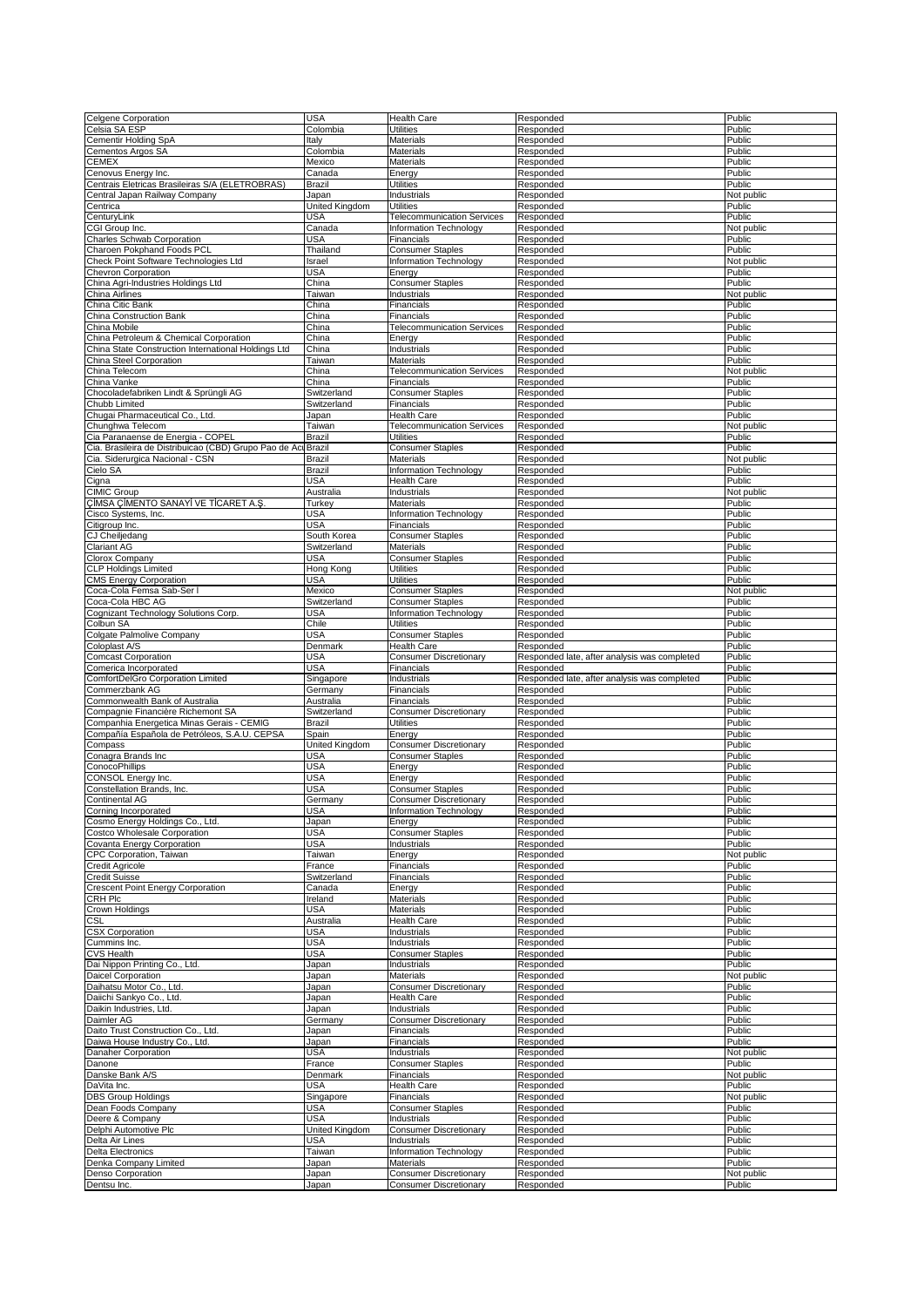| Deutsche Bank AG                              | Germany             | Financials                        | Responded                                    | Not public       |
|-----------------------------------------------|---------------------|-----------------------------------|----------------------------------------------|------------------|
| Deutsche Börse AG                             | Germany             | Financials                        | Responded                                    | Public           |
| Deutsche Lufthansa AG                         | Germany             | Industrials                       | Responded                                    | Public           |
| Deutsche Post AG                              | Germany             | Industrials                       | Responded                                    | Public           |
| Deutsche Telekom AG                           | Germany             | <b>Telecommunication Services</b> | Responded                                    | Public           |
| Devon Energy Corporation                      | USA                 | Energy                            | Responded                                    | Public           |
| Dexus Property Group                          | Australia           | Financials                        | Responded                                    | Public           |
| Dia                                           | Spain               | <b>Consumer Staples</b>           | Responded late, after analysis was completed | Public           |
| Diageo Plc                                    | United Kingdom      | <b>Consumer Staples</b>           | Responded                                    | Public           |
| Dillard's Inc.                                | USA                 | <b>Consumer Discretionary</b>     | Responded                                    | Not public       |
| <b>Discover Financial Services</b>            | USA                 | Financials                        | Responded late, after analysis was completed | Not public       |
| DNB ASA                                       | Norway              | Financials                        | Responded                                    |                  |
|                                               |                     |                                   |                                              | Public           |
| Domtar Corporation                            | Canada              | Materials                         | Responded                                    | Public           |
| Ørsted                                        | Denmark             | Utilities                         | Responded late, after analysis was completed | Public           |
| Dowa Holdings Co., Ltd.                       | Japan               | Materials                         | Responded                                    | Not public       |
| DP World                                      | United Arab Emirate | Industrials                       | Responded                                    | Not public       |
| Dr Pepper Snapple Group Inc                   | USA                 | Consumer Staples                  | Responded                                    | Public           |
| Dr. Reddy's Laboratories                      | India               | Health Care                       | Responded                                    | Public           |
| <b>DS Smith Plc</b>                           | United Kingdom      | Materials                         | Responded                                    | Public           |
| <b>DSV A/S</b>                                | Denmark             | Industrials                       | Responded                                    | Public           |
| DTE Energy Company                            | USA                 | Utilities                         | Responded                                    | Public           |
|                                               |                     |                                   |                                              |                  |
| Duke Energy Corporation                       | <b>USA</b>          | <b>Utilities</b>                  | Responded                                    | Public           |
| E.I. du Pont de Nemours and Company           | <b>USA</b>          | Materials                         | Responded                                    | Public           |
| E.ON SE                                       | Germany             | Utilities                         | Responded                                    | Public           |
| East Japan Railway Company                    | Japan               | Industrials                       | Responded                                    | Public           |
| Eastman Chemical Company                      | USA                 | Materials                         | Responded                                    | Public           |
| Eaton Corporation                             | <b>USA</b>          | Industrials                       | Responded                                    | Public           |
| eBav Inc.                                     | USA                 | <b>Information Technology</b>     | Responded                                    | Public           |
| Ecolab Inc.                                   | USA                 | Materials                         | Responded                                    | Public           |
| EDF                                           | France              | Utilities                         | Responded                                    | Public           |
|                                               |                     | Utilities                         |                                              | Public           |
| EDP - Energias de Portugal S.A.               | Portuga             |                                   | Responded                                    |                  |
| EDP - Energias do Brasil S.A.                 | Brazil              | Utilities                         | Responded                                    | Public           |
| Edwards Lifesciences Corp                     | <b>USA</b>          | Health Care                       | Responded                                    | Public           |
| Eisai Co., Ltd.                               | Japan               | Health Care                       | Responded                                    | Public           |
| Eldorado Gold Corporation                     | Canada              | Materials                         | Responded                                    | Public           |
| Electric Power Development Co., Ltd (J-POWER) | Japan               | Utilities                         | Responded                                    | Public           |
| Electrolux                                    | Sweden              | <b>Consumer Discretionary</b>     | Responded                                    | Public           |
| Eli Lilly & Co.                               | USA                 | <b>Health Care</b>                | Responded                                    | Public           |
| Emera Inc.                                    | Canada              | Utilities                         | Responded                                    | Public           |
| Emerson Electric Co.                          | <b>USA</b>          | Industrials                       | Responded                                    | Public           |
| <b>Empire Company Limited</b>                 | Canada              | <b>Consumer Staples</b>           | Responded                                    | Not public       |
|                                               |                     |                                   |                                              |                  |
| <b>Empresas CMPC</b>                          | Chile               | Materials                         | Responded                                    | Public           |
| Enbridge Inc                                  | Canada              | Energy                            | Responded                                    | Not public       |
| EnBW Energie Baden-Württemberg AG             | Germany             | Utilities                         | Responded                                    | Public           |
| Encana Corporation                            | Canada              | Energy                            | Responded                                    | Public           |
| Endesa                                        | Spain               | Utilities                         | Responded                                    | Public           |
| <b>ENEL SpA</b>                               | Italy               | Utilities                         | Responded                                    | Public           |
| ENERGA SA                                     | Poland              | Utilities                         | Responded                                    | Not public       |
| Energen Corp.                                 | <b>USA</b>          | Energy                            | Responded late, after analysis was completed | Public           |
| <b>Enerplus Corporation</b>                   | Canada              | Energy                            | Responded                                    | Public           |
| ENGIE                                         | France              | Utilities                         |                                              | Public           |
|                                               |                     |                                   |                                              |                  |
|                                               |                     |                                   | Responded                                    |                  |
| Eni SpA                                       | Italy               | Energy                            | Responded                                    | Public           |
| Enterprise Holdings                           | USA                 | Industrials                       | Responded                                    | Not public       |
| EOG Resources, Inc.                           | USA                 | Energy                            | Responded                                    | Public           |
| EQUINIX, INC.                                 | USA                 | Information Technology            | Responded                                    | Public           |
| ERG S.p.A                                     | Italy               | Utilities                         | Responded                                    | Public           |
| Ericsson                                      | Sweden              | <b>Information Technology</b>     | Responded                                    | Public           |
| <b>ESB Group</b>                              | Ireland             | Utilities                         | Responded                                    | Public           |
|                                               |                     |                                   |                                              |                  |
| Eskom                                         | South Africa        | Utilities                         | Responded late, after analysis was completed | Public           |
| Essar Oil                                     | India               | Energy                            | Responded                                    | Public           |
| Essar Steel Limited                           | India               | Materials                         | Responded                                    | Public           |
| <b>Essilor International</b>                  | France              | <b>Health Care</b>                | Responded                                    | Public           |
| Estee Lauder Companies Inc.                   | <b>USA</b>          | <b>Consumer Staples</b>           | Responded                                    | Public           |
| Eva Airways Corp                              | Taiwan              | Industrials                       | Responded                                    | Not public       |
| <b>Eversource Energy</b>                      | <b>USA</b>          | <b>Utilities</b>                  | Responded                                    | Public           |
| <b>EVN AG</b>                                 | Austria             | <b>Utilities</b>                  | Responded                                    | Public           |
| Evonik Industries AG                          | Germany             | <b>Materials</b>                  | Responded                                    | Public           |
| Evraz PLC                                     | United Kingdom      | Materials                         | Responded                                    | Not public       |
| <b>Exelon Corporation</b>                     | USA                 | Utilities                         | Responded                                    | Public           |
| Expedia, Inc.                                 | <b>USA</b>          | <b>Consumer Discretionary</b>     | Responded                                    | Not public       |
| <b>Experian Group</b>                         | Ireland             | Industrials                       | Responded                                    | Public           |
| Exxaro Resources Ltd                          | South Africa        | Energy                            | Responded                                    | Public           |
| Exxon Mobil Corporation                       | <b>USA</b>          | Energy                            | Responded                                    | Public           |
|                                               |                     | Industrials                       |                                              |                  |
| Fanuc Corporation                             | Japan               |                                   | Responded                                    | Not public       |
| Far Eastern New Century Corporation           | Taiwan              | Industrials                       | Responded                                    | Not public       |
| Fast Retailing Co., Ltd.                      | Japan               | <b>Consumer Discretionary</b>     | Responded                                    | Public           |
| FedEx Corporation                             | <b>USA</b>          | Industrials                       | Responded                                    | Public           |
| Femsa - Fomento Economico Mexicano            | Mexico              | <b>Consumer Staples</b>           | Responded                                    | Not public       |
| <b>FERROVIAL</b>                              | Spain               | Industrials                       | Responded                                    | Public           |
| Fiat Chrysler Automobiles NV                  | Italy               | <b>Consumer Discretionary</b>     | Responded                                    | Public           |
| FIBRIA Celulose S/A                           | Brazil              | Materials                         | Responded                                    | Public           |
| Fifth Third Bancorp                           | USA                 | Financials                        | Responded                                    | Public           |
| Finnair                                       | Finland             | Industrials                       | Responded                                    | Public           |
| <b>First Gen Corporation</b>                  | Philippines         | <b>Utilities</b>                  | Responded                                    | Not public       |
| First Pacific                                 | Hong Kong           | Financials                        | Responded                                    | Public           |
|                                               |                     |                                   |                                              |                  |
| First Quantum Minerals Limited                | Canada              | Materials                         | Responded                                    | Not public       |
| <b>FirstEnergy Corporation</b>                | <b>USA</b>          | <b>Utilities</b>                  | Responded                                    | Public           |
| FirstGroup Plc                                | United Kingdom      | Industrials                       | Responded                                    | Public           |
| Firstrand Limited                             | South Africa        | Financials                        | Responded                                    | Public           |
| Fletcher Building                             | New Zealand         | Materials                         | Responded                                    | Public           |
| Flextronics International                     | USA                 | Information Technology            | Responded                                    | Public           |
| Fomento de Construcciones y Contratas         | Spain               | Industrials                       | Responded                                    | Not public       |
| Fonterra Co-operative Group                   | New Zealand         | <b>Consumer Staples</b>           | Responded                                    | Public           |
| Ford Motor Company                            | USA                 | <b>Consumer Discretionary</b>     | Responded                                    | Public           |
| Formosa Chemicals & Fibre Corporation         | Taiwan              | Materials                         | Responded                                    | Public           |
| Formosa Petrochemical                         | Taiwan              | Energy                            | Responded                                    | Public           |
|                                               |                     | Materials                         |                                              |                  |
| Formosa Plastics Corp<br>Formosa Taffeta Co.  | Taiwan<br>Taiwan    | <b>Consumer Discretionary</b>     | Responded<br>Responded                       | Public<br>Public |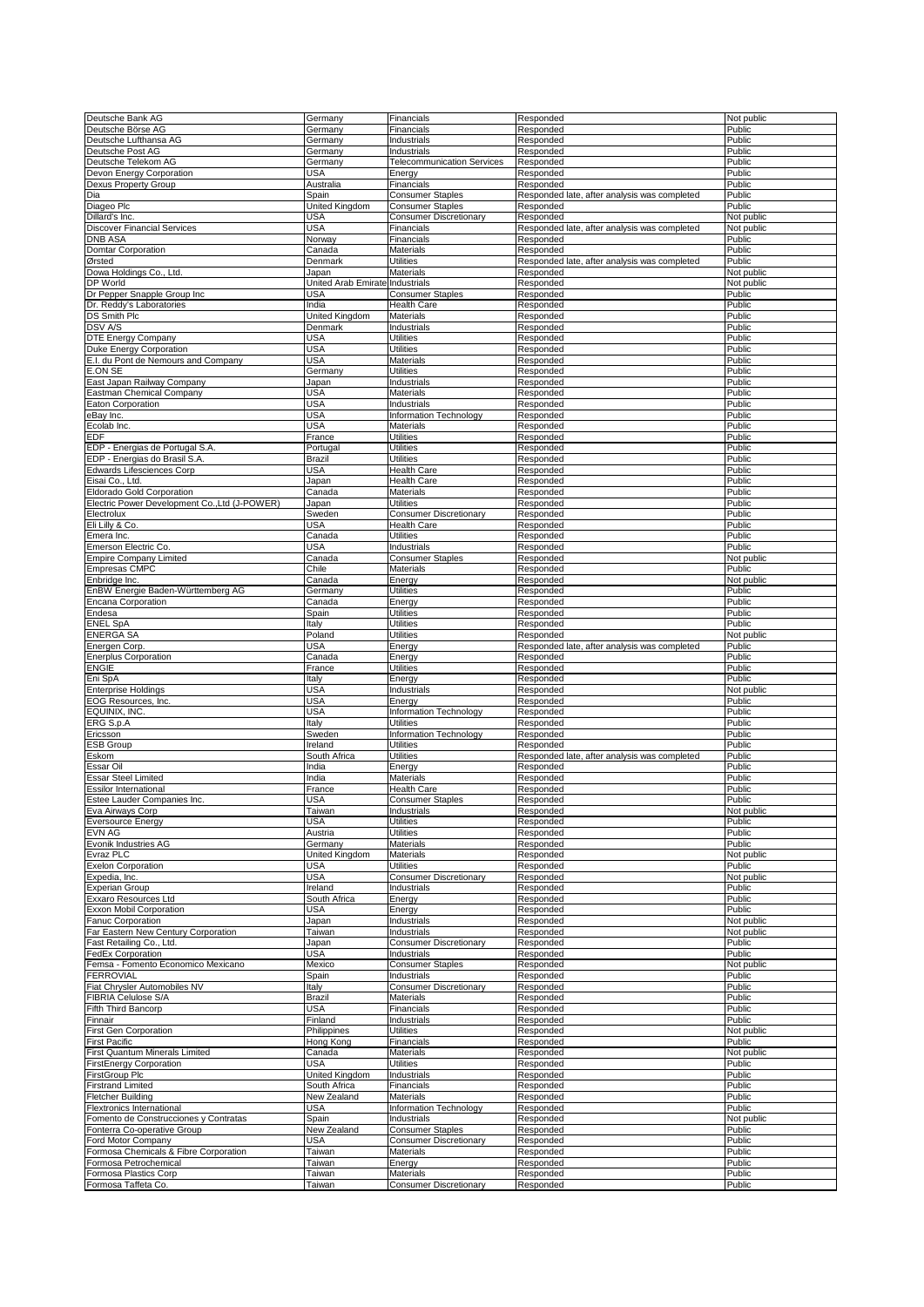| Fortescue Metals Group                      | Australia      | Materials                     | Responded                                    | Public     |
|---------------------------------------------|----------------|-------------------------------|----------------------------------------------|------------|
|                                             |                |                               |                                              |            |
| Fortum Oyj                                  | Finland        | <b>Utilities</b>              | Responded                                    | Public     |
| Franklin Resources, Inc.                    | USA            | Financials                    | Responded                                    | Public     |
| Freeport-McMoRan Inc.                       | USA            | Materials                     | Responded                                    | Public     |
| Fresenius Medical Care AG & Co. KGaA        | Germany        | <b>Health Care</b>            | Responded                                    | Not public |
|                                             |                |                               |                                              |            |
| Fresenius SE & Co. KGaA                     | Germany        | <b>Health Care</b>            | Responded                                    | Not public |
| Fresnillo plc                               | Mexico         | Materials                     | Responded                                    | Public     |
| <b>Frontline Ltd</b>                        | Bermuda        | Industrials                   | Responded                                    | Not public |
|                                             |                |                               |                                              |            |
| SUBARU CORPORATION                          | Japan          | <b>Consumer Discretionary</b> | Responded                                    | Public     |
| <b>FUJIFILM Holdings Corporation</b>        | Japan          | Information Technology        | Responded                                    | Public     |
| Fujitsu Ltd.                                | Japan          | Information Technology        | Responded                                    | Public     |
| G4S Plc                                     | United Kingdom | Industrials                   | Responded                                    | Public     |
|                                             |                |                               |                                              |            |
| GAIL                                        | India          | <b>Utilities</b>              | Responded                                    | Public     |
| Galp Energia SA                             | Portugal       | Energy                        | Responded                                    | Public     |
| Gap Inc.                                    | USA            | <b>Consumer Discretionary</b> | Responded                                    | Public     |
|                                             |                |                               |                                              |            |
| Gas Natural SDG SA                          | Spain          | <b>Utilities</b>              | Responded                                    | Public     |
| Geberit AG                                  | Switzerland    | Industrials                   | Responded                                    | Public     |
| General Electric Company                    | USA            | Industrials                   | Responded                                    | Public     |
|                                             |                |                               |                                              |            |
| GGP                                         | USA            | Financials                    | Responded                                    | Public     |
| General Mills Inc.                          | USA            | <b>Consumer Staples</b>       | Responded                                    | Public     |
| General Motors Company                      | <b>USA</b>     | <b>Consumer Discretionary</b> | Responded                                    | Public     |
| Gerdau S/A                                  | Brazil         | Materials                     | Responded                                    | Not public |
|                                             |                |                               |                                              |            |
| Givaudan SA                                 | Switzerland    | Materials                     | Responded                                    | Public     |
| <b>GKN</b>                                  | United Kingdom | <b>Consumer Discretionary</b> | Responded                                    | Public     |
| GlaxoSmithKline                             | United Kingdom | <b>Health Care</b>            | Responded                                    | Public     |
|                                             |                |                               |                                              |            |
| Glencore plc                                | Switzerland    | Materials                     | Responded                                    | Public     |
| Global Power Synergy Public Company Limited | Thailand       | <b>Utilities</b>              | Responded                                    | Public     |
| Go-Ahead Group                              | United Kingdom | Industrials                   | Responded                                    | Public     |
|                                             |                |                               |                                              |            |
| Gold Fields Limited                         | South Africa   | Materials                     | Responded                                    | Public     |
| Goldcorp Inc.                               | Canada         | Materials                     | Responded                                    | Public     |
| Golden Agri-Resources                       | Singapore      | <b>Consumer Staples</b>       | Responded                                    | Public     |
|                                             |                |                               |                                              |            |
| Goldman Sachs Group Inc.                    | USA            | Financials                    | Responded                                    | Public     |
| Goodyear Tire & Rubber Company              | <b>USA</b>     | <b>Consumer Discretionary</b> | Responded                                    | Public     |
| <b>GPT Group</b>                            | Australia      | Financials                    | Responded                                    | Public     |
| Graphic Packaging                           | USA            | <b>Materials</b>              | Responded                                    | Not public |
|                                             |                |                               |                                              |            |
| Great-West Lifeco Inc.                      | Canada         | Financials                    | Responded                                    | Public     |
| <b>GRIFOLS</b>                              | Spain          | <b>Health Care</b>            | Responded                                    | Public     |
| Groupe Auchan                               | France         | <b>Consumer Staples</b>       | Responded                                    | Public     |
|                                             |                |                               |                                              |            |
| Groupe PSA                                  | France         | <b>Consumer Discretionary</b> | Responded                                    | Public     |
| Grupo Bimbo, S.A.B. de C.V                  | Mexico         | <b>Consumer Staples</b>       | Responded                                    | Not public |
| Grupo Financiero Banorte SAB de CV          | Mexico         | Financials                    | Responded                                    | Public     |
|                                             |                |                               |                                              |            |
| Grupo Mexico S.A.B. de CV                   | Mexico         | Materials                     | Responded                                    | Not public |
| Grupo Televisa S.A.                         | Mexico         | <b>Consumer Discretionary</b> | Responded                                    | Public     |
| H&M Hennes & Mauritz AB                     | Sweden         | <b>Consumer Discretionary</b> | Responded                                    | Public     |
|                                             | USA            |                               |                                              |            |
| <b>Halliburton Company</b>                  |                | Energy                        | Responded                                    | Public     |
| Hang Seng Bank                              | Hong Kong      | Financials                    | Responded                                    | Public     |
| Hankook Tire Co Ltd                         | South Korea    | <b>Consumer Discretionary</b> | Responded                                    | Public     |
| Hannover Rück SE                            | Germany        | Financials                    | Responded                                    | Public     |
|                                             |                |                               |                                              |            |
|                                             |                |                               |                                              |            |
| Hansol Paper Co                             | South Korea    | Materials                     | Responded                                    | Public     |
|                                             |                |                               |                                              |            |
| Harmony Gold Mining Co Ltd                  | South Africa   | Materials                     | Responded                                    | Public     |
| HCP Inc.                                    | USA            | Financials                    | Responded                                    | Public     |
| HeidelbergCement AG                         | Germany        | Materials                     | Responded                                    | Public     |
| Heineken NV                                 | Netherlands    | <b>Consumer Staples</b>       | Responded                                    | Public     |
|                                             |                |                               |                                              |            |
| Henkel AG & Co. KGaA                        | Germany        | <b>Consumer Staples</b>       | Responded                                    | Public     |
| Henry Schein Inc.                           | USA            | <b>Health Care</b>            | Responded late, after analysis was completed | Public     |
| Hera                                        | Italy          | <b>Utilities</b>              | Responded                                    | Public     |
|                                             |                |                               |                                              |            |
| <b>Hertz Global Holdings</b>                | USA            | Industrials                   | Responded                                    | Public     |
| <b>Hess Corporation</b>                     | USA            | Energy                        | Responded                                    | Public     |
| Hilton Worldwide, Inc.                      | <b>USA</b>     | <b>Consumer Discretionary</b> | Responded                                    | Public     |
| Hindustan Zinc                              | India          | Materials                     | Responded                                    | Public     |
|                                             |                |                               |                                              |            |
| Hino Motors, Ltd.                           | Japan          | Industrials                   | Responded                                    | Public     |
| Hitachi Chemical Company, Ltd.              | Japan          | Materials                     | Responded                                    | Public     |
| Hitachi Metals, Ltd.                        | Japan          | <b>Materials</b>              | Responded                                    | Not public |
|                                             |                |                               |                                              |            |
| Hitachi, Ltd.                               | Japan          | Information Technology        | Responded                                    | Public     |
| <b>HK Electric Investments</b>              | Hong Kong      | <b>Utilities</b>              | Responded                                    | Public     |
| HOCHTIEF AG                                 | Germany        | Industrials                   | Responded                                    | Public     |
| Hon Hai Precision Industry                  | Taiwan         |                               | Responded                                    | Not public |
|                                             |                | Information Technology        |                                              |            |
| Honda Motor Company                         | Japan          | <b>Consumer Discretionary</b> | Responded                                    | Public     |
| Honeywell International Inc.                | <b>USA</b>     | Industrials                   | Responded                                    | Public     |
| Hong Kong & China Gas Company Limited       | Hong Kong      | <b>Utilities</b>              | Responded                                    | Not public |
|                                             |                |                               |                                              |            |
| Hong Kong Exchanges & Clearing              | Hong Kong      | Financials                    | Responded                                    | Not public |
| Hormel Foods                                | USA            | <b>Consumer Staples</b>       | Responded                                    | Public     |
| Host Hotels & Resorts, Inc.                 | <b>USA</b>     | Financials                    | Responded                                    | Public     |
|                                             |                |                               |                                              |            |
| Hoya Corporation                            | Japan          | Information Technology        | Responded                                    | Not public |
| <b>HSBC Holdings plc</b>                    | United Kingdom | Financials                    | Responded                                    | Public     |
| <b>Huatai Securities</b>                    | China          | Financials                    | Responded                                    | Public     |
| Hub Group Inc                               | USA            | Industrials                   | Responded                                    | Not public |
|                                             |                |                               |                                              |            |
| Humana Inc.                                 | <b>USA</b>     | <b>Health Care</b>            | Responded                                    | Public     |
| Huntington Bancshares Incorporated          | USA            | Financials                    | Responded                                    | Public     |
| Husky Energy Inc.                           | Canada         | Energy                        | Responded                                    | Public     |
|                                             |                |                               |                                              |            |
| <b>Hyatt Hotels</b>                         | USA            | <b>Consumer Discretionary</b> | Responded                                    | Public     |
| Hyundai E&C                                 | South Korea    | Industrials                   | Responded                                    | Public     |
| Hyundai Glovis Co Ltd                       | South Korea    | Industrials                   | Responded                                    | Public     |
|                                             |                |                               |                                              |            |
| Hyundai Merchant Marine                     | South Korea    | Industrials                   | Responded                                    | Public     |
| Hyundai Mobis Co Ltd                        | South Korea    | <b>Consumer Discretionary</b> | Responded                                    | Public     |
| Hyundai Motor Co                            | South Korea    | <b>Consumer Discretionary</b> | Responded                                    | Public     |
|                                             |                |                               |                                              |            |
| Iberdrola SA                                | Spain          | <b>Utilities</b>              | Responded                                    | Public     |
| ICL                                         | Israel         | Materials                     | Responded                                    | Public     |
| Idacorp Inc                                 | USA            | <b>Utilities</b>              | Responded                                    | Public     |
| <b>IKEA</b>                                 | Sweden         | <b>Consumer Discretionary</b> | Responded                                    | Public     |
|                                             |                |                               |                                              |            |
| Illinois Tool Works, Inc.                   | USA            | Industrials                   | Responded                                    | Not public |
| Illumina Inc                                | USA            | <b>Health Care</b>            | Responded                                    | Public     |
| Imerys                                      | France         | Materials                     | Responded                                    | Public     |
|                                             |                |                               |                                              |            |
| Impala Platinum Holdings                    | South Africa   | Materials                     | Responded                                    | Public     |
| <b>Imperial Holdings</b>                    | South Africa   | <b>Consumer Discretionary</b> | Responded                                    | Public     |
| Imperial Oil                                | Canada         | Energy                        | Responded                                    | Public     |
| <b>Incitec Pivot</b>                        | Australia      | Materials                     | Responded                                    | Public     |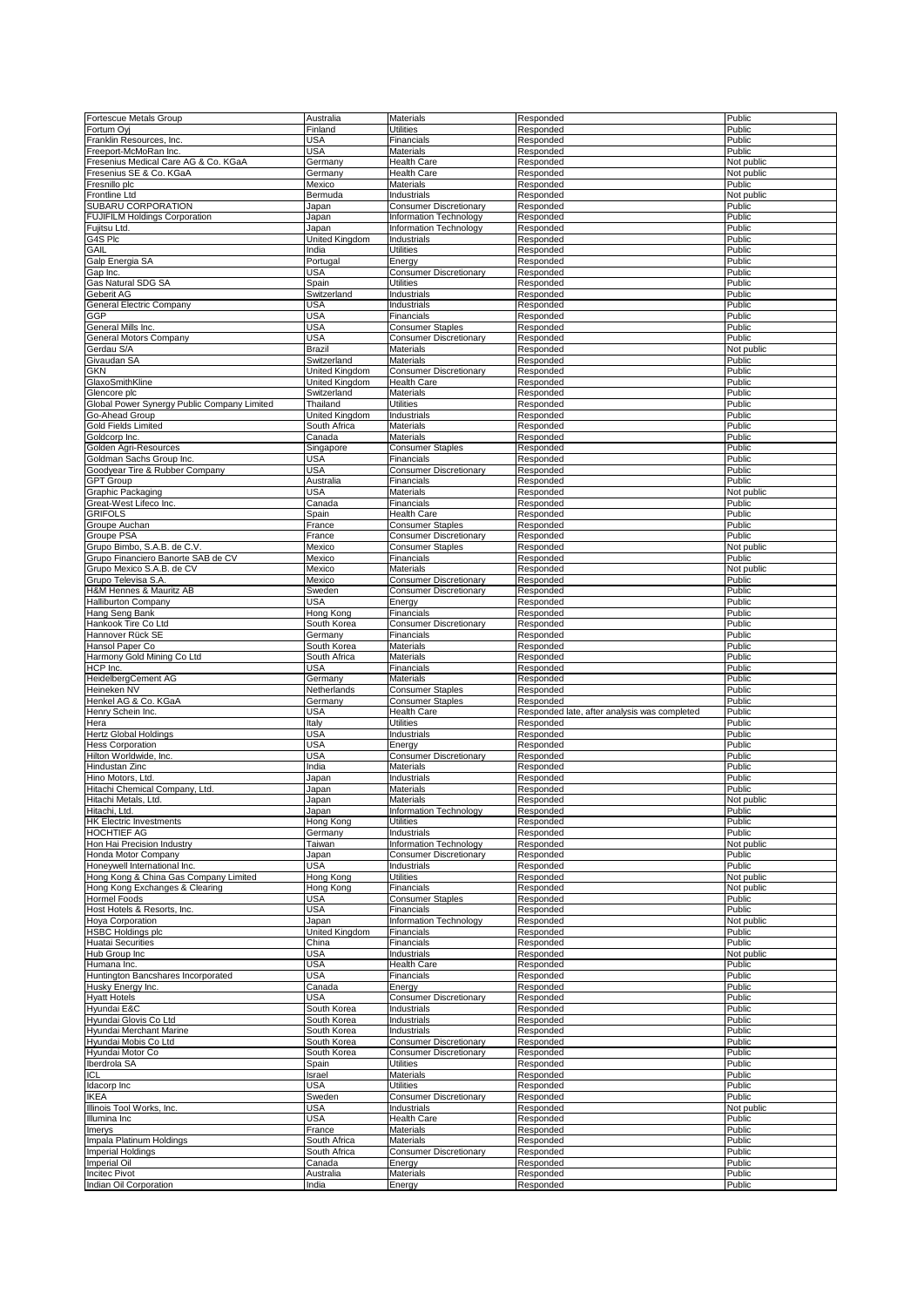| Inditex                                         | Spain          | Consumer Discretionary            | Responded                                    | Public     |
|-------------------------------------------------|----------------|-----------------------------------|----------------------------------------------|------------|
|                                                 |                |                                   |                                              |            |
| Indo Tambangraya Megah Pt                       | Indonesia      | Energy                            | Responded                                    | Public     |
| Indorama Ventures PCL                           | Thailand       | <b>Materials</b>                  | Responded                                    | Public     |
| Industrial And Commercial Bank Of China Limited | China          | Financials                        | Responded                                    | Public     |
| Infineon                                        | Germany        | Information Technology            | Responded                                    | Not public |
| Infosys Limited                                 | India          | Information Technology            | Responded                                    | Public     |
| Infraserv GmbH & Co. Höchst KG                  | Germany        | Industrials                       | Responded                                    | Public     |
| <b>ING Group</b>                                | Netherlands    | Financials                        | Responded                                    | Public     |
| Ingersoll-Rand Co. Ltd.                         | Ireland        | Industrials                       | Responded                                    | Public     |
| Ingredion Incorporated                          | <b>USA</b>     | <b>Consumer Staples</b>           | Responded                                    | Public     |
| Innolux Corporation                             | Taiwan         | Information Technology            | Responded                                    | Public     |
|                                                 |                |                                   |                                              |            |
| <b>Inpex Corporation</b>                        | Japan          | Energy                            | Responded                                    | Public     |
| Intel Corporation                               | <b>USA</b>     | Information Technology            | Responded                                    | Public     |
| Intercontinental Hotels Group                   | United Kingdom | <b>Consumer Discretionary</b>     | Responded                                    | Public     |
| IntercontinentalExchange Inc                    | USA            | Financials                        | Responded late, after analysis was completed | Not public |
| International Business Machines (IBM)           | <b>USA</b>     | Information Technology            | Responded                                    | Public     |
| International Consolidated Airlines Group, S.A. | Spain          | Industrials                       | Responded                                    | Public     |
| International Paper Company                     | USA            | Materials                         | Responded                                    | Public     |
| Intesa Sanpaolo S.p.A                           | Italy          | Financials                        | Responded                                    | Public     |
| Intuit Inc.                                     | USA            | Information Technology            | Responded                                    | Public     |
|                                                 |                |                                   |                                              |            |
| Iren SpA                                        | Italy          | <b>Utilities</b>                  | Responded                                    | Public     |
| Iron Mountain Inc.                              | USA            | Real Estate                       | Responded                                    | Public     |
| Isagen S.A. E.S.P.                              | Colombia       | Utilities                         | Responded                                    | Public     |
| Itaú Unibanco Holding S.A.                      | Brazil         | Financials                        | Responded                                    | Public     |
| Itausa Investimentos Itau S.A.                  | Brazil         | Financials                        | Responded                                    | Public     |
| <b>ITC Limited</b>                              | India          | <b>Consumer Staples</b>           | Responded                                    | Public     |
| <b>ITOCHU Corporation</b>                       | Japan          | Industrials                       | Responded                                    | Not public |
| J Sainsbury Plc                                 | United Kingdom | <b>Consumer Staples</b>           | Responded                                    | Public     |
| J.B. Hunt Transport Services, Inc.              | USA            | Industrials                       | Responded                                    | Not public |
|                                                 |                |                                   |                                              |            |
| Japan Airlines Corporation                      | Japan          | Industrials                       | Responded                                    | Not public |
| Japan Tobacco Inc                               | Japan          | <b>Consumer Staples</b>           | Responded                                    | Public     |
| <b>JBS S/A</b>                                  | <b>Brazil</b>  | <b>Consumer Staples</b>           | Responded                                    | Public     |
| jcpenney                                        | USA            | <b>Consumer Discretionary</b>     | Responded                                    | Public     |
| Jerónimo Martins SGPS SA                        | Portugal       | <b>Consumer Staples</b>           | Responded                                    | Public     |
| Jetblue Airways Corporation                     | USA            | Industrials                       | Responded                                    | Not public |
| JFE Holdings, Inc.                              |                | Materials                         | Responded                                    | Not public |
|                                                 | Japan          |                                   |                                              |            |
| Johnson & Johnson                               | USA            | <b>Health Care</b>                | Responded                                    | Public     |
| Johnson Matthey                                 | United Kingdom | Materials                         | Responded                                    | Public     |
| JPMorgan Chase & Co.                            | USA            | Financials                        | Responded                                    | Public     |
| <b>JSR Corporation</b>                          | Japan          | Materials                         | Responded                                    | Public     |
| <b>JSW Energy</b>                               | India          | <b>Utilities</b>                  | Responded                                    | Public     |
| <b>JSW Steel</b>                                | India          | Materials                         | Responded                                    | Public     |
| JTEKT Corporation                               | Japan          | Industrials                       | Responded                                    | Public     |
| Jubilant Life Sciences Ltd                      | India          | Industrials                       | Responded                                    | Public     |
|                                                 |                |                                   |                                              | Public     |
| JX Holdings, Inc.                               | Japan          | Energy                            | Responded                                    |            |
| Kaneka Corporation                              | Japan          | Materials                         | Responded                                    | Not public |
| Kansas City Southern                            | USA            | Industrials                       | Responded late, after analysis was completed | Not public |
| <b>KAO Corporation</b>                          | Japan          | <b>Consumer Staples</b>           | Responded                                    | Public     |
| KARDEMİR KARABÜK DEMİR ÇELİK SANAYİ VE TİC.     | Turkey         | Materials                         | Responded late, after analysis was completed | Not public |
|                                                 |                |                                   |                                              |            |
| Kasikornbank                                    | Thailand       | Financials                        | Responded                                    | Not public |
|                                                 |                |                                   |                                              |            |
| Kawasaki Kisen Kaisha, Ltd.                     | Japan          | Industrials                       | Responded                                    | Public     |
| <b>KAZ Minerals</b>                             | United Kingdom | Materials                         | Responded                                    | Public     |
| <b>KB Financial Group</b>                       | South Korea    | Financials                        | Responded                                    | Public     |
| <b>KBC Group</b>                                | Belgium        | Financials                        | Responded                                    | Public     |
| <b>KDDI Corporation</b>                         | Japan          | <b>Telecommunication Services</b> | Responded                                    | Public     |
| Kellogg Company                                 | <b>USA</b>     | <b>Consumer Staples</b>           | Responded                                    | Public     |
| Kemira Corporation                              | Finland        | Materials                         | Responded                                    | Public     |
| Keppel Corp                                     | Singapore      | Industrials                       | Responded                                    | Not public |
|                                                 |                |                                   |                                              |            |
| Kering                                          | France         | <b>Consumer Discretionary</b>     | Responded                                    | Public     |
| Kerry Group PLC                                 | Ireland        | <b>Consumer Staples</b>           | Responded                                    | Not public |
| KeyCorp                                         | USA            | Financials                        | Responded                                    | Public     |
| Keyera Corp.                                    | Canada         | Energy                            | Responded                                    | Public     |
| Kimberly-Clark Corporation                      | USA            | <b>Consumer Staples</b>           | Responded                                    | Public     |
| Kingfisher                                      | United Kingdom | <b>Consumer Discretionary</b>     | Responded                                    | Public     |
| Kinross Gold Corporation                        | Canada         | Materials                         | Responded                                    | Public     |
| Kintetsu Group Holdings Co., Ltd.               | Japan          | Industrials                       | Responded                                    | Public     |
| Kirin Holdinas Co Ltd                           | Japan          | <b>Consumer Staples</b>           | Responded                                    | Public     |
| Klabin S/A                                      | <b>Brazil</b>  | Materials                         | Responded                                    | Public     |
| Klepierre                                       | France         | Financials                        | Responded                                    | Public     |
| Kobe Steel., Ltd.                               |                |                                   |                                              |            |
|                                                 | Japan          | Materials                         | Responded                                    | Not public |
| Kohl's Corporation                              | <b>USA</b>     | <b>Consumer Discretionary</b>     | Responded                                    | Public     |
| Kolon Industries, Inc.                          | South Korea    | <b>Materials</b>                  | Responded                                    | Public     |
| Komatsu Ltd.                                    | Japan          | Industrials                       | Responded                                    | Public     |
| Kone Oyj                                        | Finland        | Industrials                       | Responded                                    | Public     |
| Konica Minolta, Inc.                            | Japan          | Information Technology            | Responded                                    | Public     |
| Ahold Delhaize                                  | Netherlands    | <b>Consumer Staples</b>           | Responded                                    | Public     |
| Koninklijke DSM                                 | Netherlands    | Materials                         | Responded                                    | Public     |
| Koninklijke KPN NV (Royal KPN)                  | Netherlands    | <b>Telecommunication Services</b> | Responded                                    | Public     |
| KORAIL RAILROAD Corp.                           | South Korea    | Industrials                       | Responded                                    | Public     |
| Korea District Heating Corp.                    |                | Utilities                         |                                              |            |
|                                                 | South Korea    |                                   | Responded                                    | Public     |
| Korea East-West Power                           | South Korea    | <b>Utilities</b>                  | Responded                                    | Public     |
| Korea Electric Power Corp                       | South Korea    | <b>Utilities</b>                  | Responded                                    | Public     |
| Kroger                                          | USA            | <b>Consumer Staples</b>           | Responded                                    | Public     |
| <b>KT Corporation</b>                           | South Korea    | <b>Telecommunication Services</b> | Responded                                    | Public     |
| Kubota Corporation                              | Japan          | Industrials                       | Responded                                    | Public     |
| Kuehne + Nagel International AG                 | Switzerland    | Industrials                       | Responded                                    | Public     |
| Kumba Iron Ore                                  | South Africa   | Materials                         | Responded                                    | Public     |
| Kumho Petrochemical                             | South Korea    | Materials                         | Responded                                    | Public     |
| Kuraray Co., Ltd.                               |                | Materials                         | Responded                                    | Public     |
|                                                 | Japan          |                                   |                                              |            |
| Kyocera Corporation                             | Japan          | Information Technology            | Responded                                    | Not public |
| L Brands, Inc.                                  | USA            | <b>Consumer Discretionary</b>     | Responded                                    | Public     |
| LafargeHolcim Ltd                               | Switzerland    | Materials                         | Responded                                    | Public     |
| Landsec                                         | United Kingdom | Financials                        | Responded late, after analysis was completed | Public     |
| LANXESS AG                                      | Germany        | Materials                         | Responded                                    | Public     |
| Larsen & Toubro                                 | India          | Industrials                       | Responded                                    | Public     |
| Las Vegas Sands Corporation                     | USA            | Consumer Discretionary            | Responded                                    | Public     |
| Lear                                            | USA            | <b>Consumer Discretionary</b>     | Responded                                    | Not public |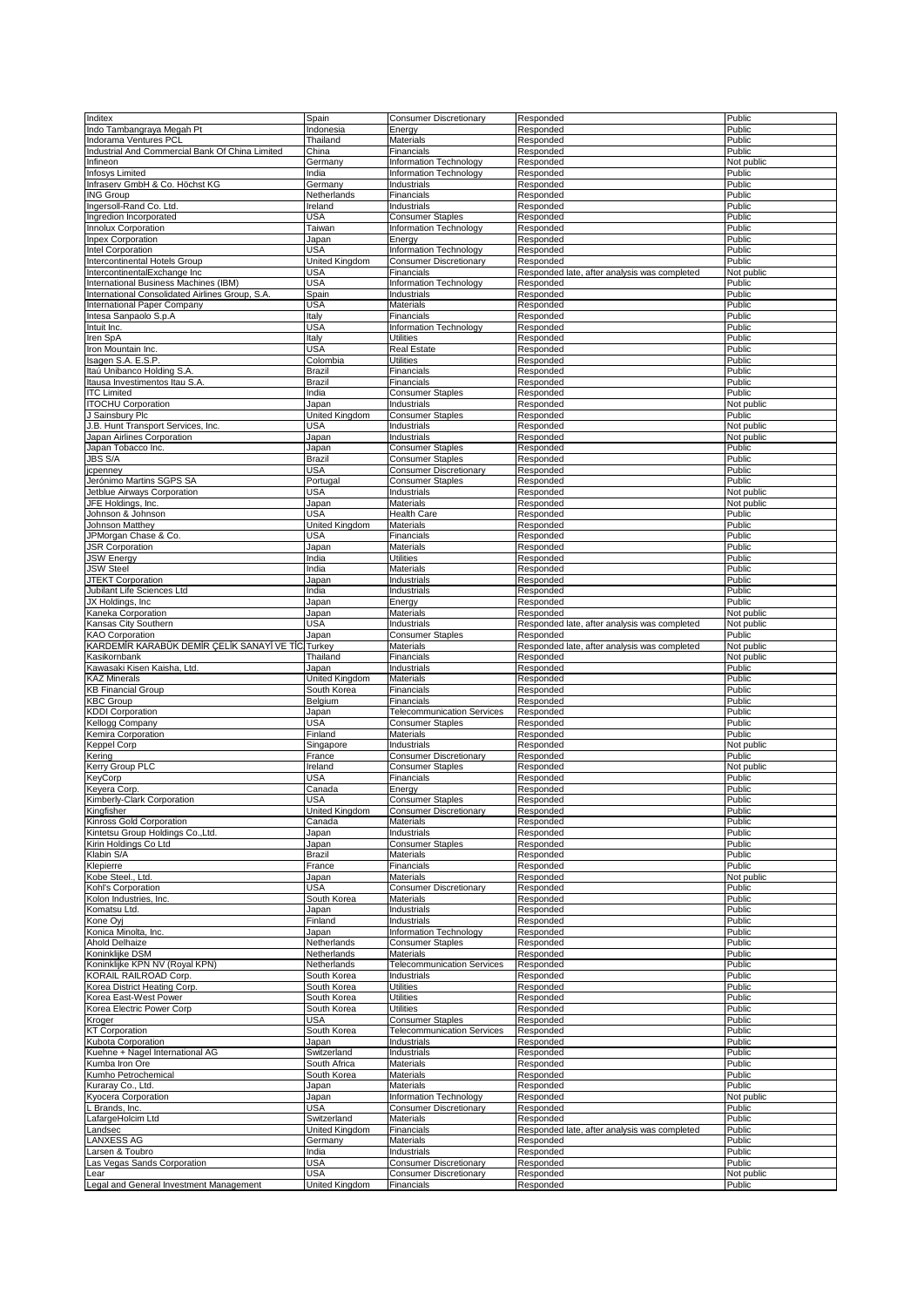| LEGRAND                                  | France         | Industrials                       | Responded                                    | Public     |
|------------------------------------------|----------------|-----------------------------------|----------------------------------------------|------------|
|                                          | Italy          |                                   | Responded                                    | Public     |
| eonardo – Finmeccanica                   |                | Industrials                       |                                              |            |
| evel 3 Communications, Inc.              | USA            | <b>Telecommunication Services</b> | Responded                                    | Public     |
| LG                                       | South Korea    | Industrials                       | Responded                                    | Public     |
| LG Chem Ltd                              | South Korea    | Materials                         | Responded                                    | Public     |
| <b>G Display</b>                         | South Korea    | Information Technology            | Responded                                    | Public     |
| <b>G</b> Electronics                     | South Korea    | <b>Consumer Discretionary</b>     | Responded                                    | Public     |
| <b>G Household &amp; Health Care</b>     | South Korea    | <b>Consumer Staples</b>           | Responded                                    | Public     |
|                                          |                |                                   |                                              |            |
| G Innotek                                | South Korea    | Information Technology            | Responded                                    | Public     |
| <b>G</b> Uplus                           | South Korea    | <b>Telecommunication Services</b> | Responded                                    | Public     |
| iberty Global plc.                       | United Kingdom | <b>Consumer Discretionary</b>     | Responded                                    | Public     |
|                                          |                |                                   |                                              | Public     |
| Linde AG                                 | Germany        | Materials                         | Responded                                    |            |
| Lite-On Technology                       | Taiwan         | Information Technology            | Responded                                    | Public     |
| <b>LIXIL Group Corporation</b>           | Japan          | Industrials                       | Responded                                    | Public     |
| Lloyds Banking Group                     | United Kingdom | Financials                        | Responded                                    | Public     |
| _oblaw Companies Limited                 |                | <b>Consumer Staples</b>           | Responded                                    | Public     |
|                                          | Canada         |                                   |                                              |            |
| ockheed Martin Corporation               | USA            | Industrials                       | Responded                                    | Public     |
| ondon Stock Exchange                     | United Kingdom | Financials                        | Responded                                    | Public     |
| _onmin                                   | United Kingdom | <b>Materials</b>                  | Responded                                    | Public     |
| onza Group AG                            | Switzerland    | <b>Health Care</b>                | Responded                                    | Public     |
|                                          |                |                                   |                                              |            |
| 'Oréal                                   | France         | <b>Consumer Staples</b>           | Responded                                    | Public     |
| otte Chemical Corp                       | South Korea    | Materials                         | Responded                                    | Public     |
| owe's Companies, Inc.                    | USA            | <b>Consumer Discretionary</b>     | Responded                                    | Public     |
| ukoil OAO                                |                |                                   |                                              | Public     |
|                                          | Russia         | Energy                            | Responded                                    |            |
| _yondellBasell Industries CI A           | <b>USA</b>     | Materials                         | Responded                                    | Public     |
| <b>M&amp;T Bank Corporation</b>          | <b>USA</b>     | Financials                        | Responded late, after analysis was completed | Not public |
| Macerich Co.                             | USA            | Financials                        | Responded                                    | Public     |
|                                          |                |                                   |                                              |            |
| Macquarie Group                          | Australia      | Financials                        | Responded                                    | Public     |
| Macy's, Inc.                             | USA            | <b>Consumer Discretionary</b>     | Responded                                    | Public     |
| Magna International Inc.                 | Canada         | <b>Consumer Discretionary</b>     | Responded                                    | Public     |
| Malayan Banking                          | Malaysia       | Financials                        | Responded                                    | Public     |
|                                          |                |                                   |                                              |            |
| Mallinckrodt plc                         | <b>USA</b>     | <b>Health Care</b>                | Responded                                    | Not public |
| Manulife Financial Corp.                 | Canada         | Financials                        | Responded                                    | Public     |
| Marks and Spencer Group plc              | United Kingdom | <b>Consumer Discretionary</b>     | Responded                                    | Public     |
| Marriott International, Inc.             | USA            | <b>Consumer Discretionary</b>     | Responded                                    | Public     |
|                                          |                |                                   |                                              |            |
| Mars                                     | <b>USA</b>     | <b>Consumer Staples</b>           | Responded                                    | Public     |
| Marsh & McLennan Companies, Inc.         | <b>USA</b>     | Financials                        | Responded                                    | Public     |
| MARTINREA INTERNATIONAL INC.             | Canada         | <b>Consumer Discretionary</b>     | Responded                                    | Not public |
| Massmart Holdings Ltd                    | South Africa   | <b>Consumer Staples</b>           | Responded                                    | Public     |
|                                          |                |                                   |                                              |            |
| MasterCard Incorporated                  | USA            | Information Technology            | Responded                                    | Public     |
| Mazda Motor Corporation                  | Japan          | <b>Consumer Discretionary</b>     | Responded                                    | Public     |
| McDonald's Corporation                   | USA            | <b>Consumer Discretionary</b>     | Responded                                    | Public     |
|                                          |                |                                   |                                              |            |
| McKesson Corporation                     | <b>USA</b>     | <b>Health Care</b>                | Responded                                    | Not public |
| Mead Johnson Nutrition Company           | <b>USA</b>     | <b>Consumer Staples</b>           | Responded                                    | Public     |
| Mediclinic International                 | South Africa   | Health Care                       | Responded                                    | Public     |
| Medtronic PLC                            | Ireland        | <b>Health Care</b>                | Responded                                    | Public     |
|                                          |                |                                   |                                              |            |
| MEG Energy Corp.                         | Canada         | Energy                            | Responded                                    | Public     |
| Meiji Holdings Co Ltd                    | Japan          | <b>Consumer Staples</b>           | Responded                                    | Not public |
| Merck & Co., Inc.                        | USA            | Health Care                       |                                              | Public     |
|                                          |                |                                   |                                              |            |
|                                          |                |                                   | Responded                                    |            |
| Merck KGaA                               | Germany        | <b>Health Care</b>                | Responded                                    | Public     |
| Methanex Corporation                     | Canada         | <b>Materials</b>                  | Responded late, after analysis was completed | Public     |
| MetLife, Inc.                            | USA            | Financials                        | Responded                                    | Public     |
|                                          |                |                                   |                                              |            |
| <b>METRO AG</b>                          | Germany        | <b>Consumer Staples</b>           | Responded                                    | Public     |
| Mexichem SAB de CV                       | Mexico         | Materials                         | Responded                                    | Not public |
| <b>MGM Resorts International</b>         | USA            | <b>Consumer Discretionary</b>     | Responded                                    | Public     |
| Michelin                                 | France         | <b>Consumer Discretionary</b>     | Responded                                    | Public     |
|                                          |                | Information Technology            | Responded                                    |            |
| Microchip Technology                     | <b>USA</b>     |                                   |                                              | Public     |
| Micron Technology, Inc.                  | <b>USA</b>     | Information Technology            | Responded                                    | Public     |
| Microsoft Corporation                    | <b>USA</b>     | Information Technology            | Responded                                    | Public     |
| Mercury NZ Limited                       | New Zealand    | Utilities                         | Responded late, after analysis was completed | Not public |
|                                          |                |                                   |                                              |            |
| Mitsubishi Chemical Holdings Corporation | Japan          | Materials                         | Responded                                    | Public     |
| Mitsubishi Corporation                   | Japan          | Industrials                       | Responded                                    | Public     |
| Mitsubishi Electric Corporation          | Japan          | Industrials                       | Responded                                    | Public     |
| Mitsubishi Estate Co., Ltd.              | Japan          | Financials                        | Responded                                    | Not public |
| Mitsubishi Gas Chemical Company, Inc.    | Japan          | Materials                         | Responded                                    | Public     |
|                                          |                |                                   |                                              |            |
| Mitsubishi Heavy Industries, Ltd.        | Japan          | Industrials                       | Responded                                    | Public     |
| Mitsubishi Materials Corporation         | Japan          | Materials                         | Responded                                    | Public     |
| Mitsubishi Motors Corporation            | Japan          | <b>Consumer Discretionary</b>     | Responded                                    | Public     |
| Mitsubishi UFJ Financial Group, Inc.     | Japan          | Financials                        | Responded                                    | Public     |
| Mitsui & Co., Ltd.                       |                | Industrials                       | Responded                                    | Not public |
|                                          | Japan          |                                   |                                              |            |
| Mitsui Chemicals, Inc.                   | Japan          | Materials                         | Responded                                    | Public     |
| Mitsui Fudosan Co., Ltd.                 | Japan          | Financials                        | Responded                                    | Not public |
| Mitsui O.S.K. Lines Ltd                  | Japan          | Industrials                       | Responded                                    | Public     |
| Mizuho Financial Group, Inc.             | Japan          | Financials                        | Responded                                    | Public     |
|                                          |                |                                   |                                              |            |
| Mohawk Industries, Inc.                  | USA            | <b>Consumer Discretionary</b>     | Responded                                    | Public     |
| MOL Nyrt.                                | Hungary        | Energy                            | Responded                                    | Public     |
| Molson Coors Brewing Company             | USA            | <b>Consumer Staples</b>           | Responded                                    | Public     |
| Mondelez International Inc               | USA            | <b>Consumer Staples</b>           | Responded                                    | Public     |
|                                          |                |                                   |                                              |            |
| Mondi PLC                                | United Kingdom | Materials                         | Responded                                    | Public     |
| Monsanto Company                         | USA            | Materials                         | Responded                                    | Public     |
| Moody's Corporation                      | USA            | Financials                        | Responded                                    | Public     |
| Morgan Stanley                           | <b>USA</b>     | Financials                        | Responded                                    | Public     |
|                                          |                |                                   |                                              |            |
| Morrison Supermarkets                    | United Kingdom | <b>Consumer Staples</b>           | Responded                                    | Not public |
| MS&AD Insurance Group Holdings, Inc.     | Japan          | Financials                        | Responded                                    | Public     |
| <b>MTN Group</b>                         | South Africa   | <b>Telecommunication Services</b> | Responded                                    | Public     |
|                                          |                |                                   |                                              |            |
| <b>MTR Corporation</b>                   | Hong Kong      | Industrials                       | Responded                                    | Public     |
| Murata Mfg. Co.                          | Japan          | Information Technology            | Responded                                    | Public     |
| <b>MVV Energie AG</b>                    | Germany        | <b>Utilities</b>                  | Responded                                    | Public     |
| Mylan Inc.                               | USA            | <b>Health Care</b>                | Responded late, after analysis was completed | Not public |
|                                          |                |                                   |                                              |            |
| Nan Ya Plastics                          | Taiwan         | <b>Materials</b>                  | Responded                                    | Public     |
| National Australia Bank                  | Australia      | Financials                        | Responded                                    | Public     |
| National Grid PLC                        | United Kingdom | Utilities                         | Responded                                    | Public     |
| Natixis SA                               | France         | Financials                        | Responded                                    | Public     |
|                                          |                |                                   |                                              |            |
| Nedbank Limited                          | South Africa   | Financials                        | Responded                                    | Public     |
| Nemak                                    | Mexico         | <b>Consumer Discretionary</b>     | Responded                                    | Not public |
| Neste Oyj                                | Finland        | Energy                            | Responded                                    | Public     |
| Nestlé                                   | Switzerland    | <b>Consumer Staples</b>           | Responded                                    | Public     |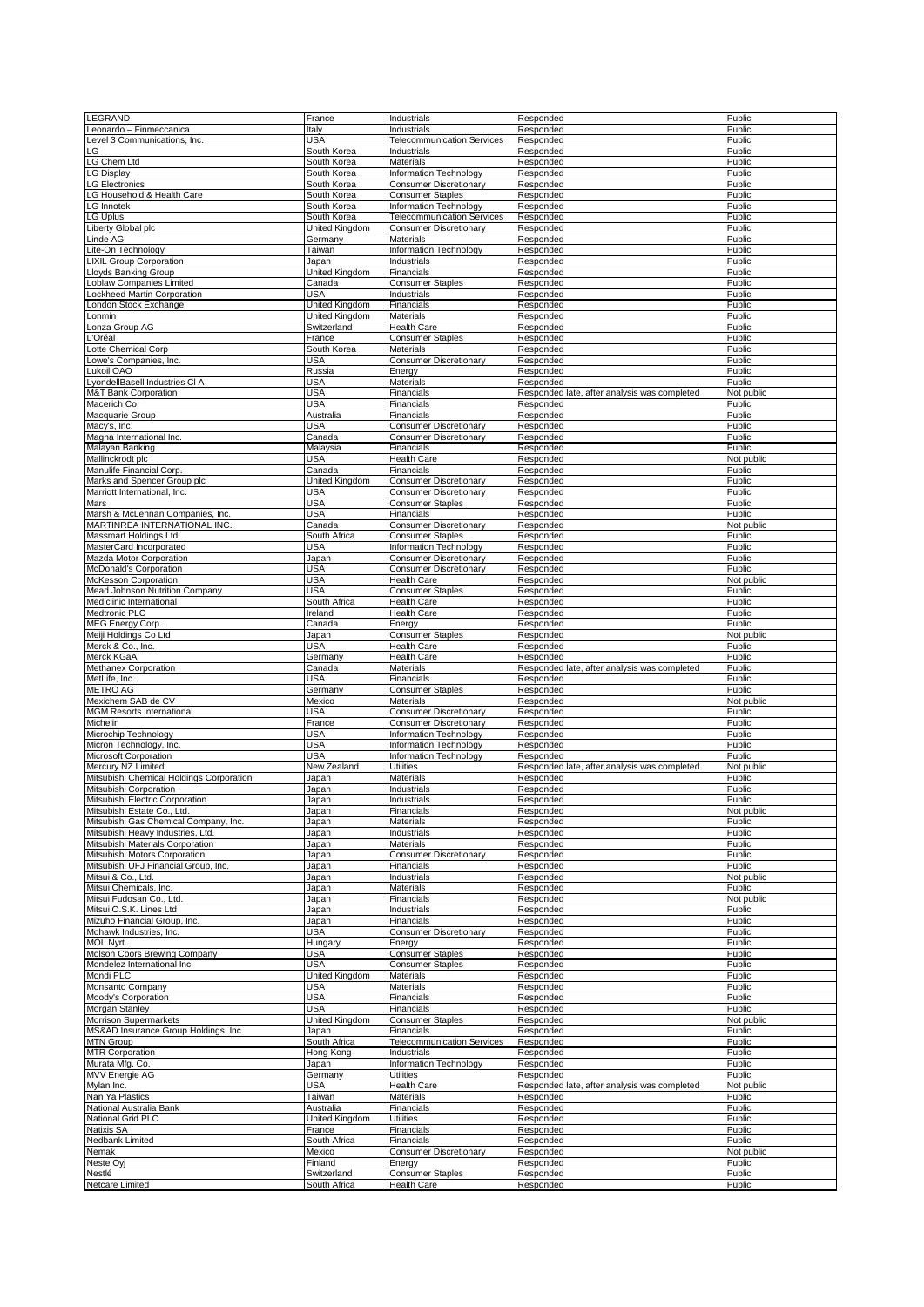| <b>Newcrest Mining</b>                                       | Australia      | Materials                         | Responded late, after analysis was completed | Public           |
|--------------------------------------------------------------|----------------|-----------------------------------|----------------------------------------------|------------------|
|                                                              |                |                                   |                                              |                  |
| Newell Rubbermaid Inc.                                       | USA            | <b>Consumer Discretionary</b>     | Responded                                    | Public           |
| Newmont Mining Corporation                                   | USA            | <b>Materials</b>                  | Responded                                    | Public           |
| Next                                                         | United Kingdom | <b>Consumer Discretionary</b>     | Responded                                    | Not public       |
| NGK Insulators, Ltd.                                         | Japan          | Industrials                       | Responded                                    | Not public       |
| NH Foods Ltd.                                                | Japan          | <b>Consumer Staples</b>           | Responded                                    | Public           |
|                                                              |                |                                   |                                              |                  |
| Nidec Corporation                                            | Japan          | Industrials                       | Responded                                    | Public           |
| Nielsen Holdings                                             | USA            | <b>Industrials</b>                | Responded                                    | Not public       |
| NIKE Inc.                                                    | <b>USA</b>     | <b>Consumer Discretionary</b>     | Responded                                    | Public           |
|                                                              | Japan          | Industrials                       | Responded                                    | Not public       |
| Nippon Express Co., Ltd.                                     |                |                                   |                                              |                  |
| NIPPON LIGHT METAL CO. LTD.                                  | Japan          | Materials                         | Responded                                    | Public           |
| Nippon Paper Industries Co Ltd                               | Japan          | Materials                         | Responded                                    | Not public       |
| Nippon Sheet Glass Company, Ltd                              | Japan          | Industrials                       | Responded                                    | Not public       |
|                                                              |                |                                   |                                              |                  |
| Nippon Shokubai Co., Ltd.                                    | Japan          | Materials                         | Responded                                    | Not public       |
| Nippon Steel & Sumitomo Metal Corporation                    | Japan          | <b>Materials</b>                  | Responded                                    | Not public       |
| Nippon Telegraph & Telephone Corporation (NTT)               | Japan          | <b>Telecommunication Services</b> | Responded                                    | Public           |
| Nippon Yusen Kaisha Line                                     | Japan          | Industrials                       | Responded                                    | Public           |
| NiSource Inc.                                                | USA            | <b>Utilities</b>                  |                                              | Public           |
|                                                              |                |                                   | Responded                                    |                  |
| Nissan Motor Co., Ltd.                                       | Japan          | <b>Consumer Discretionary</b>     | Responded                                    | Public           |
| Nitto Denko Corporation                                      | Japan          | Materials                         | Responded                                    | Public           |
| Noble Energy, Inc.                                           | USA            | Energy                            | Responded                                    | Public           |
|                                                              |                |                                   |                                              |                  |
| <b>NOK Corporation</b>                                       | Japan          | <b>Consumer Discretionary</b>     | Responded                                    | Not public       |
| Nokia Group                                                  | Finland        | Information Technology            | Responded                                    | Public           |
| Nomura Holdings, Inc.                                        | Japan          | Financials                        | Responded                                    | Public           |
| Nordea Bank                                                  | Sweden         | Financials                        | Responded                                    | Public           |
|                                                              |                |                                   |                                              |                  |
| Nordstrom, Inc.                                              | USA            | <b>Consumer Discretionary</b>     | Responded                                    | Public           |
| Norfolk Southern Corp.                                       | USA            | Industrials                       | Responded late, after analysis was completed | Public           |
| Norsk Hydro                                                  | Norway         | <b>Materials</b>                  | Responded                                    | Public           |
| Northern Trust                                               | USA            | Financials                        | Responded                                    | Public           |
| Northrop Grumman Corp                                        | USA            | Industrials                       | Responded                                    | Public           |
|                                                              |                |                                   |                                              |                  |
| Novartis                                                     | Switzerland    | <b>Health Care</b>                | Responded                                    | Public           |
| Novatek OAO                                                  | Russia         | Energy                            | Responded                                    | Not public       |
| Novo Nordisk A/S                                             | Denmark        | Health Care                       | Responded                                    | Public           |
|                                                              |                |                                   |                                              |                  |
| Novozymes A/S                                                | Denmark        | Materials                         | Responded                                    | Public           |
| NRG Energy Inc                                               | USA            | Utilities                         | Responded                                    | Public           |
| NSK Ltd.                                                     | Japan          | Industrials                       | Responded                                    | Public           |
|                                                              |                |                                   |                                              |                  |
| NTT Data Corporation                                         | Japan          | <b>Information Technology</b>     | Responded                                    | Public           |
| NTT DOCOMO, INC.                                             | Japan          | <b>Telecommunication Services</b> | Responded                                    | Public           |
| NTT Urban Development Corporation                            | Japan          | Financials                        | Responded                                    | Public           |
| <b>NVIDIA Corporation</b>                                    | USA            | <b>Information Technology</b>     | Responded                                    | Public           |
|                                                              |                |                                   |                                              |                  |
| Nyrstar NV                                                   | Belgium        | Materials                         | Responded                                    | Public           |
| Occidental Petroleum Corporation                             | USA            | Energy                            | Responded                                    | Public           |
| Odfjell SE                                                   | Norway         | Industrials                       | Responded                                    | Public           |
| OGE Energy Corp.                                             | USA            | Utilities                         | Responded                                    | Public           |
|                                                              |                |                                   |                                              |                  |
| Oil Search                                                   | Australia      | Energy                            | Responded                                    | Public           |
| Oji Holdings Corporation                                     | Japan          | <b>Materials</b>                  | Responded                                    | Not public       |
| Olam International                                           | Singapore      | <b>Consumer Staples</b>           | Responded                                    | Public           |
| Old Mutual Group                                             | United Kingdom | Financials                        | Responded                                    | Public           |
|                                                              |                |                                   |                                              |                  |
| Olympus Corporation                                          | Japan          | Health Care                       | Responded                                    | Public           |
|                                                              |                |                                   |                                              |                  |
| Omnicom Group Inc.                                           | USA            | <b>Consumer Discretionary</b>     | Responded                                    | Public           |
|                                                              |                |                                   |                                              |                  |
| OMV AG                                                       | Austria        | Energy                            | Responded                                    | Public           |
| ON Semiconductor                                             | USA            | Information Technology            | Responded                                    | Public           |
| Oneok Inc.                                                   | USA            | Energy                            | Responded                                    | Public           |
|                                                              |                | <b>Health Care</b>                |                                              | Public           |
| Ono Pharmaceutical Co., Ltd.                                 | Japan          |                                   | Responded                                    |                  |
| Oracle Corporation                                           | USA            | Information Technology            | Responded                                    | Public           |
| Orange                                                       | France         | <b>Telecommunication Services</b> | Responded                                    | Public           |
| Orica                                                        | Australia      | Materials                         | Responded                                    | Not public       |
| Origin Energy                                                | Australia      | Energy                            | Responded                                    | Public           |
|                                                              |                |                                   |                                              |                  |
| <b>ORIX Corporation</b>                                      | Japan          | Financials                        | Responded                                    | Public           |
| Osaka Gas Co., Ltd.                                          | Japan          | Utilities                         | Responded                                    | Public           |
| Otsuka Holdings Co., Ltd.                                    | Japan          | <b>Health Care</b>                | Responded                                    | Not public       |
|                                                              | Finland        | Materials                         |                                              |                  |
| Outokumpu Oyj                                                |                |                                   | Responded                                    | Public           |
| Oversea-Chinese Banking                                      | Singapore      | Financials                        | Responded                                    | Public           |
| Owens Corning                                                | USA            | Industrials                       | Responded                                    | Public           |
| Owens-Illinois                                               | <b>USA</b>     | Materials                         | Responded                                    | Public           |
|                                                              |                |                                   |                                              |                  |
| PACCAR Inc                                                   | USA            | Industrials                       | Responded                                    | Not public       |
| Panasonic Corporation                                        | Japan          | <b>Consumer Discretionary</b>     | Responded                                    | Public           |
| Parker-Hannifin Corporation                                  | <b>USA</b>     | Industrials                       | Responded                                    | Public           |
| PEGASUS HAVA TAŞIMACILIĞI A.Ş.                               | Turkey         | Industrials                       | Responded                                    | Public           |
| Pegatron Corporation                                         | Taiwan         | Information Technology            | Responded                                    | Not public       |
|                                                              |                |                                   |                                              |                  |
| Pennon Group                                                 | United Kingdom | <b>Utilities</b>                  | Responded                                    | Public           |
| PepsiCo, Inc.                                                | USA            | <b>Consumer Staples</b>           | Responded                                    | Public           |
| Pernod Ricard                                                | France         | <b>Consumer Staples</b>           | Responded                                    | Public           |
| Petróleo Brasileiro SA - Petrobras                           | Brazil         | Energy                            | Responded                                    | Public           |
| Pfizer Inc.                                                  |                |                                   |                                              |                  |
|                                                              | USA            | Health Care                       | Responded                                    | Public           |
| PG&E Corporation                                             | USA            | <b>Utilities</b>                  | Responded                                    | Public           |
| Philip Morris International                                  | USA            | <b>Consumer Staples</b>           | Responded                                    | Public           |
| Pick 'n Pay Stores Ltd                                       | South Africa   | <b>Consumer Staples</b>           | Responded                                    | Public           |
|                                                              |                |                                   |                                              |                  |
| Pinnacle West Capital Corporation                            | USA            | Utilities                         | Responded                                    | Public           |
| Pioneer Foods                                                | South Africa   | <b>Consumer Staples</b>           | Responded                                    | Not public       |
| Pirelli                                                      | Italy          | <b>Consumer Discretionary</b>     | Responded                                    | Not public       |
| PJSC Gazprom                                                 | Russia         | Energy                            | Responded                                    | Public           |
|                                                              |                |                                   |                                              |                  |
| PNC Financial Services Group, Inc.                           | USA            | Financials                        | Responded                                    | Public           |
| POSCO                                                        | South Korea    | Materials                         | Responded                                    | Public           |
| Potash Corporation of Saskatchewan Inc.                      | Canada         | Materials                         | Responded                                    | Public           |
| Power Financial Corporation                                  | Canada         | Financials                        | Responded                                    | Public           |
|                                                              |                |                                   |                                              |                  |
| Powertech Technology Inc                                     | Taiwan         | <b>Information Technology</b>     | Responded                                    | Public           |
| PPC Ltd                                                      | South Africa   | Materials                         | Responded                                    | Public           |
| PPG Industries, Inc.                                         | USA            | Materials                         | Responded                                    | Public           |
| Praxair, Inc.                                                | USA            | Materials                         | Responded                                    | Public           |
|                                                              |                |                                   |                                              |                  |
| PricewaterhouseCoopers LLP                                   | United Kingdom | Financials                        | Responded                                    | Not public       |
| Procter & Gamble Company                                     | USA            | <b>Consumer Staples</b>           | Responded                                    | Public           |
| Prologis                                                     | <b>USA</b>     | <b>Real Estate</b>                | Responded                                    | Public           |
|                                                              |                |                                   |                                              |                  |
| Prudential Financial, Inc.                                   | USA            | Financials                        | Responded                                    | Public           |
| <b>Prudential PLC</b>                                        | United Kingdom | Financials                        | Responded                                    | Public           |
| Prysmian SpA                                                 | Italy          | Industrials                       | Responded                                    | Public           |
| PTT                                                          |                |                                   |                                              |                  |
| PTT Exploration & Production Public Company Limited Thailand | Thailand       | Energy<br>Energy                  | Responded<br>Responded                       | Public<br>Public |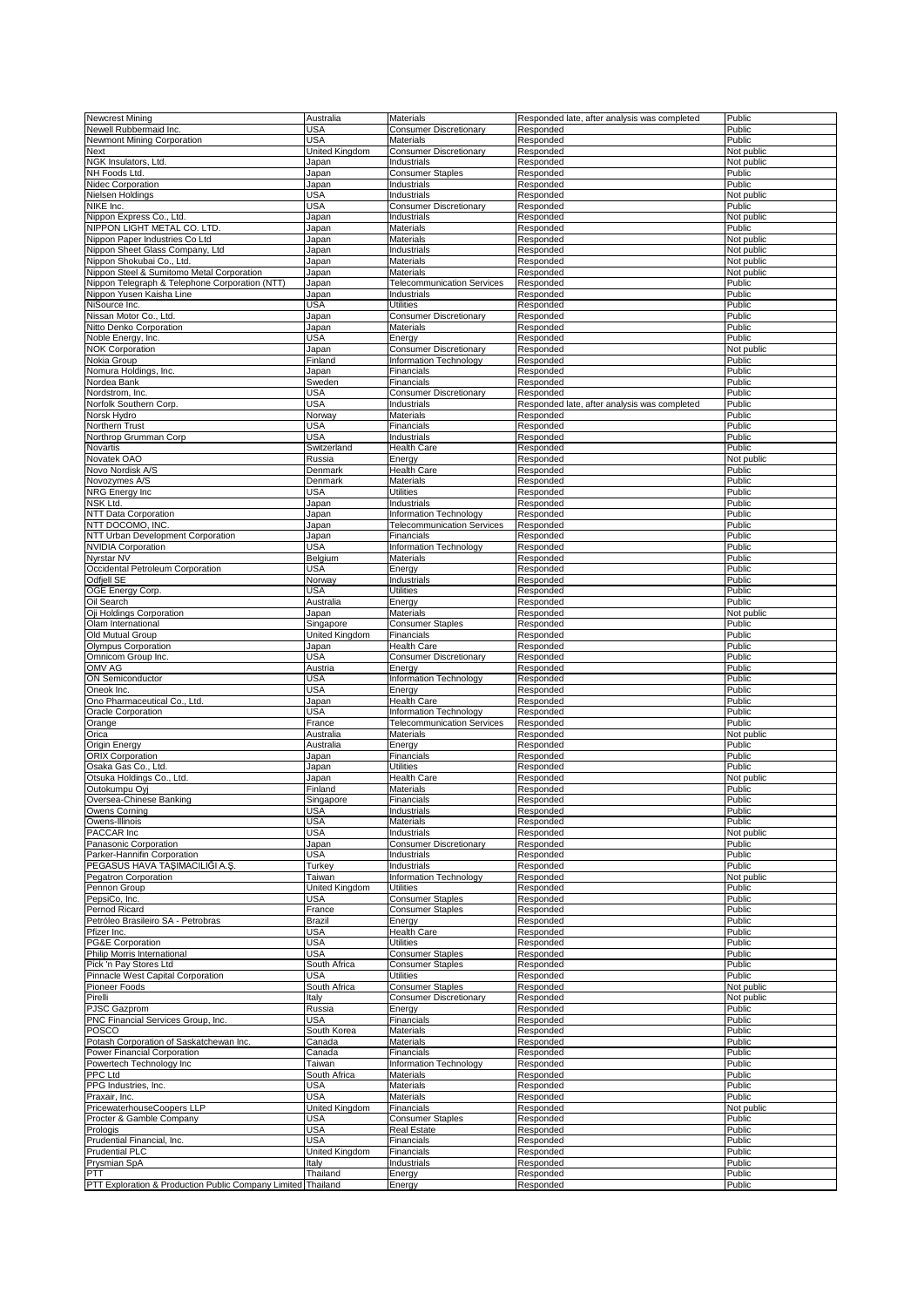|                                                    | Thailand              | Materials                         | Responded                                    | Public     |
|----------------------------------------------------|-----------------------|-----------------------------------|----------------------------------------------|------------|
| PTT Global Chemical<br>Public Power Corporation SA | Greece                | Utilities                         | Responded                                    |            |
|                                                    |                       |                                   |                                              | Not public |
| Public Service Enterprise Group Inc.               | USA                   | Utilities                         | Responded                                    | Public     |
| <b>Publicis Groupe SA</b>                          | France                | <b>Consumer Discretionary</b>     | Responded                                    | Not public |
| Qatar National Bank                                | Qatar                 | Financials                        | Responded                                    | Public     |
| QUALCOMM Inc.                                      | USA                   | <b>Information Technology</b>     | Responded                                    | Public     |
| Quanta Computer                                    | Taiwan                | Information Technology            | Responded                                    | Public     |
| Quest Diagnostics Incorporated                     | <b>USA</b>            | <b>Health Care</b>                | Responded                                    | Public     |
|                                                    |                       |                                   |                                              |            |
| Red Eléctrica S.A.U                                | Spain                 | <b>Utilities</b>                  | Responded                                    | Public     |
| Rakuten, Inc.                                      | Japan                 | <b>Consumer Discretionary</b>     | Responded late, after analysis was completed | Public     |
| Randgold Resources                                 | United Kingdom        | Materials                         | Responded                                    | Public     |
| Raytheon Company                                   | USA                   | Industrials                       | Responded                                    | Public     |
| <b>RCL Foods Ltd</b>                               | South Africa          | <b>Consumer Staples</b>           | Responded                                    | Public     |
|                                                    |                       |                                   |                                              |            |
| <b>Reckitt Benckiser</b>                           | United Kingdom        | <b>Consumer Staples</b>           | Responded                                    | Public     |
| Regeneron Pharmaceuticals, Inc.                    | USA                   | <b>Health Care</b>                | Responded                                    | Public     |
| <b>RELX Group Plc</b>                              | United Kingdom        | <b>Consumer Discretionary</b>     | Responded                                    | Public     |
| Remgro                                             | South Africa          | Financials                        | Responded                                    | Public     |
| Renault                                            | France                | <b>Consumer Discretionary</b>     | Responded                                    | Public     |
|                                                    |                       |                                   |                                              |            |
| Renesas Electronics Corporation                    | Japan                 | Information Technology            | Responded                                    | Public     |
| Rengo Co., Ltd.                                    | Japan                 | Materials                         | Responded                                    | Public     |
| Repsol                                             | Spain                 | Energy                            | Responded                                    | Public     |
| Republic Services, Inc.                            | <b>USA</b>            | Industrials                       | Responded                                    | Public     |
| Resolute Forest Products Inc.                      | Canada                | <b>Materials</b>                  | Responded                                    | Public     |
|                                                    |                       |                                   |                                              |            |
| Resona Holdings, Inc.                              | Japan                 | Financials                        | Responded late, after analysis was completed | Public     |
| Restaurant Brands International                    | Canada                | <b>Consumer Discretionary</b>     | Responded late, after analysis was completed | Not public |
| Reynolds American Inc.                             | USA                   | <b>Consumer Staples</b>           | Responded                                    | Public     |
| Ricoh Co., Ltd.                                    | Japan                 | Information Technology            | Responded                                    | Public     |
| Rio Tinto                                          | United Kingdom        | <b>Materials</b>                  | Responded                                    | Public     |
|                                                    |                       |                                   |                                              |            |
| Roche Holding AG                                   | Switzerland           | Health Care                       | Responded                                    | Public     |
| Rockwell Automation                                | USA                   | <b>Industrials</b>                | Responded                                    | Public     |
| ROCKWOOL International A/S                         | Denmark               | Industrials                       | Responded                                    | Public     |
| Rogers Communications Inc.                         | Canada                | <b>Telecommunication Services</b> | Responded                                    | Public     |
| Rohm Co., Ltd.                                     | Japan                 | Information Technology            | Responded                                    | Public     |
|                                                    |                       |                                   |                                              |            |
| Rolls-Royce                                        | United Kingdom        | Industrials                       | Responded                                    | Public     |
| Rosneft Oil Company                                | Russia                | Energy                            | Responded late, after analysis was completed | Not public |
| Rostelecom                                         | Russia                | <b>Telecommunication Services</b> | Responded                                    | Public     |
| Royal Bank of Canada                               | Canada                | Financials                        | Responded                                    | Public     |
|                                                    |                       |                                   |                                              |            |
| Royal Bank of Scotland Group                       | United Kingdom        | Financials                        | Responded                                    | Not public |
| Royal Boskalis Westminster                         | Netherlands           | Industrials                       | Responded                                    | Not public |
| Royal Caribbean Cruises Ltd                        | USA                   | <b>Consumer Discretionary</b>     | Responded                                    | Public     |
| Royal Dutch Shell                                  | Netherlands           | Energy                            | Responded                                    | Public     |
| Royal Mail Group                                   | United Kingdom        | Industrials                       | Responded                                    | Public     |
|                                                    |                       |                                   |                                              |            |
| Koninklijke Philips NV                             | Netherlands           | Industrials                       | Responded                                    | Public     |
| RusHydro JSC                                       | Russia                | <b>Utilities</b>                  | Responded                                    | Public     |
| <b>RWE AG</b>                                      | Germany               | <b>Utilities</b>                  | Responded                                    | Not public |
| Safran                                             | France                | Industrials                       | Responded                                    | Public     |
|                                                    |                       |                                   |                                              |            |
| Saint-Gobain                                       | France                | Industrials                       | Responded                                    | Public     |
| Saipem                                             | Italy                 | Energy                            | Responded                                    | Not public |
| salesforce.com                                     | <b>USA</b>            | Information Technology            | Responded                                    | Public     |
| Salzgitter AG                                      | Germany               | Materials                         | Responded                                    | Not public |
| Samsung C&T                                        | South Korea           | Industrials                       | Responded                                    | Public     |
|                                                    |                       |                                   |                                              |            |
|                                                    |                       |                                   |                                              |            |
| Samsung Electro-Mechanics Co., Ltd.                | South Korea           | Information Technology            | Responded                                    | Public     |
| Samsung Electronics                                | South Korea           | Information Technology            | Responded                                    | Public     |
|                                                    |                       | Industrials                       |                                              | Public     |
| Samsung Heavy Industries Co Ltd                    | South Korea           |                                   | Responded                                    |            |
| Samsung SDI                                        | South Korea           | Information Technology            | Responded                                    | Public     |
| Samsung SDS                                        | South Korea           | Information Technology            | Responded                                    | Public     |
| <b>SANOFI</b>                                      | France                | <b>Health Care</b>                | Responded                                    | Public     |
| SAP SE                                             | Germany               | Information Technology            | Responded                                    | Public     |
|                                                    |                       |                                   |                                              |            |
| Sappi                                              | South Africa          | Materials                         | Responded                                    | Public     |
| Saputo Inc.                                        | Canada                | <b>Consumer Staples</b>           | Responded                                    | Public     |
| SAS                                                | Sweden                | Industrials                       | Responded                                    | Public     |
| Sasol Limited                                      | South Africa          | Energy                            | Responded                                    | Public     |
| SBM Offshore                                       | Netherlands           | Energy                            | Responded late, after analysis was completed | Public     |
|                                                    |                       |                                   |                                              |            |
| <b>SCA</b>                                         | Sweden                | <b>Consumer Staples</b>           | Responded                                    | Public     |
| Scentre Group                                      | Australia             | Financials                        | Responded                                    | Public     |
| Schaeffler                                         | Germany               | <b>Consumer Discretionary</b>     | Responded                                    | Public     |
| Schindler Holding AG                               | Switzerland           | Industrials                       | Responded                                    | Public     |
| Schmolz+Bickenbach AG                              | Switzerland           | Materials                         | Responded                                    | Public     |
| Schneider Electric                                 | France                | Industrials                       | Responded                                    | Public     |
|                                                    |                       |                                   |                                              |            |
| Seadrill Management Ltd                            | Norway                | Energy                            | Responded                                    | Not public |
| Seagate Technology LLC                             | <b>Ireland</b>        | Information Technology            | Responded                                    | Public     |
| Sealed Air Corp.                                   | USA                   | Materials                         | Responded                                    | Public     |
| Sears Holdings Corporation                         | <b>USA</b>            | Consumer Discretionary            | Responded                                    | Public     |
| Secom Co., Ltd.                                    | Japan                 | Industrials                       | Responded                                    | Public     |
|                                                    |                       | Information Technology            |                                              |            |
| Seiko Epson Corporation                            | Japan                 |                                   | Responded                                    | Public     |
| Sekisui Chemical Co., Ltd.                         | Japan                 | <b>Consumer Discretionary</b>     | Responded                                    | Public     |
| SembCorp Industries                                | Singapore             | Industrials                       | Responded                                    | Public     |
| Semiconductor Manufacturing International Corp     | Hong Kong             | <b>Information Technology</b>     | Responded                                    | Not public |
| Sempra Energy                                      | USA                   | <b>Utilities</b>                  | Responded                                    | Public     |
|                                                    |                       |                                   |                                              |            |
| Seven & I Holdings Co., Ltd.                       | Japan                 | <b>Consumer Staples</b>           | Responded                                    | Public     |
| Severn Trent                                       | <b>United Kingdom</b> | <b>Utilities</b>                  | Responded                                    | Public     |
| SGS SA                                             | Switzerland           | Industrials                       | Responded                                    | Public     |
| Shanghai Electric Group (H)                        | China                 | Industrials                       | Responded                                    | Public     |
| Shangri-La Asia                                    | Hong Kong             | Consumer Discretionary            | Responded                                    | Public     |
|                                                    |                       |                                   |                                              |            |
| Sharp Corporation                                  | Japan                 | <b>Consumer Discretionary</b>     | Responded                                    | Public     |
| Sherwin-Williams Company                           | <b>USA</b>            | Materials                         | Responded                                    | Public     |
| Shin-Etsu Chemical Co., Ltd.                       | Japan                 | Materials                         | Responded                                    | Public     |
| Shinhan Financial Group                            | South Korea           | Financials                        | Responded                                    | Public     |
|                                                    |                       |                                   |                                              |            |
| Shionogi & Co., Ltd.                               | Japan                 | <b>Health Care</b>                | Responded                                    | Public     |
| Shire                                              | Ireland               | <b>Health Care</b>                | Responded                                    | Public     |
| Shoprite Holdings Ltd                              | South Africa          | <b>Consumer Staples</b>           | Responded                                    | Not public |
| Showa Denko K.K.                                   | Japan                 | Materials                         | Responded                                    | Not public |
| Showa Shell Sekiyu K. K.                           | Japan                 | Energy                            | Responded                                    | Not public |
|                                                    |                       |                                   |                                              |            |
| <b>Shree Cement</b>                                | India                 | Materials                         | Responded                                    | Public     |
| Sibanye Gold Ltd                                   | South Africa          | Materials                         | Responded                                    | Public     |
| Siemens AG                                         | Germany               | Industrials                       | Responded                                    | Public     |
| Siliconware Precision Industries Co.               | Taiwan                | Information Technology            | Responded                                    | Public     |
| Sime Darby Bhd                                     | Malaysia              | Industrials                       | Responded                                    | Not public |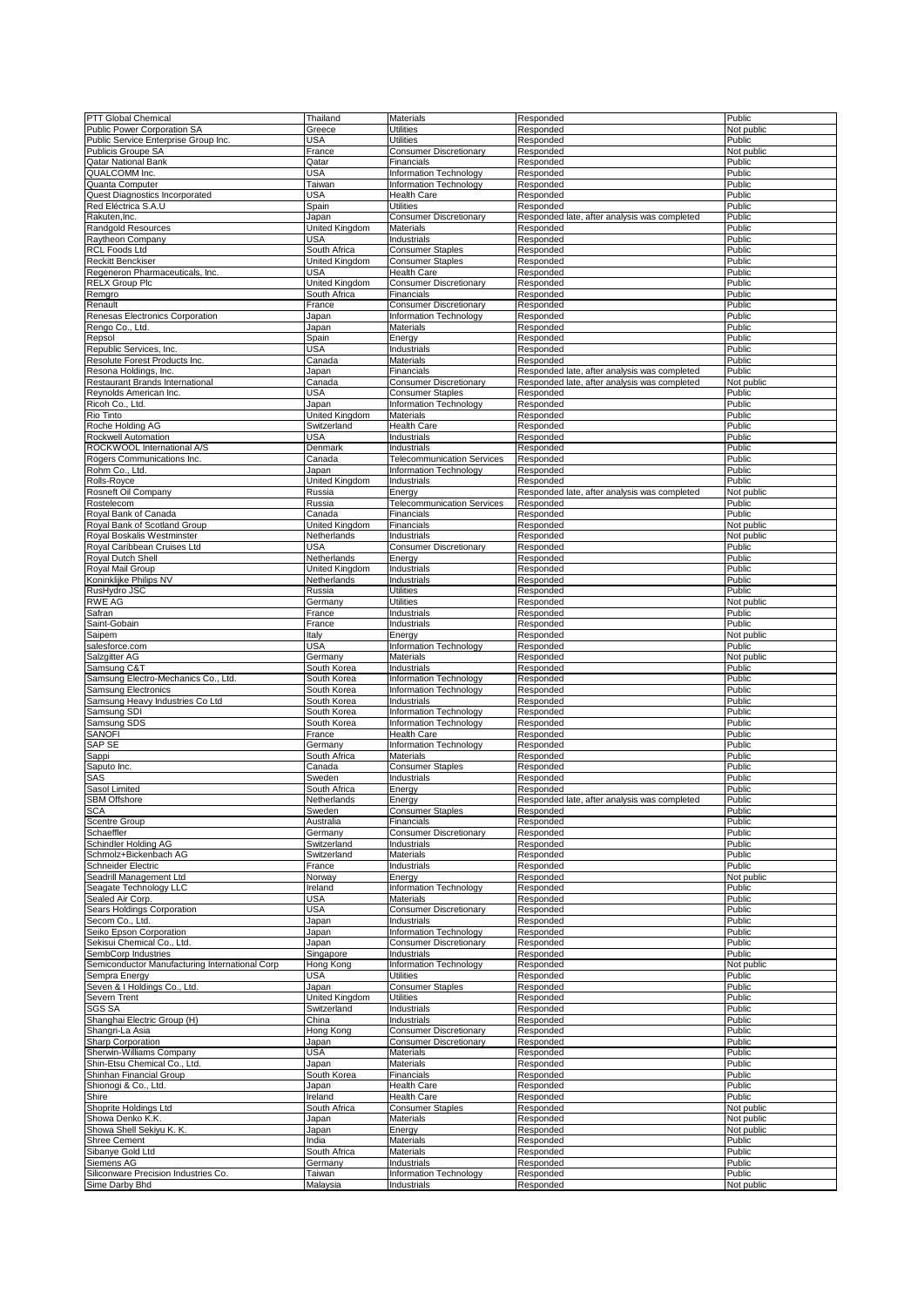| Simon Property Group                                     | <b>USA</b>            | Financials                        | Responded              | Public           |
|----------------------------------------------------------|-----------------------|-----------------------------------|------------------------|------------------|
|                                                          |                       |                                   |                        |                  |
| Singapore Airlines                                       | Singapore             | Industrials                       | Responded              | Not public       |
| SingTel                                                  | Singapore             | <b>Telecommunication Services</b> | Responded              | Public           |
| <b>SK Holdings</b>                                       | South Korea           | Industrials                       | Responded              | Public           |
|                                                          |                       |                                   |                        |                  |
| <b>SK Hynix</b>                                          | South Korea           | Information Technology            | Responded              | Public           |
| SK Telecom                                               | South Korea           | <b>Telecommunication Services</b> | Responded              | Public           |
| Skandinaviska Enskilda Banken AB (SEB AB)                | Sweden                | Financials                        | Responded              | Public           |
|                                                          | Sweden                |                                   |                        |                  |
| Skanska AB                                               |                       | Industrials                       | Responded              | Public           |
| <b>SM</b> Investments                                    | Philippines           | Industrials                       | Responded              | Public           |
| <b>SM Prime Hldgs</b>                                    | Philippines           | Financials                        | Responded              | Public           |
|                                                          |                       |                                   |                        | Public           |
| Smith & Nephew                                           | United Kingdom        | <b>Health Care</b>                | Responded              |                  |
| Smithfield Foods, Inc.                                   | USA                   | <b>Consumer Staples</b>           | Responded              | Public           |
| Smurfit Kappa Group PLC                                  | Ireland               | <b>Materials</b>                  | Responded              | Public           |
|                                                          |                       |                                   |                        |                  |
| Snam S.P.A                                               | Italy                 | <b>Utilities</b>                  | Responded              | Public           |
| Societe Generale                                         | France                | Financials                        | Responded              | Public           |
| Sodexo                                                   | France                | <b>Consumer Discretionary</b>     | Responded              | Public           |
|                                                          |                       |                                   |                        |                  |
| SoftBank Corporation                                     | Japan                 | <b>Telecommunication Services</b> | Responded              | Public           |
| Solvay S.A.                                              | Belgium               | Materials                         | Responded              | Public           |
|                                                          | USA                   |                                   |                        |                  |
| Sonoco Products Company                                  |                       | <b>Materials</b>                  | Responded              | Not public       |
| Sony Corporation                                         | Japan                 | <b>Consumer Discretionary</b>     | Responded              | Public           |
| South32                                                  | Australia             | Materials                         | Responded              | Public           |
|                                                          | <b>USA</b>            |                                   |                        | Public           |
| Southwest Airlines Co.                                   |                       | Industrials                       | Responded              |                  |
| Spark Infrastructure Group                               | Australia             | <b>Utilities</b>                  | Responded              | Not public       |
| <b>Sprint Corporation</b>                                | USA                   | <b>Telecommunication Services</b> | Responded              | Public           |
|                                                          |                       |                                   |                        |                  |
| <b>SSAB</b>                                              | Sweden                | Materials                         | Responded              | Public           |
| SSE                                                      | United Kingdom        | <b>Utilities</b>                  | Responded              | Public           |
|                                                          | United Kingdom        | Industrials                       | Responded              | Public           |
| Stagecoach Group                                         |                       |                                   |                        |                  |
| Standard Bank Group                                      | South Africa          | Financials                        | Responded              | Public           |
| <b>Standard Chartered</b>                                | <b>United Kingdom</b> | Financials                        | Responded              | Not public       |
| Stanley Black & Decker, Inc.                             | USA                   | Industrials                       | Responded              | Public           |
|                                                          |                       |                                   |                        |                  |
| Stanley Electric Co., Ltd.                               | Japan                 | <b>Consumer Discretionary</b>     | Responded              | Not public       |
| Staples, Inc.                                            | <b>USA</b>            | <b>Consumer Discretionary</b>     | Responded              | Public           |
|                                                          |                       |                                   |                        |                  |
| <b>Starbucks Corporation</b>                             | <b>USA</b>            | <b>Consumer Discretionary</b>     | Responded              | Public           |
| State Bank of India                                      | India                 | Financials                        | Responded              | Public           |
|                                                          |                       |                                   |                        | Public           |
| <b>State Street Corporation</b>                          | USA                   | Financials                        | Responded              |                  |
| Statoil ASA                                              | Norway                | Energy                            | Responded              | Public           |
| STMicroelectronics International NV                      | Switzerland           | <b>Information Technology</b>     | Responded              | Public           |
|                                                          |                       | Financials                        |                        |                  |
| Stockland                                                | Australia             |                                   | Responded              | Public           |
| Stora Enso Oyj                                           | Finland               | Materials                         | Responded              | Public           |
| <b>Stryker Corporation</b>                               | USA                   | <b>Health Care</b>                | Responded              | Public           |
|                                                          |                       |                                   |                        |                  |
| Suez                                                     | France                | <b>Utilities</b>                  | Responded              | Public           |
| Sumitomo Chemical Co., Ltd.                              | Japan                 | Materials                         | Responded              | Public           |
|                                                          |                       |                                   |                        | Public           |
| Sumitomo Electric Industries, Ltd.                       | Japan                 | <b>Consumer Discretionary</b>     | Responded              |                  |
| Sumitomo Metal Mining Co., Ltd.                          | Japan                 | Materials                         | Responded              | Public           |
| Sumitomo Mitsui Financial Group                          | Japan                 | Financials                        | Responded              | Public           |
|                                                          |                       |                                   |                        |                  |
| Sumitomo Osaka Cement Co., Ltd.                          | Japan                 | Materials                         | Responded              | Not public       |
| Sumitomo Rubber Industries, Ltd.                         | Japan                 | <b>Consumer Discretionary</b>     | Responded              | Public           |
| Sun Life Financial Inc.                                  | Canada                | Financials                        | Responded              | Public           |
|                                                          |                       |                                   |                        |                  |
|                                                          | Canada                | Energy                            |                        | Public           |
| Suncor Energy Inc.                                       |                       |                                   | Responded              |                  |
|                                                          |                       |                                   |                        |                  |
| Suntory Beverage & Food                                  | Japan                 | <b>Consumer Staples</b>           | Responded              | Public           |
| Suzuki Motor Corporation                                 | Japan                 | <b>Consumer Discretionary</b>     | Responded              | Not public       |
|                                                          |                       |                                   |                        |                  |
| Svenska Handelsbanken                                    | Sweden                | Financials                        | Responded              | Public           |
| Swedbank                                                 | Sweden                | Financials                        | Responded              | Public           |
| <b>Swire Pacific</b>                                     | Hong Kong             | Financials                        | Responded              | Public           |
|                                                          | Switzerland           |                                   | Responded              | Public           |
| Swiss Re                                                 |                       | Financials                        |                        |                  |
| Swisscom                                                 | Switzerland           | <b>Telecommunication Services</b> | Responded              | Public           |
| Syngenta AG                                              | Switzerland           | <b>Materials</b>                  | Responded              | Public           |
|                                                          |                       | <b>Materials</b>                  |                        | Public           |
| Synthos S.A.                                             | Poland                |                                   | Responded              |                  |
| <b>Sysco Corporation</b>                                 | <b>USA</b>            | <b>Consumer Staples</b>           | Responded              | Public           |
| <b>Sysmex Corporation</b>                                | Japan                 | <b>Health Care</b>                | Responded              | Public           |
|                                                          |                       |                                   |                        |                  |
| T Mobile USA inc                                         | USA                   | <b>Telecommunication Services</b> | Responded              | Not public       |
| Rowe Price Associates, Inc.                              | <b>JSA</b>            | Financials                        | Responded              | Public           |
| T.GARANTİ BANKASI A.Ş.                                   | Turkey                | Financials                        | Responded              | Public           |
|                                                          |                       |                                   |                        |                  |
| T.ŞIŞE VE CAM FABRIKALARI A.Ş.                           | Turkey                | Industrials                       | Responded              | Public           |
| Taiheiyo Cement Corporation                              | Japan                 | Materials                         | Responded              | Not public       |
| Taiwan Semiconductor Manufacturing                       | Taiwan                | Information Technology            | Responded              | Public           |
|                                                          |                       |                                   |                        |                  |
| <b>Fakeda Pharmaceutical Company Limited</b>             | Japan                 | <b>Health Care</b>                | Responded              | Public           |
| <b>Target Corporation</b>                                | <b>USA</b>            | <b>Consumer Discretionary</b>     | Responded              | Public           |
| Tata Chemicals                                           | India                 | <b>Materials</b>                  | Responded              | Public           |
|                                                          |                       |                                   |                        |                  |
| <b>Tata Consultancy Services</b>                         | India                 | Information Technology            | Responded              | Public           |
| <b>Tata Motors</b>                                       | India                 | <b>Consumer Discretionary</b>     | Responded              | Public           |
| Tata Power Co                                            | India                 | <b>Utilities</b>                  | Responded              | Public           |
|                                                          |                       |                                   |                        |                  |
| <b>Tata Steel</b>                                        | India                 | Materials                         | Responded              | Public           |
| Tate & Lyle                                              | United Kingdom        | <b>Consumer Staples</b>           | Responded              | Public           |
| TD Bank Group                                            | Canada                | Financials                        | Responded              | Public           |
|                                                          |                       |                                   |                        |                  |
| <b>TDK Corporation</b>                                   | Japan                 | Information Technology            | Responded              | Public           |
| <b>TE Connectivity</b>                                   | Switzerland           | Information Technology            | Responded              | Public           |
| <b>Technip Sa</b>                                        | France                | Energy                            | Responded              | Public           |
|                                                          |                       |                                   |                        |                  |
| <b>Teck Resources Limited</b>                            | Canada                | Materials                         | Responded              | Public           |
| Teijin Ltd.                                              | Japan                 | Materials                         | Responded              | Public           |
| Telecom Italia                                           | Italy                 | <b>Telecommunication Services</b> | Responded              |                  |
|                                                          |                       |                                   |                        | Not public       |
| Telefonica                                               | Spain                 | <b>Telecommunication Services</b> | Responded              | Public           |
| <b>Telenor Group</b>                                     | Norway                | <b>Telecommunication Services</b> | Responded              | Public           |
|                                                          |                       |                                   |                        |                  |
| Telia Company AB                                         | Sweden                | <b>Telecommunication Services</b> | Responded              | Public           |
| <b>Felkom SA Limited</b>                                 | South Africa          | <b>Telecommunication Services</b> | Responded              | Public           |
| <b>Telstra Corporation</b>                               | Australia             | <b>Telecommunication Services</b> | Responded              | Public           |
|                                                          |                       |                                   |                        |                  |
| <b>Telus Corporation</b>                                 | Canada                | <b>Telecommunication Services</b> | Responded              | Public           |
| <b>Tenaga Nasional</b>                                   | Malaysia              | <b>Utilities</b>                  | Responded              | Public           |
| <b>Ferumo Corporation</b>                                | Japan                 | <b>Health Care</b>                | Responded              | Public           |
|                                                          |                       |                                   |                        |                  |
| Tesco                                                    | United Kingdom        | <b>Consumer Staples</b>           | Responded              | Public           |
| <b>Teva Pharmaceutical Industries Ltd</b>                | Israel                | <b>Health Care</b>                | Responded              | Public           |
| <b>Fexas Instruments Incorporated</b>                    | <b>USA</b>            | Information Technology            | Responded              | Public           |
|                                                          |                       |                                   |                        |                  |
| Textron Inc.                                             | <b>USA</b>            | Industrials                       | Responded              | Public           |
| Thales                                                   | France                | Industrials                       | Responded              | Public           |
| The AES Corporation                                      | <b>USA</b>            | <b>Utilities</b>                  | Responded              | Public           |
|                                                          |                       |                                   |                        |                  |
| The Coca-Cola Company                                    | <b>USA</b>            | <b>Consumer Staples</b>           | Responded              | Public           |
| Dai-ichi Life Holdings, Inc.<br>The Dow Chemical Company | Japan<br>USA          | Financials<br>Materials           | Responded<br>Responded | Public<br>Public |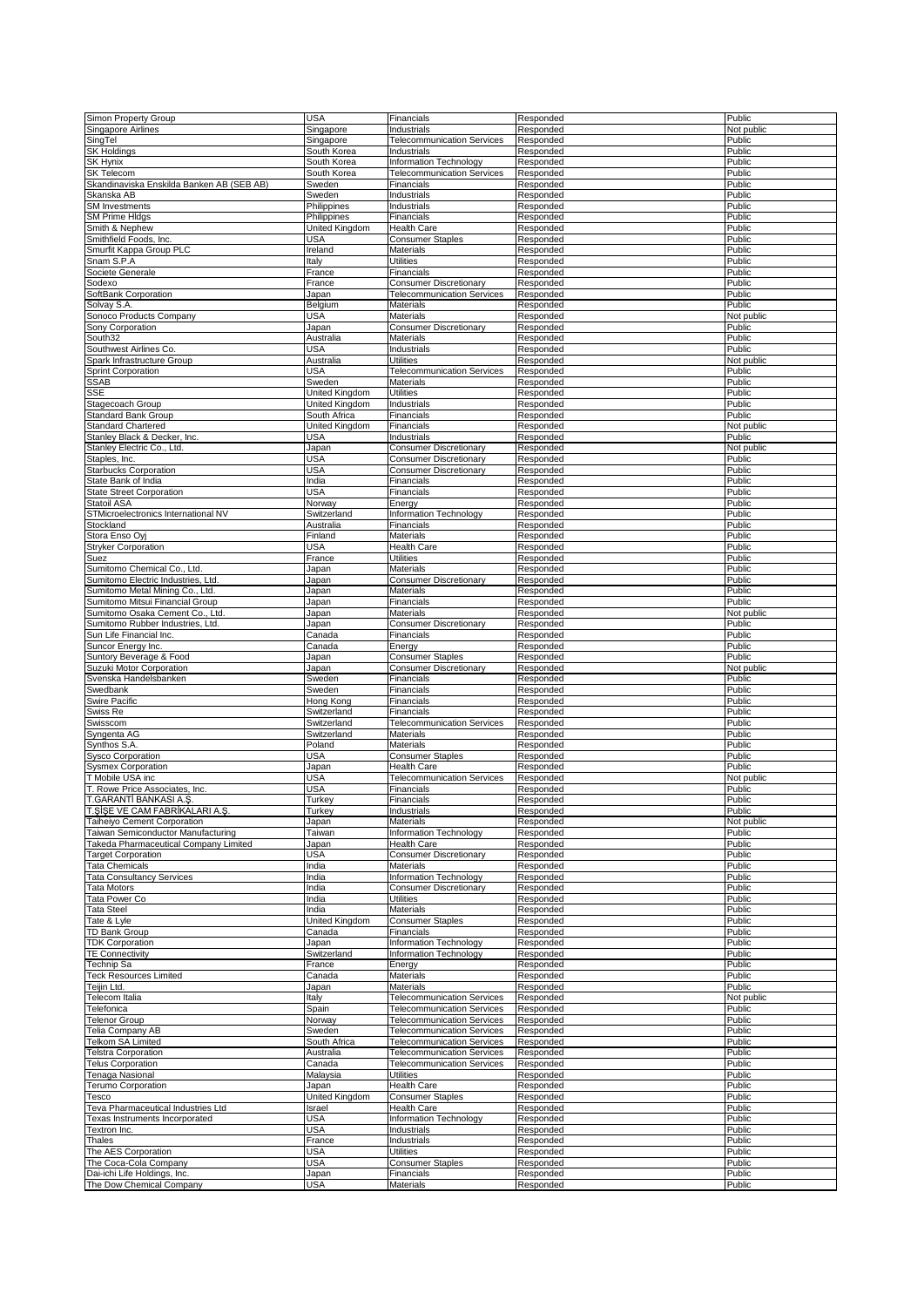| The Hartford Financial Services Group, Inc.               | USA            | Financials                        | Responded                                    | Public     |
|-----------------------------------------------------------|----------------|-----------------------------------|----------------------------------------------|------------|
|                                                           |                |                                   |                                              | Public     |
| The Hershey Company                                       | USA            | <b>Consumer Staples</b>           | Responded                                    |            |
| The Home Depot, Inc.                                      | USA            | <b>Consumer Discretionary</b>     | Responded                                    | Public     |
| The J.M. Smucker Company                                  | USA            | <b>Consumer Staples</b>           | Responded                                    | Public     |
| The Kansai Electric Power Co., Inc.                       | Japan          | <b>Utilities</b>                  | Responded                                    | Public     |
| The Kraft Heinz Company                                   | USA            | <b>Consumer Staples</b>           | Responded                                    | Public     |
| The Mosaic Company                                        | USA            | Materials                         | Responded                                    | Public     |
| The Tokyo Electric Power Company Holdings, Inc (TEP Japan |                | <b>Utilities</b>                  | Responded                                    | Public     |
| The Travelers Companies, Inc.                             |                | Financials                        |                                              |            |
|                                                           | USA            |                                   | Responded                                    | Public     |
| Thermo Fisher Scientific Inc.                             | USA            | <b>Health Care</b>                | Responded                                    | Public     |
| <b>Thomas Cook Group</b>                                  | United Kingdom | <b>Consumer Discretionary</b>     | Responded                                    | Public     |
| Thomson Reuters Corporation                               | USA            | <b>Consumer Discretionary</b>     | Responded late, after analysis was completed | Public     |
| thyssenkrupp AG                                           | Germany        | Materials                         | Responded                                    | Public     |
| <b>Tiger Brands</b>                                       | South Africa   | <b>Consumer Staples</b>           | Responded                                    | Public     |
| Time Warner Inc.                                          | USA            | <b>Consumer Discretionary</b>     |                                              | Public     |
|                                                           |                |                                   | Responded                                    |            |
| TJX Companies, Inc.                                       | USA            | <b>Consumer Discretionary</b>     | Responded                                    | Public     |
| <b>Tokio Marine Holdings, Inc.</b>                        | Japan          | Financials                        | Responded                                    | Public     |
| <b>Tokuyama Corporation</b>                               | Japan          | <b>Materials</b>                  | Responded                                    | Not public |
| Гокуо Gas Co., Ltd.                                       | Japan          | <b>Utilities</b>                  | Responded                                    | Not public |
|                                                           |                |                                   |                                              |            |
| <b>Tokyu Fudosan Holdings Corporation</b>                 | Japan          | Financials                        | Responded                                    | Not public |
| Tongaat Hulett Ltd                                        | South Africa   | <b>Consumer Staples</b>           | Responded                                    | Public     |
| Foray Industries, Inc.                                    | Japan          | Materials                         | Responded                                    | Public     |
| <b>Toshiba Corporation</b>                                | Japan          | Industrials                       | Responded                                    | Public     |
| Гоtal                                                     | France         | Energy                            | Responded                                    | Public     |
|                                                           |                |                                   |                                              |            |
| Tourmaline Oil Corp                                       | Canada         | Energy                            | Responded late, after analysis was completed | Not public |
| Toyo Seikan Group Holdings, Ltd.                          | Japan          | Materials                         | Responded                                    | Public     |
| Toyo Tire & Rubber Co Ltd                                 | Japan          | <b>Consumer Discretionary</b>     | Responded                                    | Public     |
| Toyobo Co., Ltd.                                          | Japan          | <b>Materials</b>                  | Responded                                    | Public     |
| Toyoda Gosei                                              | Japan          | <b>Consumer Discretionary</b>     | Responded                                    | Public     |
|                                                           |                |                                   |                                              |            |
| Toyota Industries Corporation                             | Japan          | <b>Consumer Discretionary</b>     | Responded                                    | Public     |
| <b>Toyota Motor Corporation</b>                           | Japan          | <b>Consumer Discretionary</b>     | Responded                                    | Public     |
| Toyota Tsusho Corporation                                 | Japan          | Industrials                       | Responded                                    | Not public |
| Trafigura Beheer B.V.                                     | Netherlands    | Industrials                       | Responded                                    | Not public |
|                                                           |                | <b>Utilities</b>                  |                                              |            |
| <b>TransAlta Corporation</b>                              | Canada         |                                   | Responded                                    | Public     |
| <b>FransCanada Corporation</b>                            | Canada         | Energy                            | Responded                                    | Public     |
| Transnet                                                  | South Africa   | Industrials                       | Responded                                    | Public     |
| <b>Trinseo LLC</b>                                        | USA            | Materials                         | Responded                                    | Public     |
| <b>TUI Group</b>                                          | United Kingdom | <b>Consumer Discretionary</b>     | Responded                                    | Public     |
|                                                           |                |                                   |                                              |            |
| TÜRK TELEKOMÜNİKASYON A.Ş                                 | Turkey         | <b>Telecommunication Services</b> | Responded                                    | Public     |
| Wenty-First Century Fox                                   | USA            | <b>Consumer Discretionary</b>     | Responded                                    | Public     |
| Johnson Controls International PLC                        | USA            | Industrials                       | Responded                                    | Public     |
| Tyson Foods, Inc.                                         | USA            | <b>Consumer Staples</b>           | Responded                                    | Public     |
| U.S. Bancorp                                              | USA            | Financials                        |                                              | Public     |
|                                                           |                |                                   | Responded                                    |            |
| Ube Industries, Ltd.                                      | Japan          | Materials                         | Responded                                    | Public     |
| <b>UBS</b>                                                | Switzerland    | Financials                        | Responded                                    | Public     |
| <b>UCB SA</b>                                             | Belgium        | <b>Health Care</b>                | Responded                                    | Public     |
| Ultrapar Participações S/A                                | Brazil         | Energy                            | Responded                                    | Public     |
|                                                           |                |                                   |                                              |            |
| <b>Ultratech Cement</b>                                   | India          | Materials                         | Responded                                    | Public     |
|                                                           |                |                                   |                                              |            |
| Umicore                                                   | Belgium        | Materials                         | Responded                                    | Not public |
| Under Armour Inc                                          | USA            | <b>Consumer Discretionary</b>     | Responded late, after analysis was completed | Not public |
|                                                           |                |                                   |                                              |            |
| Uni-Charm Corporation                                     | Japan          | <b>Consumer Staples</b>           | Responded                                    | Public     |
| UniCredit                                                 | Italy          | Financials                        | Responded                                    | Public     |
| Unilever plc                                              | United Kingdom | <b>Consumer Staples</b>           | Responded                                    | Public     |
| Union Pacific Corporation                                 | <b>USA</b>     | Industrials                       | Responded                                    | Public     |
| United Co RUSAL PLC                                       | Russia         | Materials                         | Responded                                    | Public     |
| <b>United Continental Holdings</b>                        | USA            | Industrials                       | Responded                                    | Public     |
|                                                           |                |                                   |                                              |            |
| United Microelectronics                                   | Taiwan         | Information Technology            | Responded                                    | Public     |
| United Technologies Corporation                           | USA            | Industrials                       | Responded                                    | Public     |
| <b>United Utilities</b>                                   | United Kingdom | <b>Utilities</b>                  | Responded                                    | Public     |
| UnitedHealth Group Inc                                    | USA            | <b>Health Care</b>                | Responded                                    | Public     |
|                                                           | Finland        | <b>Materials</b>                  | Responded                                    | Public     |
| UPM-Kymmene Corporation                                   |                |                                   |                                              |            |
| <b>UPS</b>                                                | USA            | Industrials                       | Responded                                    | Public     |
| Uralkali PJSC                                             | Russia         | Materials                         | Responded                                    | Not public |
| Vale                                                      | Brazil         | Materials                         | Responded                                    | Public     |
| Valeant Pharmaceuticals International, Inc.               | <b>USA</b>     | <b>Health Care</b>                | Responded                                    | Public     |
| Valeo Sa                                                  | France         | <b>Consumer Discretionary</b>     | Responded                                    | Public     |
|                                                           |                |                                   |                                              |            |
| Vallourec                                                 | France         | Industrials                       | Responded                                    | Public     |
| Vanquard International Semiconductor Corporation          | Taiwan         | Information Technology            | Responded                                    | Public     |
| Vattenfall Group                                          | Sweden         | <b>Utilities</b>                  | Responded                                    | Public     |
| Vectren Corporation                                       | <b>USA</b>     | <b>Utilities</b>                  | Responded late, after analysis was completed | Not public |
| /edanta Resources PLC                                     | United Kingdom | Materials                         | Responded                                    | Public     |
| Ventas Inc                                                | USA            | Financials                        | Responded                                    | Public     |
|                                                           |                |                                   |                                              |            |
| <b>VEOLIA</b>                                             | France         | <b>Utilities</b>                  | Responded                                    | Public     |
| <b>VERBUND AG</b>                                         | Austria        | <b>Utilities</b>                  | Responded                                    | Public     |
| Verizon Communications Inc.                               | USA            | <b>Telecommunication Services</b> | Responded                                    | Public     |
| Vermilion Energy Inc.                                     | Canada         | Energy                            | Responded                                    | Public     |
| Vestas Wind Systems A/S                                   | Denmark        | Industrials                       | Responded                                    | Public     |
|                                                           |                |                                   |                                              |            |
| <b>VF Corporation</b>                                     | USA            | <b>Consumer Discretionary</b>     | Responded                                    | Public     |
| Viacom Inc.                                               | USA            | <b>Consumer Discretionary</b>     | Responded                                    | Public     |
| <b>Vicinity Centres</b>                                   | Australia      | Financials                        | Responded                                    | Public     |
| Vinci                                                     | France         | Industrials                       | Responded                                    | Public     |
| Visa                                                      | <b>USA</b>     | Information Technology            | Responded                                    | Public     |
|                                                           |                |                                   |                                              |            |
| Vivendi SA                                                | France         | <b>Consumer Discretionary</b>     | Responded late, after analysis was completed | Not public |
| VMware, Inc                                               | <b>USA</b>     | Information Technology            | Responded                                    | Public     |
| Vodacom Group                                             | South Africa   | <b>Telecommunication Services</b> | Responded                                    | Public     |
| Vodafone Group                                            | United Kingdom | <b>Telecommunication Services</b> | Responded                                    | Public     |
| Voestalpine AG                                            |                | Materials                         |                                              |            |
|                                                           | Austria        |                                   | Responded                                    | Not public |
| Volkswagen AG                                             | Germany        | <b>Consumer Discretionary</b>     | Responded                                    | Public     |
| Vonovia                                                   | Germany        | Financials                        | Responded                                    | Public     |
| Vopak                                                     | Netherlands    | Energy                            | Responded                                    | Public     |
| Votorantim Cimentos                                       | Brazil         | Materials                         | Responded                                    | Not public |
| W.W. Grainger, Inc.                                       | USA            | Industrials                       | Responded                                    | Public     |
|                                                           |                |                                   |                                              |            |
| Wacker Chemie AG                                          | Germany        | Materials                         | Responded                                    | Public     |
| Wal Mart de Mexico                                        | Mexico         | <b>Consumer Staples</b>           | Responded                                    | Public     |
| Walgreens Boots Alliance                                  | <b>USA</b>     | <b>Consumer Staples</b>           | Responded                                    | Public     |
| Wal-Mart Stores, Inc.                                     | USA            | <b>Consumer Staples</b>           | Responded                                    | Public     |
| <b>Walt Disney Company</b>                                | USA            | <b>Consumer Discretionary</b>     | Responded                                    | Public     |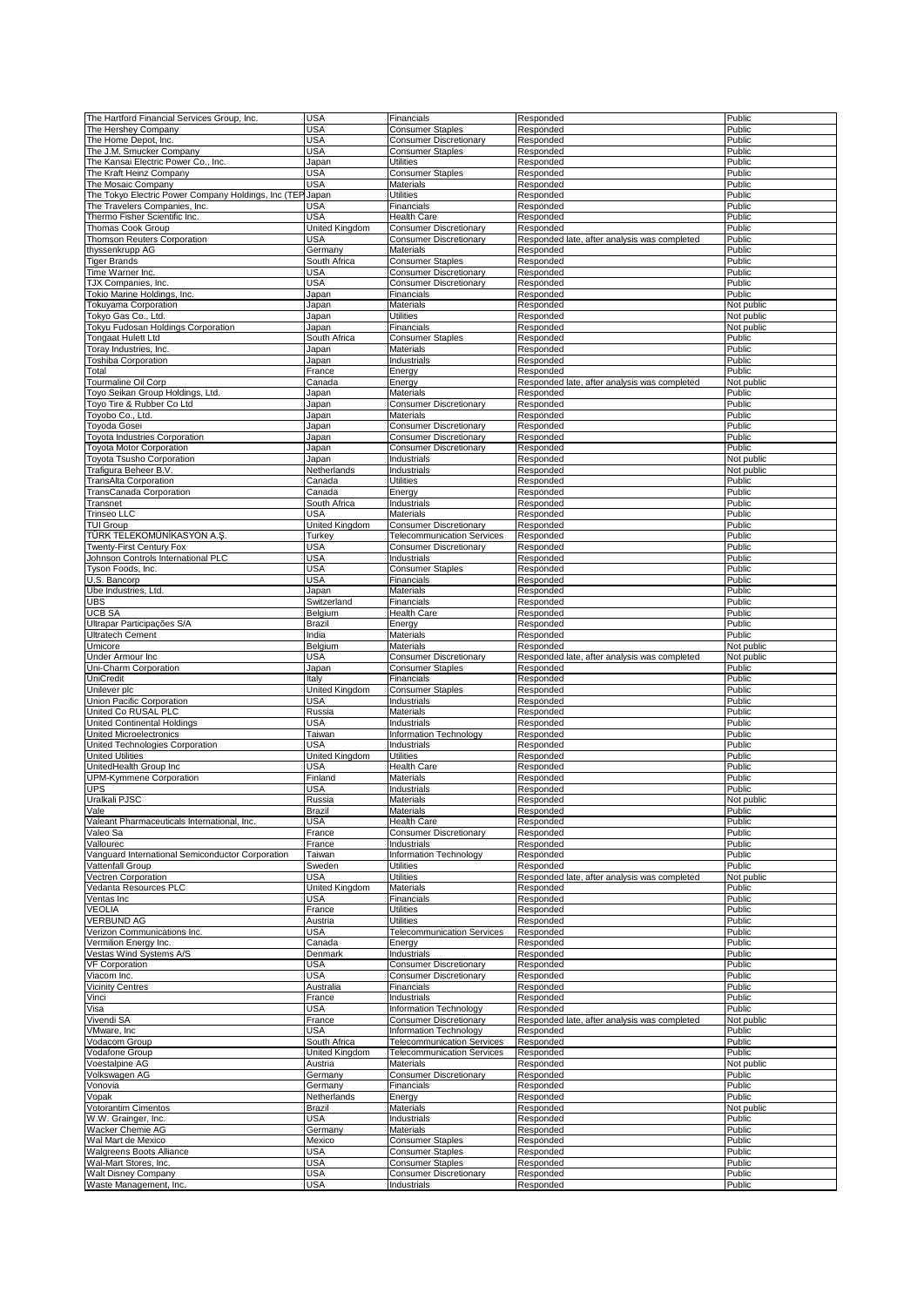| Weatherford International Ltd.                         | Switzerland    | Energy                            | Responded                                    | Public     |
|--------------------------------------------------------|----------------|-----------------------------------|----------------------------------------------|------------|
| <b>WEC Energy Group</b>                                | USA            | Utilities                         | Responded                                    | Public     |
| Wells Fargo & Company                                  | USA            | Financials                        | Responded                                    | Public     |
| Welltower Inc.                                         | <b>USA</b>     | Financials                        | Responded                                    | Public     |
| Wesfarmers                                             | Australia      | <b>Consumer Staples</b>           | Responded                                    | Public     |
| West Japan Railway Company                             | Japan          | Industrials                       | Responded                                    | Public     |
| Western Digital Corp                                   | <b>USA</b>     | Information Technology            | Responded                                    | Public     |
| <b>Westfield Corporation</b>                           | Australia      | Financials                        | Responded                                    | Public     |
| Westmoreland Coal Company                              | <b>USA</b>     | Energy                            | Responded late, after analysis was completed | Public     |
| <b>Westpac Banking Corporation</b>                     | Australia      |                                   | Responded                                    | Public     |
|                                                        |                | Financials                        |                                              |            |
| <b>WestRock Company</b>                                | <b>USA</b>     | Materials                         | Responded                                    | Public     |
| Weyerhaeuser Company                                   | <b>USA</b>     | Financials                        | Responded                                    | Public     |
| WH Group Ltd                                           | China          | <b>Consumer Staples</b>           | Responded late, after analysis was completed | Not public |
| <b>Whirlpool Corporation</b>                           | USA            | <b>Consumer Discretionary</b>     | Responded                                    | Public     |
| Wilmar International Limited                           | Singapore      | <b>Consumer Staples</b>           | Responded                                    | Public     |
| Wipro                                                  | India          | Information Technology            | Responded                                    | Public     |
| Wolseley plc                                           | United Kingdom | Industrials                       | Responded                                    | Public     |
| Woodside Petroleum                                     | Australia      | Energy                            | Responded                                    | Public     |
| Woolworths Holdings Ltd                                | South Africa   | <b>Consumer Discretionary</b>     | Responded                                    | Public     |
| <b>Woolworths Limited</b>                              | Australia      | <b>Consumer Staples</b>           | Responded                                    | Public     |
|                                                        |                |                                   |                                              |            |
| <b>WPP Group</b>                                       | United Kingdom | <b>Consumer Discretionary</b>     | Responded                                    | Public     |
| Wyndham Worldwide Corporation                          | <b>USA</b>     | <b>Consumer Discretionary</b>     | Responded                                    | Public     |
| Kcel Energy Inc.                                       | <b>USA</b>     | <b>Utilities</b>                  | Responded                                    | Public     |
| Yahoo! Inc.                                            | USA            | Information Technology            | Responded                                    | Public     |
| Yamaha Motor Co., Ltd                                  | Japan          | <b>Consumer Discretionary</b>     | Responded                                    | Public     |
| Yamana Gold Inc.                                       | Canada         | Materials                         | Responded                                    | Public     |
| Yamato Holdings Co., Ltd.                              | Japan          | Industrials                       | Responded                                    | Public     |
| ara International ASA                                  | Norway         | Materials                         | Responded                                    | Public     |
| Yokohama Rubber Company, Limited                       | Japan          | <b>Consumer Discretionary</b>     | Responded                                    | Public     |
| Yum! Brands, Inc.                                      | USA            | <b>Consumer Discretionary</b>     | Responded                                    | Public     |
| Zhen Ding Technology Holding Ltd                       | Taiwan         | Information Technology            | Responded                                    | Public     |
|                                                        |                |                                   |                                              |            |
| Zimmer Biomet Holdings, Inc.                           | <b>USA</b>     | <b>Health Care</b>                | Responded                                    | Public     |
| Zurich Insurance Group                                 | Switzerland    | Financials                        | Responded                                    | Public     |
| <b>Activision Blizzard</b>                             | USA            | Information Technology            | No response                                  | N/A        |
| Advanced Info Service                                  | Thailand       | <b>Telecommunication Services</b> | No response                                  | N/A        |
| Agricultural Bank of China Ltd                         | China          | Financials                        | No response                                  | N/A        |
| Air China Limited                                      | China          | Industrials                       | No response                                  | N/A        |
| Astra International                                    | Indonesia      | <b>Consumer Discretionary</b>     | No response                                  | N/A        |
| AutoZone, Inc.                                         | <b>USA</b>     | <b>Consumer Discretionary</b>     | No response                                  | N/A        |
| Beijing Jingneng Clean Energy Co Ltd                   | China          | <b>Utilities</b>                  |                                              | N/A        |
|                                                        |                |                                   | No response                                  |            |
| <b>Black Hills Corporation</b>                         | USA            | Utilities                         | No response                                  | N/A        |
| Cerner Corp                                            | USA            | Health Care                       | No response                                  | N/A        |
| China Shenhua Energy                                   | China          | Energy                            | No response                                  | N/A        |
| Chipotle Mexican Grill                                 | <b>USA</b>     | <b>Consumer Discretionary</b>     | No response                                  | N/A        |
| CME Group Inc.                                         | <b>USA</b>     | Financials                        | No response                                  | N/A        |
| CP ALL Pcl                                             | Thailand       | <b>Consumer Staples</b>           | No response                                  | N/A        |
| Edison International                                   | USA            | <b>Utilities</b>                  | No response                                  | N/A        |
| Electronic Arts Inc.                                   | <b>USA</b>     | Information Technology            | No response                                  | N/A        |
| Hawaiian Holding                                       | <b>USA</b>     | Industrials                       | No response                                  | N/A        |
| $K + S AG$                                             | Germany        | Materials                         | No response                                  | N/A        |
|                                                        |                |                                   |                                              |            |
| Leucadia National Corp.                                | USA            | Financials                        | No response                                  | N/A        |
| Malakoff Bhd                                           | Malaysia       | Utilities                         | No response                                  | N/A        |
| NextEra Energy, Inc                                    | USA            | Utilities                         | No response                                  | N/A        |
| Packaging Corporation Of America                       | <b>USA</b>     | Materials                         | No response                                  | N/A        |
| Pembina Pipeline Corporation                           | Canada         | Energy                            | No response                                  | N/A        |
| People's Insurance Co Group of China Ltd               | China          | Financials                        | No response                                  | N/A        |
| Petronas Chemicals Group Berhad                        | Malaysia       | Materials                         | No response                                  | N/A        |
| Phoenix Pharmahandel                                   | Germany        | <b>Health Care</b>                | No response                                  | N/A        |
| PhosAgro OAO                                           | Russia         | Materials                         | No response                                  | N/A        |
| Reliance Steel & Aluminum Co.                          | USA            | Materials                         | No response                                  | N/A        |
| Sampo Oyj                                              | Finland        | Financials                        | No response                                  | N/A        |
|                                                        |                |                                   |                                              |            |
| <b>SCANA Corporation</b>                               | USA            | Utilities                         | No response                                  | N/A        |
| Siam Cement                                            | Thailand       | Materials                         | No response                                  | N/A        |
| Surgutneftegas OAO                                     | Russia         | Energy                            | No response                                  | N/A        |
| Tatneft OAO                                            | Russia         | Energy                            | No response                                  | N/A        |
| <b>Tesoro Corporation</b>                              | <b>USA</b>     | Energy                            | No response                                  | N/A        |
| Vertex Pharmaceuticals Inc                             | USA            | Health Care                       | No response                                  | N/A        |
| VTB Bank                                               | Russia         | Financials                        | No response                                  | N/A        |
| Abengoa                                                | Spain          | Industrials                       | No response                                  | Not public |
| <b>Actelion Ltd</b>                                    | Switzerland    | <b>Health Care</b>                | No response                                  | Not public |
| Aetna Inc.                                             | <b>USA</b>     | Health Care                       | No response                                  | Not public |
| Air Berlin PLC & Co. Luftverkehrs KG                   | Germany        | Industrials                       | No response                                  | Not public |
| Airports of Thailand Plc                               | Thailand       | Industrials                       | No response                                  | Not public |
| Albemarle Corp.                                        | USA            | Materials                         | No response                                  | Not public |
| Alimentation Couche-Tard Inc.                          |                | <b>Consumer Staples</b>           |                                              | Public     |
|                                                        | Canada         |                                   | No response                                  |            |
| Allete Inc.                                            | <b>USA</b>     | <b>Utilities</b>                  | No response                                  | Not public |
| Ally Financial Inc                                     | USA            | Financials                        | No response                                  | Not public |
| Apache Corporation                                     | USA            | Energy                            | No response                                  | Not public |
| Arrium                                                 | Australia      | Materials                         | No response                                  | Not public |
| ATCO Ltd.                                              | Canada         | <b>Utilities</b>                  | No response                                  | Not public |
| <b>AusNet Services</b>                                 | Australia      | <b>Utilities</b>                  | No response                                  | Not public |
| AutoNation, Inc.                                       | USA            | <b>Consumer Discretionary</b>     | No response                                  | Not public |
| Ayala Corporation                                      | Philippines    | Financials                        | No response                                  | Not public |
| <b>BB&amp;T Corporation</b>                            | <b>USA</b>     | Financials                        | No response                                  | Not public |
| <b>Bechtel Corporation</b>                             | <b>USA</b>     | Industrials                       | No response                                  | Not public |
| <b>BOC Hong Kong</b>                                   | Hong Kong      | Financials                        | No response                                  | Not public |
|                                                        |                |                                   |                                              |            |
| Brookfield Asset Management Inc.                       | Canada         | Financials                        | No response                                  | Not public |
| Caltex Australia                                       | Australia      | Energy                            | No response                                  | Not public |
| Canadian Utilities                                     | Canada         | <b>Utilities</b>                  | No response                                  | Not public |
| Capitec Bank Holdings Ltd                              | South Africa   | Financials                        | No response                                  | Not public |
| Caterpillar Inc.                                       | USA            | Industrials                       | No response                                  | Not public |
| CenterPoint Energy, Inc.                               | USA            | <b>Utilities</b>                  | No response                                  | Not public |
| China National Building Materials Company Limited      | China          | Materials                         | No response                                  | Not public |
| China Resources Enterprise                             | China          | <b>Consumer Staples</b>           | No response                                  | Not public |
| Cloud Peak Energy Inc                                  | <b>USA</b>     | Energy                            | No response                                  | Not public |
| <b>Commercial Metals Company</b>                       | <b>USA</b>     | Materials                         | No response                                  | Not public |
| Companhia de Saneamento Basico do Estado de Sao Brazil |                | Utilities                         | No response                                  | Not public |
| Consolidated Edison, Inc.                              | USA            | <b>Utilities</b>                  | No response                                  | Not public |
|                                                        |                |                                   |                                              |            |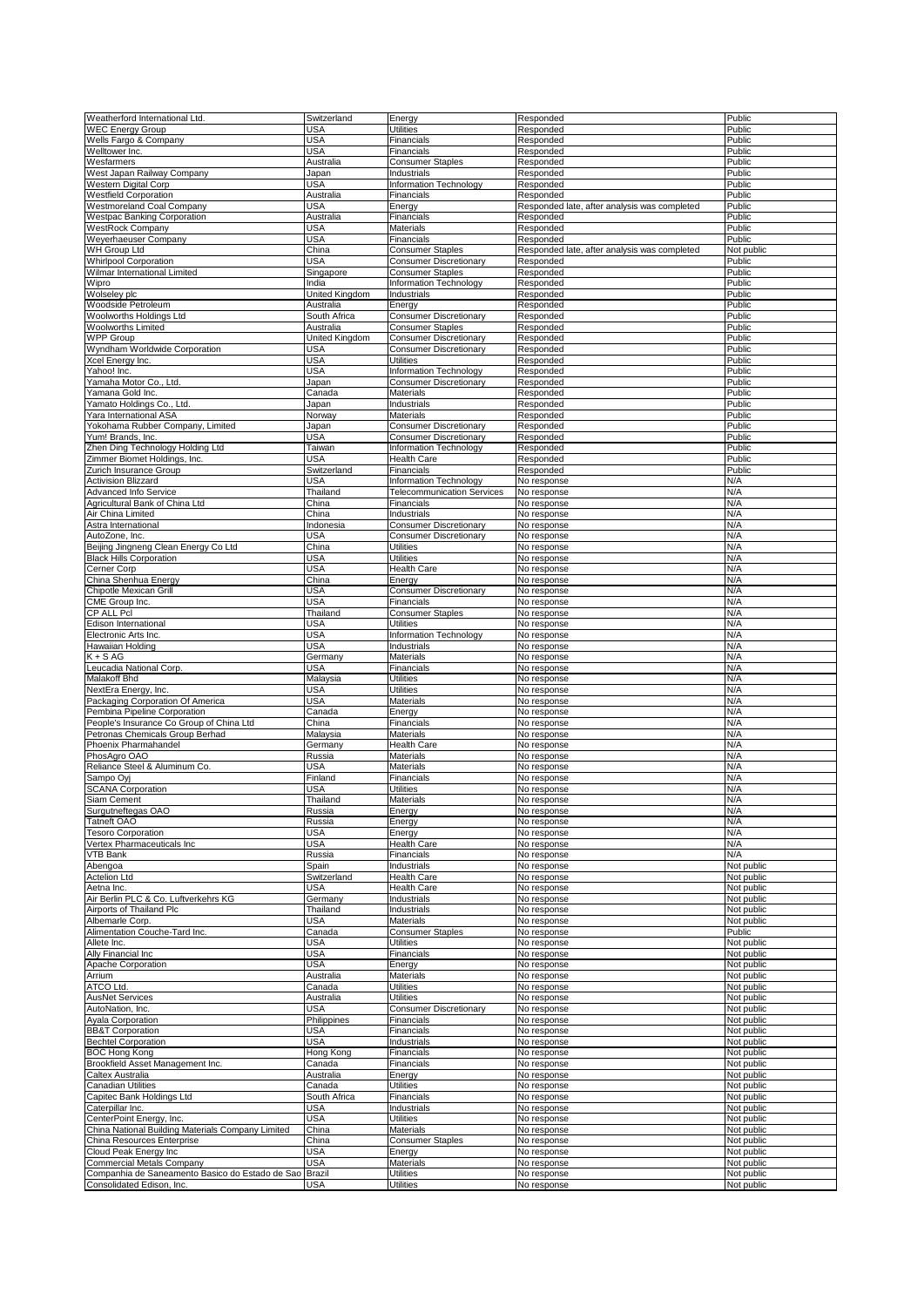| Constellium<br>Continental Resources Inc                       |                | Materials                       | No response                |                          |
|----------------------------------------------------------------|----------------|---------------------------------|----------------------------|--------------------------|
|                                                                | France         |                                 |                            | Not public               |
|                                                                | USA            | Energy                          | No response                | Not public               |
| Crown Castle International Corp                                | USA            | Real Estate                     | No response                | Not public               |
| Discovery Communications, Inc.                                 | <b>USA</b>     | <b>Consumer Discretionary</b>   | No response                | Not public               |
| Dominion Resources, Inc.                                       | USA            | Utilities                       | No response                | Not public               |
|                                                                |                |                                 |                            |                          |
| Duet Group                                                     | Australia      | <b>Utilities</b>                | No response                | Not public               |
| Ernst & Young LLP (USA)                                        | USA            | Financials                      | No response                | Not public               |
| Erste Group Bank AG                                            | Austria        | Financials                      | No response                | Not public               |
| Evergreen Marine                                               | Taiwan         | Industrials                     | No response                | Not public               |
|                                                                |                |                                 |                            |                          |
| Fortis Inc.                                                    | Canada         | <b>Utilities</b>                | No response                | Not public               |
| FUCHS PETROLUB SE                                              | Germany        | Materials                       | No response                | Not public               |
| Gilead Sciences, Inc.                                          | USA            | Health Care                     | No response                | Not public               |
| Grasim Industries                                              | India          | Materials                       |                            | Not public               |
|                                                                |                |                                 | No response                |                          |
| Great Wall Motor Company (H)                                   | China          | <b>Consumer Discretionary</b>   | No response                | Not public               |
| Gruma SAB                                                      | Mexico         | <b>Consumer Staples</b>         | No response                | Not public               |
| Grupa Lotos S.A.                                               | Poland         | Energy                          | No response                | Not public               |
| Grupo Aeromexico SAB de CV                                     | Mexico         | Industrials                     | No response                | Not public               |
|                                                                |                |                                 |                            |                          |
| Grupo Argos                                                    | Colombia       | <b>Materials</b>                | No response                | Not public               |
| Hang Lung Properties                                           | Hong Kong      | Financials                      | No response                | Not public               |
| <b>HCL Technologies</b>                                        | India          | Information Technology          | No response                | Not public               |
|                                                                |                | <b>Utilities</b>                |                            |                          |
| Huaneng Power International                                    | China          |                                 | No response                | Not public               |
| Huntsman Corporation                                           | USA            | Materials                       | No response                | Not public               |
| Hyundai Heavy Industries Co Ltd                                | South Korea    | Industrials                     | No response                | Not public               |
| <b>IHH Healthcare Bhd</b>                                      | Malaysia       | <b>Health Care</b>              | No response                | Not public               |
|                                                                |                |                                 |                            |                          |
| <b>Iluka Resources</b>                                         | Australia      | <b>Materials</b>                | No response                | Not public               |
| Indocement Tunggal Prakarsa                                    | Indonesia      | <b>Materials</b>                | No response                | Not public               |
| Ineos                                                          | Switzerland    | Energy                          | No response                | Not public               |
|                                                                |                |                                 |                            |                          |
| Kinnevik AB                                                    | Sweden         | Financials                      | No response                | Not public               |
| ΙTV                                                            | United Kingdom | <b>Consumer Discretionary</b>   | No response                | Not public               |
| Jindal Steel & Power                                           | India          | <b>Materials</b>                | No response                | Not public               |
|                                                                | <b>USA</b>     |                                 | No response                |                          |
| Kinder Morgan Inc.                                             |                | Energy                          |                            | Not public               |
| Koch Industries                                                | <b>USA</b>     | Energy                          | No response                | Not public               |
| Kuala Lumpur Kepong                                            | Malaysia       | <b>Consumer Staples</b>         | No response                | Not public               |
| <b>Kyushu Electric Power Co Inc</b>                            | Japan          | Utilities                       | No response                | Not public               |
|                                                                |                |                                 |                            |                          |
| L3 Technologies, Inc.                                          | <b>USA</b>     | Industrials                     | No response                | Not public               |
| LATAM Airlines Group SA                                        | Chile          | Industrials                     | No response                | Not public               |
| iberty Property Trust                                          | <b>USA</b>     | Financials                      | No response                | Not public               |
|                                                                |                |                                 |                            |                          |
| Link Real Estate Investment Trust                              | Hong Kong      | Financials                      | No response                | Not public               |
| oews Corporation                                               | USA            | Financials                      | No response                | Not public               |
| ongfor Properties Co. Ltd.                                     | China          | Financials                      | No response                | Not public               |
|                                                                |                |                                 |                            |                          |
| -VMH                                                           | France         | <b>Consumer Discretionary</b>   | No response                | Public                   |
| Marathon Oil Corporation                                       | <b>USA</b>     | Energy                          | No response                | Not public               |
| Marathon Petroleum                                             | <b>USA</b>     | Energy                          | No response                | Not public               |
| Mirvac Group                                                   | Australia      | Financials                      | No response                | Not public               |
|                                                                |                |                                 |                            |                          |
| <b>MMC Norilsk Nickel OSJC</b>                                 | Russia         | Materials                       | No response                | Not public               |
| Munich Re                                                      | Germany        | Financials                      | No response                | Not public               |
| Murphy Oil Corporation                                         | USA            | Energy                          | No response                | Not public               |
| Netflix, Inc.                                                  | USA            |                                 |                            |                          |
|                                                                |                | <b>Consumer Discretionary</b>   | No response                | Not public               |
| Newfield Exploration Co                                        | <b>USA</b>     | Energy                          | No response                | Not public               |
| Noble Group                                                    | Hong Kong      | Industrials                     | No response                | Not public               |
| Norwegian Air Shuttle ASA                                      | Norway         | Industrials                     | No response                | Not public               |
|                                                                |                |                                 |                            |                          |
| <b>NXP Semiconductors</b>                                      | Netherlands    | Information Technology          | No response                | Not public               |
| <b>ONEX Corporation</b>                                        | Canada         | Financials                      | No response                | Not public               |
| O'Reilly Automotive                                            | USA            | <b>Consumer Discretionary</b>   | No response                | Not public               |
|                                                                |                |                                 |                            |                          |
| Pacific Exploration and Production Corp                        | Colombia       | Energy                          | No response                | Not public               |
| Pampa Energia S.A                                              | Argentina      | Utilities                       | No response                | Not public               |
| Pandora A/S                                                    | Denmark        | <b>Consumer Discretionary</b>   | No response                | Public                   |
| Parkland Fuel Corporation                                      | Canada         | Energy                          | No response                | Not public               |
|                                                                |                |                                 |                            |                          |
| Peabody Energy Corporation                                     | USA            | Energy                          | No response                | Not public               |
| Pengrowth Energy Corporation                                   | Canada         | Energy                          | No response                | Not public               |
| Phillips 66                                                    | <b>USA</b>     | Energy                          | No response                |                          |
|                                                                |                |                                 |                            |                          |
| <b>Portland General Electric</b>                               | <b>USA</b>     | Utilities                       |                            | Public                   |
| PPL Corporation                                                | <b>USA</b>     |                                 | No response                | Not public               |
|                                                                |                | <b>Utilities</b>                | No response                | Not public               |
|                                                                |                |                                 |                            |                          |
| Progressive Corporation                                        | USA            | Financials                      | No response                | Not public               |
| <b>Public Storage</b>                                          | <b>USA</b>     | Financials                      | No response                | Not public               |
| <b>Qantas Airways</b>                                          | Australia      | Industrials                     | No response                | Not public               |
| Raizen                                                         | Brazil         | Energy                          | No response                | Not public               |
|                                                                |                |                                 |                            |                          |
| Ratchaburi Electricity Generating Holdings Public CompThailand |                | <b>Utilities</b>                | No response                | Not public               |
| Realty Income Corp.                                            | USA            | Financials                      | No response                | Not public               |
| Recruit Holdings Co., Ltd.                                     | Japan          | Industrials                     | No response                | Not public               |
|                                                                |                | Information Technology          |                            |                          |
| Red Hat Inc                                                    | <b>USA</b>     |                                 | No response                | Not public               |
| Rite Aid Corp                                                  | USA            | <b>Consumer Staples</b>         | No response                | Not public               |
| Robert Bosch GmbH                                              | Germany        | <b>Consumer Discretionary</b>   | No response                | Not public               |
| Rosseti PJSC                                                   | Russia         | <b>Utilities</b>                | No response                | Not public               |
|                                                                |                |                                 |                            |                          |
| Santos                                                         | Australia      | Energy                          | No response                | Not public               |
| Seaboard Corporation                                           | <b>USA</b>     | <b>Consumer Staples</b>         | No response                | Not public               |
| Shandong Chenming Paper Holdings Limited                       | China          | Materials                       | No response                | Not public               |
| SKF                                                            | Sweden         | Industrials                     | No response                | Public                   |
|                                                                |                |                                 |                            |                          |
| Skyworks Solutions, Inc.                                       | USA            | Information Technology          | No response                | Not public               |
| Strabag SE                                                     | Austria        | Industrials                     | No response                | Not public               |
| Südzucker AG                                                   | Germany        | <b>Consumer Staples</b>         | No response                | Not public               |
| Sun Pharmaceutical Industries                                  | India          | <b>Health Care</b>              |                            | Not public               |
|                                                                |                |                                 | No response                |                          |
| Suzano Papel & Celulose                                        | <b>Brazil</b>  | Materials                       | No response                | Not public               |
| Swatch Group                                                   | Switzerland    | <b>Consumer Discretionary</b>   | No response                | Not public               |
| Synchrony Financial                                            | USA            | Financials                      | No response                | Not public               |
|                                                                |                |                                 |                            |                          |
| Tesla Motors, Inc.                                             | USA            | <b>Consumer Discretionary</b>   | No response                | Not public               |
| TORM AS                                                        | Denmark        | Industrials                     | No response                | Public                   |
| Transneft OAO                                                  | Russia         | Energy                          | No response                | Not public               |
|                                                                |                |                                 |                            |                          |
| <b>Transurban Group</b>                                        | Australia      | Industrials                     | No response                | Not public               |
| Jnibail-Rodamco                                                | France         | Financials                      | No response                | Not public               |
| US Foods                                                       | USA            | <b>Consumer Staples</b>         | No response                | Not public               |
|                                                                |                |                                 |                            |                          |
| Valero Energy Corporation                                      | <b>USA</b>     | Energy                          | No response                | Not public               |
| Vicat SA                                                       | France         | Materials                       | No response                | Not public               |
| Volvo                                                          | Sweden         | Industrials                     | No response                | Not public               |
| Vulcan Materials Company                                       | USA            | Materials                       | No response                | Not public               |
|                                                                |                |                                 |                            |                          |
| West Fraser Timber Co. Ltd.                                    | Canada         | Materials                       | No response                | Not public               |
| Westar Energy, Inc.<br>WestJet Airlines Ltd.                   | USA<br>Canada  | <b>Utilities</b><br>Industrials | No response<br>No response | Not public<br>Not public |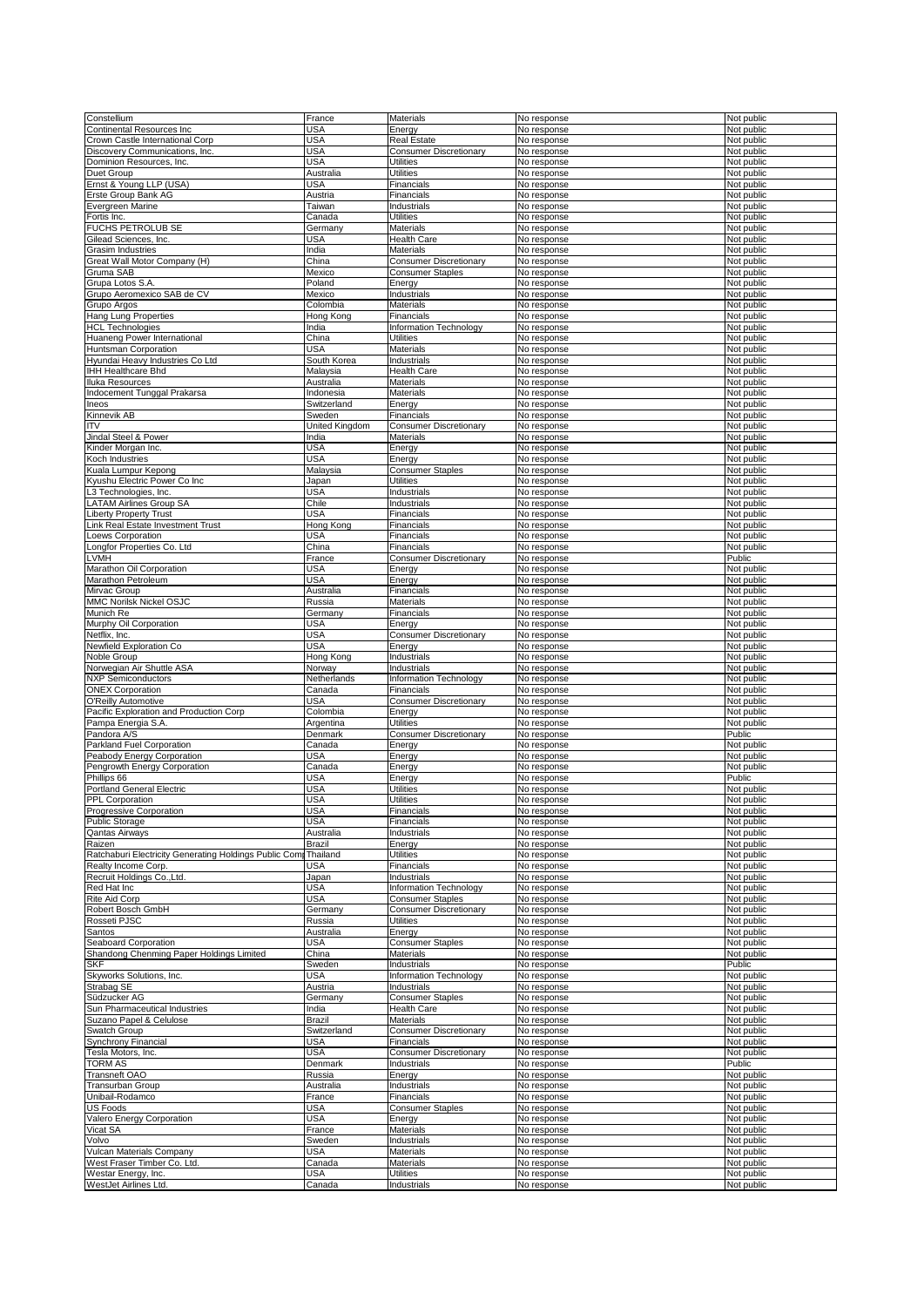| Whole Foods Market, Inc                       | <b>USA</b>     | <b>Consumer Staples</b>           | No response | Not public |
|-----------------------------------------------|----------------|-----------------------------------|-------------|------------|
|                                               |                |                                   |             |            |
| Zoetis Inc                                    | USA            | <b>Health Care</b>                | No response | Not public |
| Edeka Zentrale                                | Germany        | <b>Consumer Staples</b>           | No response | Public     |
| Adani Power Ltd                               | India          | <b>Utilities</b>                  | No response | N/A        |
| Adaro Energy PT                               | Indonesia      | Energy                            | No response | N/A        |
|                                               |                |                                   |             |            |
| Adelaide Brighton                             | Australia      | Materials                         | No response | N/A        |
| Southern Company Gas                          | USA            | <b>Utilities</b>                  | No response | N/A        |
| AirAsia Berhad                                | Malaysia       | Industrials                       | No response | N/A        |
| AKSA ENERJİ ÜRETİM A.Ş.                       | Turkey         | <b>Utilities</b>                  | No response | N/A        |
|                                               |                |                                   |             |            |
| Alba SE                                       | Germany        | Industrials                       | No response | N/A        |
| Albioma                                       | France         | <b>Utilities</b>                  | No response | N/A        |
| Aldi Nord GmbH                                | Germany        | <b>Consumer Staples</b>           | No response | N/A        |
|                                               |                |                                   |             |            |
| Alexion Pharmaceuticals                       | USA            | <b>Health Care</b>                | No response | N/A        |
| Alfa SAB de CV                                | Mexico         | Industrials                       | No response | N/A        |
| Aliaxis SA                                    | Belgium        | Industrials                       | No response | N/A        |
| Alibaba Group Holding Ltd                     | China          | Information Technology            | No response | N/A        |
|                                               |                |                                   |             |            |
| Allegheny Technologies Incorporated           | USA            | <b>Materials</b>                  | No response | N/A        |
| Alliance Holdings GP LP                       | USA            | Energy                            | No response | N/A        |
| Alliance Resource Partners L.P.               | USA            | Energy                            | No response | N/A        |
|                                               |                |                                   |             |            |
| <b>Alliant Energy Corporation</b>             | USA            | <b>Utilities</b>                  | No response | N/A        |
| Alpig Holding                                 | Switzerland    | <b>Utilities</b>                  | No response | N/A        |
| Alrosa Company Ltd                            | Russia         | Materials                         | No response | N/A        |
|                                               |                |                                   |             | N/A        |
| Altice NV                                     | Netherlands    | <b>Consumer Discretionary</b>     | No response |            |
| Aluminum Corporation of China                 | China          | Materials                         | No response | N/A        |
| Amazon.com Inc.                               | USA            | <b>Consumer Discretionary</b>     | No response | N/A        |
|                                               | USA            |                                   |             | N/A        |
| American Tower Corp.                          |                | Financials                        | No response |            |
| Aneka Tambang Tbk Pt (Antam)                  | Indonesia      | Materials                         | No response | N/A        |
| Anhui Conch Cement                            | China          | Materials                         | No response | N/A        |
| Anhui Wenergy-A                               | China          | <b>Utilities</b>                  | No response | N/A        |
|                                               |                |                                   |             |            |
| Asciano Group                                 | Australia      | Industrials                       | No response | N/A        |
| Asiana Airlines Inc                           | South Korea    | Industrials                       | No response | N/A        |
| <b>Atlantic Power Corporation</b>             | USA            | <b>Utilities</b>                  | No response | N/A        |
|                                               |                |                                   |             |            |
| Ausdrill                                      | Australia      | Industrials                       | No response | N/A        |
| <b>Broadcom Limited</b>                       | Singapore      | Information Technology            | No response | N/A        |
| Avianca Holdings S.A.                         | Panama         | Industrials                       | No response | N/A        |
|                                               |                |                                   |             | N/A        |
| Avista Corporation                            | USA            | <b>Utilities</b>                  | No response |            |
| <b>Bank Central Asia</b>                      | Indonesia      | Financials                        | No response | N/A        |
| Bank Hapoalim                                 | Israel         | Financials                        | No response | N/A        |
| <b>Bank Mandiri</b>                           | Indonesia      | Financials                        | No response | N/A        |
|                                               |                |                                   |             |            |
| Bank of China                                 | China          | Financials                        | No response | N/A        |
| Bank Rakyat Indonesia                         | Indonesia      | Financials                        | No response | N/A        |
| Bashneft                                      | Russia         | Energy                            | No response | N/A        |
|                                               |                |                                   |             |            |
| <b>Beijing Enterprises</b>                    | China          | Industrials                       | No response | N/A        |
| Beijing Enterprises Water Group Ltd           | Hong Kong      | <b>Utilities</b>                  | No response | N/A        |
| Beijing Haohua Energy Resource Co Ltd         | China          | Energy                            | No response | N/A        |
|                                               |                |                                   |             |            |
| Berau Coal Energy Tbk PT                      | Indonesia      | Energy                            | No response | N/A        |
| Berkshire Hathaway                            | USA            | Financials                        | No response | N/A        |
| <b>Bharat Petroleum Corporation</b>           | India          | Energy                            | No response | N/A        |
| <b>Bharti Airtel</b>                          | India          | <b>Telecommunication Services</b> | No response | N/A        |
|                                               |                |                                   |             |            |
| <b>Bidvest Group Ltd</b>                      | South Africa   | Industrials                       | No response | N/A        |
| Biomarin Pharmaceutical Inc.                  | USA            | <b>Health Care</b>                | No response | N/A        |
| <b>BlueScope Steel</b>                        | Australia      | Materials                         | No response | N/A        |
|                                               |                |                                   |             |            |
| Boart Longyear                                | USA            | Industrials                       | No response | N/A        |
| Boise Cascade Co                              | USA            | Materials                         | No response | N/A        |
| <b>Boston Properties</b>                      | USA            | Financials                        | No response | N/A        |
| <b>Brixmor Property Group Inc</b>             | <b>USA</b>     | Financials                        | No response | N/A        |
|                                               |                |                                   |             |            |
| Buckeye Partners, LP                          | USA            | Energy                            | No response | N/A        |
| <b>Buzzi Unicem</b>                           | Italy          | Materials                         | No response | N/A        |
| <b>BW LPG</b>                                 | Singapore      | Energy                            | No response | N/A        |
|                                               |                |                                   |             |            |
| C&S Wholesale Markets                         | USA            | <b>Consumer Staples</b>           | No response | N/A        |
| Cabot Oil & Gas Corporation                   | USA            | Energy                            | No response | N/A        |
| Cairn India                                   | India          | Energy                            | No response | N/A        |
|                                               |                |                                   |             |            |
| Calpine Corporation                           | USA            | <b>Utilities</b>                  | No response | N/A        |
| Canadian Oil Sands Limited                    | Canada         | Energy                            | No response | N/A        |
| Cencosud SA                                   | Chile          | <b>Consumer Staples</b>           | No response | N/A        |
| Central Pattana Pub Co Ltd                    | Thailand       | Financials                        | No response | N/A        |
|                                               |                |                                   |             |            |
| <b>CESC Ltd</b>                               | India          | <b>Utilities</b>                  | No response | N/A        |
| CEZ                                           | Czech Republic | <b>Utilities</b>                  | No response | N/A        |
| CF Industries Holdings, Inc.                  | USA            | Materials                         | No response | N/A        |
|                                               |                |                                   |             |            |
| CGG SA                                        | France         | Energy                            | No response | N/A        |
| CGN Power Co H                                | Hong Kong      | <b>Utilities</b>                  | No response | N/A        |
| Charles Taylor plc                            | United Kingdom | Financials                        | No response | N/A        |
| Charoen Pokphand Indonesia                    | Indonesia      | <b>Consumer Staples</b>           | No response | N/A        |
|                                               |                |                                   |             |            |
| <b>Charter Communications Inc</b>             | USA            | <b>Consumer Discretionary</b>     | No response | N/A        |
| Cheng Loong Corp                              | Taiwan         | <b>Materials</b>                  | No response | N/A        |
| Cheng Shin Rubber Industry Company Ltd        | Taiwan         | <b>Consumer Discretionary</b>     | No response | N/A        |
|                                               |                |                                   |             |            |
| Chesapeake Energy Corporation                 | USA            | Energy                            | No response | N/A        |
| Cheung Kong Infrastructure Holdings           | Hong Kong      | <b>Utilities</b>                  | No response | N/A        |
| Cheung Kong Property Holdings Ltd             | Cayman Islands | Financials                        | No response | N/A        |
|                                               |                |                                   |             | N/A        |
| Chicago Bridge & Iron Co. N.V.                | USA            | Industrials                       | No response |            |
| China Coal Energy                             | China          | Energy                            | No response | N/A        |
| China Communications Construction             | China          | Industrials                       | No response | N/A        |
| China COSCO SHIPPING Holdings Co., Ltd.       | China          | Industrials                       | No response | N/A        |
|                                               |                |                                   |             |            |
| China Eastern Airlines Co., Ltd.              | China          | Industrials                       | No response | N/A        |
| China Everbright Bank Co Ltd                  | China          | Financials                        | No response | N/A        |
| China Everbright International                | China          | Industrials                       | No response | N/A        |
|                                               |                |                                   |             |            |
| China Jinmao Holdings Group Limited           | Hong Kong      | Financials                        | No response | N/A        |
| China Life Insurance Company Limited          | China          | Financials                        | No response | N/A        |
| China Longyuan Power Group Corporation Ltd    | China          | <b>Utilities</b>                  | No response | N/A        |
| China Mengniu Dairy Company Limited           | Hong Kong      | <b>Consumer Staples</b>           | No response | N/A        |
|                                               |                |                                   |             |            |
| China Merchants Bank                          | China          | Financials                        | No response | N/A        |
| China Minsheng Banking                        | China          | Financials                        | No response | N/A        |
| China Pacific Insurance Group                 | China          | Financials                        | No response | N/A        |
|                                               |                |                                   |             |            |
| China Petrochemical Development Corp.         | Taiwan         | Materials                         | No response | N/A        |
| China Power International Development Limited | Hong Kong      | <b>Utilities</b>                  | No response | N/A        |
| China Power New Energy Development (Red Chip) | China          | <b>Utilities</b>                  | No response | N/A        |
| China Railway Construction                    |                |                                   |             | N/A        |
|                                               | China          | Industrials                       | No response |            |
| China Railway Group                           | China          | Industrials                       | No response | N/A        |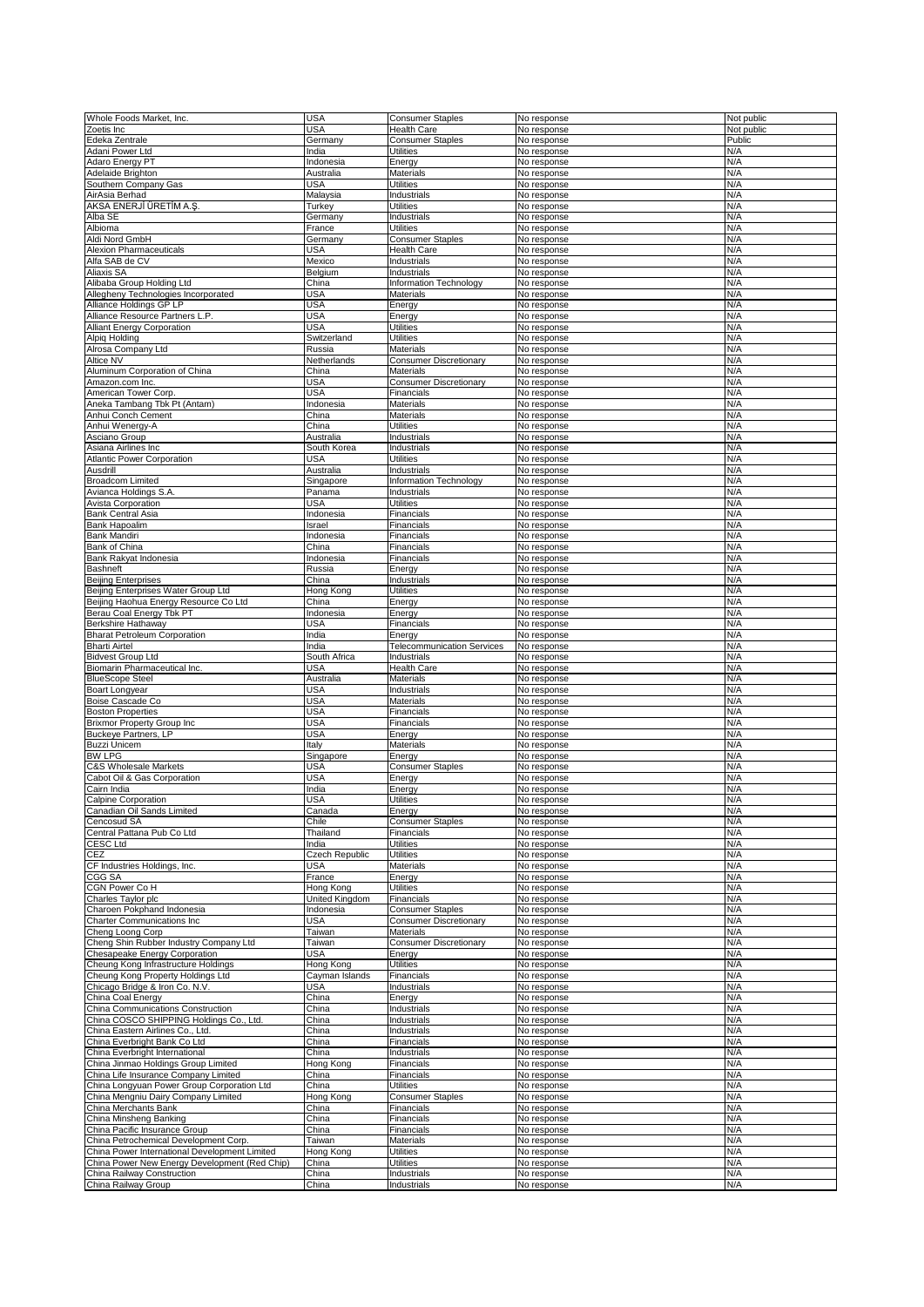| China Resources Cement Holdings                   | Hong Kong                      | Materials                         | No response | N/A |
|---------------------------------------------------|--------------------------------|-----------------------------------|-------------|-----|
| China Resources Gas Group Ltd.                    | Hong Kong                      | Utilities                         | No response | N/A |
| China Resources Land                              | Hong Kong                      | <b>Financials</b>                 | No response | N/A |
| China Resources Power Holdings Company Limited    | China                          | Utilities                         | No response | N/A |
|                                                   |                                |                                   |             |     |
| China Shanshui Cement Group Limited               | China                          | Materials                         | No response | N/A |
| China Shipping Container Lines                    | China                          | Industrials                       | No response | N/A |
| China Shipping Development                        | China                          | Industrials                       | No response | N/A |
|                                                   |                                |                                   |             |     |
| China Southern Airlines Company Limited           | China                          | Industrials                       | No response | N/A |
| China State Construction Engineering Corp. Ltd.   | China                          | Industrials                       | No response | N/A |
| China Unicom                                      | Hong Kong                      | <b>Telecommunication Services</b> | No response | N/A |
|                                                   |                                |                                   |             |     |
| China United Network Communications               | China                          | <b>Telecommunication Services</b> | No response | N/A |
| Christian Dior                                    | France                         | Consumer Discretionary            | No response | N/A |
| Chubu Electric Power Co., Inc.                    | Japan                          | Utilities                         | No response | N/A |
|                                                   |                                |                                   |             |     |
| Cimarex Energy Co.                                | USA                            | Energy                            | No response | N/A |
| CIMPOR - Cimentos de Portugal SGPS SA             | Portugal                       | Materials                         | No response | N/A |
| <b>Citic Securities</b>                           | China                          | Financials                        | No response | N/A |
|                                                   |                                |                                   |             |     |
|                                                   | South Korea                    | Industrials                       | No response | N/A |
| CK Hutchison Holdings Ltd                         | Hong Kong                      | Financials                        | No response | N/A |
| Cleco Corporation                                 | USA                            | Utilities                         | No response | N/A |
|                                                   |                                |                                   |             |     |
| Cliffs Natural Resources Inc                      | USA                            | Materials                         | No response | N/A |
| <b>CNOOC</b>                                      | China                          | Energy                            | No response | N/A |
| Coal India                                        | India                          | Energy                            | No response | N/A |
|                                                   |                                |                                   |             |     |
| Companhia de Eletricidade do Estado da Bahia COEI | Brazil                         | Utilities                         | No response | N/A |
| Compania General de Electricidad SA               | Chile                          | Utilities                         | No response | N/A |
| Concho Resources                                  | USA                            | Energy                            | No response | N/A |
|                                                   |                                |                                   |             |     |
| Copa Holdings, S.A.                               | Panama                         | Industrials                       | No response | N/A |
| Country Garden Holdings Co                        | China                          | Financials                        | No response | N/A |
|                                                   |                                |                                   |             |     |
| Cox Enterprises Inc.                              | USA                            | <b>Consumer Discretionary</b>     | No response | N/A |
| CR Bard Inc                                       | USA                            | <b>Health Care</b>                | No response | N/A |
| CropEnergies AG                                   | Germany                        | Energy                            | No response | N/A |
|                                                   |                                |                                   |             | N/A |
| <b>CRRC</b> Corporation Limited                   | Hong Kong                      | Industrials                       | No response |     |
| Ctrip.com International Ltd                       | China                          | <b>Consumer Discretionary</b>     | No response | N/A |
| <b>Cumberland Gulf Group</b>                      | <b>USA</b>                     | <b>Consumer Discretionary</b>     | No response | N/A |
|                                                   |                                |                                   |             |     |
| CVR Energy Inc                                    | USA                            | Energy                            | No response | N/A |
| Posco Daewoo Co                                   | South Korea                    | Industrials                       | No response | N/A |
|                                                   |                                |                                   |             |     |
| Daido Steel Co., Ltd.                             | Japan                          | Materials                         | No response | N/A |
| Daio Paper Corporation                            | Japan                          | <b>Materials</b>                  | No response | N/A |
| Dangote Cement PLC                                | Nigeria                        | Materials                         | No response | N/A |
|                                                   |                                |                                   |             |     |
| Daqin Railway                                     | China                          | Industrials                       | No response | N/A |
| Darden Restaurants, Inc.                          | USA                            | <b>Consumer Discretionary</b>     | No response | N/A |
| Datang Huayin Electric Power Co., Ltd.            | China                          | Utilities                         | No response | N/A |
|                                                   |                                |                                   |             |     |
| Datang International Power Generation             | China                          | Utilities                         | No response | N/A |
| Datong Coal Industry Co. Ltd.                     | China                          | Energy                            | No response | N/A |
| Denbury Resources Inc                             | USA                            | Energy                            |             | N/A |
|                                                   |                                |                                   | No response |     |
| Digital Realty Trust Inc                          | USA                            | Financials                        | No response | N/A |
| Dish Network Corp                                 | USA                            | <b>Consumer Discretionary</b>     | No response | N/A |
|                                                   |                                |                                   |             |     |
| Dniproenerho VAT                                  | Ukraine                        | <b>Utilities</b>                  | No response | N/A |
| <b>Dollar General Corporation</b>                 | USA                            | <b>Consumer Discretionary</b>     | No response | N/A |
| Dollar Tree Inc                                   | USA                            | <b>Consumer Discretionary</b>     | No response | N/A |
|                                                   |                                |                                   |             |     |
|                                                   |                                |                                   |             |     |
| Dominion Diamond Corp                             | Canada                         | Materials                         | No response | N/A |
|                                                   | China                          |                                   |             | N/A |
| Dongfeng Motor Group                              |                                | <b>Consumer Discretionary</b>     | No response |     |
| Drax Group                                        | United Kingdom                 | Utilities                         | No response | N/A |
| Dynegy Inc.                                       | USA                            | Utilities                         | No response | N/A |
|                                                   |                                |                                   |             |     |
| E.Leclerc SA                                      | France                         | <b>Consumer Staples</b>           | No response | N/A |
| Ecopetrol Sa                                      | Colombia                       | Energy                            | No response | N/A |
| El Paso Electric                                  | USA                            | Utilities                         | No response | N/A |
|                                                   |                                |                                   |             |     |
| El Puerto de Liverpool SAB de CV                  | Mexico                         | <b>Consumer Discretionary</b>     | No response | N/A |
| Electricity Generating Public Co Ltd              | Thailand                       | <b>Utilities</b>                  | No response | N/A |
| Elmű Nyrt.                                        | Hungary                        | Utilities                         | No response | N/A |
|                                                   |                                |                                   |             |     |
| E-MART Co., Ltd                                   | South Korea                    | <b>Consumer Staples</b>           | No response | N/A |
| <b>Enel Generacion</b>                            | Chile                          | Utilities                         | No response | N/A |
| <b>ENEA S.A.</b>                                  | Poland                         | Utilities                         | No response | N/A |
|                                                   |                                |                                   |             |     |
| Energisa <sub>SA</sub>                            | Brazil                         | <b>Utilities</b>                  | No response | N/A |
| Energy Absolute Public Company Limited            | Thailand                       | Energy                            | No response | N/A |
| <b>Energy Transfer Partners LP</b>                | USA                            |                                   | No response | N/A |
|                                                   |                                | Energy                            |             |     |
| Enel Americas S.A.                                | Chile                          | <b>Utilities</b>                  | No response | N/A |
| Eneva                                             | Brazil                         | Utilities                         | No response | N/A |
|                                                   |                                |                                   |             |     |
| <b>ENN Energy Holdings</b>                        | China                          | Utilities                         | No response | N/A |
| Ensco International Incorporated                  | United Kingdom                 | Energy                            | No response | N/A |
| <b>Enteray Corporation</b>                        | USA                            | Utilities                         | No response | N/A |
|                                                   |                                |                                   |             |     |
| Enterprise Products Partners L.P.                 | USA                            | Energy                            | No response | N/A |
| <b>EQT Corporation</b>                            | USA                            | Energy                            | No response | N/A |
| Equatorial Energia SA                             | Brazil                         | Utilities                         | No response | N/A |
| Equifax Inc.                                      | USA                            | Industrials                       | No response | N/A |
|                                                   |                                |                                   |             |     |
| <b>Equity Residential</b>                         | <b>USA</b>                     | Financials                        | No response | N/A |
| Eramet                                            | France                         | Materials                         | No response | N/A |
|                                                   |                                |                                   |             | N/A |
| EREĞLİ DEMİR VE ÇELİK FABRİKALARI T.A.Ş.          | Turkey                         | Materials                         | No response |     |
| Essar Power Canada Ltd.                           | Canada                         | Utilities                         | No response | N/A |
| Essex Property Trust, Inc.                        | USA                            | Financials                        | No response | N/A |
|                                                   |                                |                                   |             |     |
| Etisalat                                          | United Arab Emirate            | <b>Telecommunication Services</b> | No response | N/A |
| China Evergrande Group                            | China                          | Financials                        | No response | N/A |
| Exor S.p.A.                                       | Italy                          | Financials                        | No response | N/A |
|                                                   |                                |                                   |             |     |
| Facebook                                          | USA                            | Information Technology            | No response | N/A |
| Felda Global Ventures                             | Malaysia                       | <b>Consumer Staples</b>           | No response | N/A |
| FGC UES - Federal Grid Company of Unified Energy  | Russia                         | Utilities                         | No response | N/A |
|                                                   |                                |                                   |             |     |
| Fidelity Investment Management GmbH               | Germany                        | Financials                        | No response | N/A |
| <b>Fidelity National Information Services</b>     | <b>USA</b>                     | Information Technology            | No response | N/A |
| FIH Mobile Limited                                | China                          |                                   |             | N/A |
|                                                   |                                | Information Technology            | No response |     |
| First Gulf Bank                                   | United Arab Emirate Financials |                                   | No response | N/A |
| <b>FMC Technologies</b>                           | USA                            | Energy                            | No response | N/A |
|                                                   |                                |                                   |             | N/A |
| Fortune Brands, Inc.                              | USA                            | <b>Consumer Discretionary</b>     | No response |     |
| Galaxy Entertainment Group                        | Hong Kong                      | <b>Consumer Discretionary</b>     | No response | N/A |
| Gazprom Neft JSC                                  | Russia                         | Energy                            | No response | N/A |
| GCL-Poly Energy Holdings Ltd.                     | Hong Kong                      | Information Technology            | No response | N/A |
|                                                   |                                |                                   |             |     |
| <b>GD Power Development</b>                       | China                          | Utilities                         | No response | N/A |
| General Dynamics Corporation                      | USA                            | Industrials                       | No response | N/A |
| Genesis Energy                                    | New Zealand                    | <b>Utilities</b>                  | No response | N/A |
| <b>Genting Berhad</b>                             | Malaysia                       | <b>Consumer Discretionary</b>     | No response | N/A |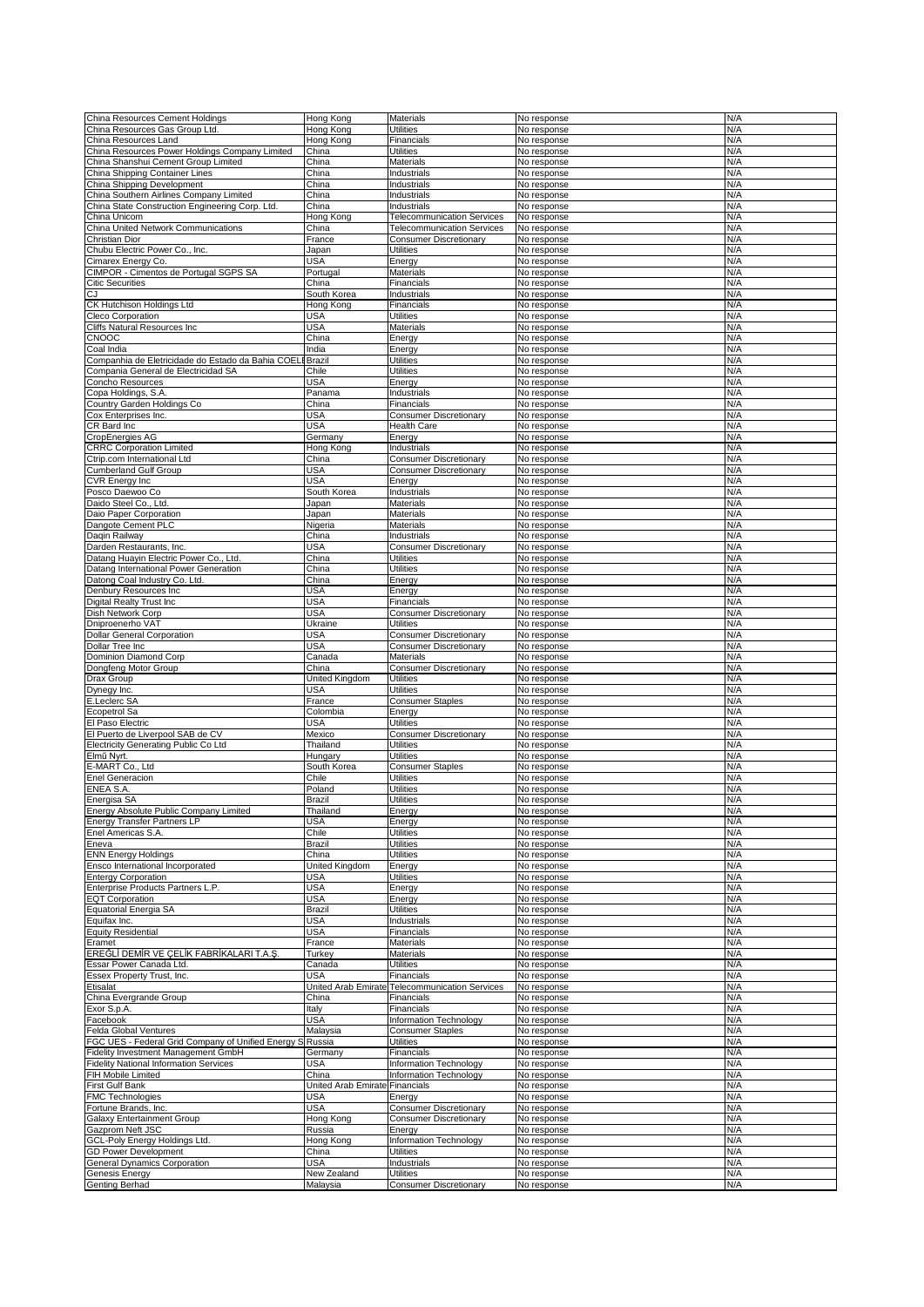| Genuine Parts Company                           | <b>USA</b>     | <b>Consumer Discretionary</b>     | No response | N/A |
|-------------------------------------------------|----------------|-----------------------------------|-------------|-----|
| <b>GF Securities</b>                            | China          | Financials                        | No response | N/A |
| Gibson Energy Inc                               | Canada         | Energy                            | No response | N/A |
| Global Telecom Holding                          | Egypt          | <b>Telecommunication Services</b> | No response | N/A |
| Glow Energy Public Company Limited              | Thailand       | <b>Utilities</b>                  | No response | N/A |
| Gol Linhas Aereas Inteligentes S.A.             | Brazil         | Industrials                       | No response | N/A |
| Great Plains Energy, Inc.                       | USA            | <b>Utilities</b>                  | No response | N/A |
| Groupe BPCE                                     | France         | Financials                        | No response | N/A |
| <b>Groupe Bruxelles Lambert SA</b>              | Belgium        | Financials                        | No response | N/A |
|                                                 | Poland         |                                   |             | N/A |
| Grupa Azoty S.A.                                |                | Materials                         | No response |     |
| <b>GS Holdings Corp</b>                         | South Korea    | Energy                            | No response | N/A |
| Guangdong Baolihua New Energy Stock Co., Ltd.   | China          | Utilities                         | No response | N/A |
| Guangdong Electric Power Development Co.        | China          | Utilities                         | No response | N/A |
| Guangxi Guidong Electric Power Co Ltd           | China          | <b>Utilities</b>                  | No response | N/A |
| Guangxi Guiguan Electric Power, Ltd.            | China          | <b>Utilities</b>                  | No response | N/A |
| Guangzhou Automobile Group Co. Ltd              | China          | <b>Consumer Discretionary</b>     | No response | N/A |
| Guangzhou Development Group Incorporated        | China          | <b>Utilities</b>                  | No response | N/A |
| Guangzhou R&F Properties Co., Ltd.              | China          | Financials                        | No response | N/A |
|                                                 |                |                                   |             |     |
| Guodian Changyuan Electric Power Company Ltd    | China          | <b>Utilities</b>                  | No response | N/A |
| GVK Power & Infrastructure                      | India          | Industrials                       | No response | N/A |
| Hainan Airlines Co-A                            | China          | Industrials                       | No response | N/A |
| Hanjaya Mandala Sampoerna                       | Indonesia      | <b>Consumer Staples</b>           | No response | N/A |
| Hanjin Shipping Co Ltd                          | South Korea    | Industrials                       | No response | N/A |
| Hankyu Hanshin Holdings, Inc.                   | Japan          | Industrials                       | No response | N/A |
| Hanwha Chemical Corp                            | South Korea    | Materials                         | No response | N/A |
| Hargreaves Services plc                         | United Kingdom | Energy                            | No response | N/A |
| HCA                                             | USA            | <b>Health Care</b>                | No response | N/A |
|                                                 |                |                                   |             |     |
| <b>HE Butt Grocery Company</b>                  | <b>USA</b>     | <b>Consumer Staples</b>           | No response | N/A |
| Hellenic Petroleum                              | Greece         | Energy                            | No response | N/A |
| Henan Shen Huo Coal                             | China          | Energy                            | No response | N/A |
| Henan Yuneng Holdings Co., Ltd.                 | China          | Utilities                         | No response | N/A |
| Henderson Land Dev                              | Hong Kong      | Financials                        | No response | N/A |
| Hengyi Petrochemical Co Ltd                     | China          | Materials                         | No response | N/A |
| Hermes International                            | France         | <b>Consumer Discretionary</b>     | No response | N/A |
| Hexagon AB                                      | Sweden         | Information Technology            | No response | N/A |
|                                                 |                |                                   |             | N/A |
| Hindalco Industries                             | India          | Materials                         | No response |     |
| <b>Hindustan Petroleum Corporation</b>          | India          | Energy                            | No response | N/A |
| Hokkaido Electric Power Co., Inc.               | Japan          | <b>Utilities</b>                  | No response | N/A |
| Hokuriku Electric Power Company                 | Japan          | Utilities                         | No response | N/A |
| HollyFrontier Corp.                             | USA            | Energy                            | No response | N/A |
| <b>Hopewell Holdings</b>                        | Hong Kong      | Industrials                       | No response | N/A |
| Housing Development Finance Corporation         | India          | Financials                        | No response | N/A |
| Huadian Energy Company Ltd                      | China          | <b>Utilities</b>                  | No response | N/A |
| Huadian Fuxin Energy Corp Ltd                   | China          | <b>Utilities</b>                  | No response | N/A |
| Huadian Power International Corporation Limited | China          | Utilities                         | No response | N/A |
|                                                 |                |                                   |             |     |
| Hub Power Company Ltd                           | Pakistan       | Utilities                         | No response | N/A |
| Huolinhe Opencut Coal Industry Corp. Ltd.       | China          | Energy                            | No response | N/A |
| Hyundai Steel Co                                | South Korea    | Materials                         | No response | N/A |
| <b>CICI Bank Limited</b>                        | India          | Financials                        | No response | N/A |
| Idemitsu Kosan Co., Ltd.                        | Japan          | Energy                            | No response | N/A |
| Incyte Corp                                     | USA            | <b>Health Care</b>                | No response | N/A |
| Indika Energy Tbk PT                            | Indonesia      | Energy                            | No response | N/A |
|                                                 |                |                                   |             |     |
| Industrial Bank of Korea                        | South Korea    | Financials                        | No response | N/A |
| Industrias Peñoles                              | Mexico         | Materials                         | No response | N/A |
| <b>Industries Qatar</b>                         | Qatar          | Industrials                       | No response | N/A |
| Infratil                                        | New Zealand    | <b>Utilities</b>                  | No response | N/A |
| Inner Mongolia Mengdian Huaneng Thermal         | China          | Utilities                         | No response | N/A |
| Inner mongolia Yitai Coal Company Ltd.          | China          | Energy                            | No response | N/A |
| Inner Mongolian Baotou Steel Union (A)          | China          | Materials                         | No response | N/A |
| Inotera Memories Inc                            | Taiwan         | Information Technology            | No response | N/A |
| Intuitive Surgical Inc.                         | USA            | <b>Health Care</b>                | No response | N/A |
| <b>Investor AB</b>                              | Sweden         | Financials                        | No response | N/A |
|                                                 |                |                                   |             |     |
| Irkutskenergo OJSC                              | Russia         | <b>Utilities</b>                  | No response | N/A |
| IRPC Pcl                                        | Thailand       | Energy                            | No response | N/A |
| Japan Post Bank                                 | Japan          | Financials                        | No response | N/A |
| Japan Post Holdings                             | Japan          | Financials                        | No response | N/A |
| Jardine Matheson                                | Hong Kong      | Industrials                       | No response | N/A |
| Jardine Strategic                               | Hong Kong      | Industrials                       | No response | N/A |
| Jastrzebska Spolka Weglowa SA (JSW)             | Poland         | <b>Materials</b>                  | No response | N/A |
| JD.com Inc                                      | China          | <b>Consumer Discretionary</b>     | No response | N/A |
| Jet Airways (India) Ltd.                        | India          | Industrials                       | No response | N/A |
| JG Summit Holdings Inc.                         | Philippines    | Industrials                       | No response | N/A |
| Jiangxi Copper Company Limited                  | China          | Materials                         | No response | N/A |
| Jiangxi Ganneng Co., Ltd.                       | China          | <b>Utilities</b>                  | No response | N/A |
|                                                 |                |                                   |             |     |
| Jilin Power Share Co Ltd                        | China          | <b>Utilities</b>                  | No response | N/A |
| Jizhong Energy Resources Co. Ltd.               | China          | Enerav                            | No response | N/A |
| JK Cement Ltd                                   | India          | Materials                         | No response | N/A |
| Just Energy Group Inc.                          | Canada         | <b>Utilities</b>                  | No response | N/A |
| Kapstone Paper And Packaging                    | USA            | Materials                         | No response | N/A |
| ксс                                             | South Korea    | Industrials                       | No response | N/A |
| Keio Corporation                                | Japan          | Industrials                       | No response | N/A |
| K-Electric Ltd                                  | Pakistan       | <b>Utilities</b>                  | No response | N/A |
| Keyence Corporation                             | Japan          | Information Technology            | No response | N/A |
| KGHM Polska Miedź S.A.                          | Poland         | Materials                         | No response | N/A |
| Kia Motors Corp                                 | South Korea    | <b>Consumer Discretionary</b>     | No response | N/A |
|                                                 |                |                                   |             |     |
| Kingboard Chemicals Holdings                    | Hong Kong      | Information Technology            | No response | N/A |
| Kirby Corporation                               | <b>USA</b>     | Industrials                       | No response | N/A |
| KOC HOLDING A.S.                                | Turkey         | <b>Industrials</b>                | No response | N/A |
| CJ Korea Express                                | South Korea    | Industrials                       | No response | N/A |
| Korea Gas Corp                                  | South Korea    | <b>Utilities</b>                  | No response | N/A |
| Korea Zinc Co Ltd                               | South Korea    | Materials                         | No response | N/A |
| Korean Air Lines Co Ltd                         | South Korea    | Industrials                       | No response | N/A |
| Kot Addu Power Co Ltd                           | Pakistan       | <b>Utilities</b>                  | No response | N/A |
| KSK Energy Ventures Limited                     | India          | <b>Utilities</b>                  | No response | N/A |
| KT&G                                            | South Korea    | <b>Consumer Staples</b>           | No response | N/A |
|                                                 |                |                                   |             |     |
| Kunlun Energy Company Limited                   | Hong Kong      | Energy                            | No response | N/A |
| Lend Lease Group                                | Australia      | <b>Real Estate</b>                | No response | N/A |
| Les Mousquetaires                               | France         | <b>Consumer Staples</b>           | No response | N/A |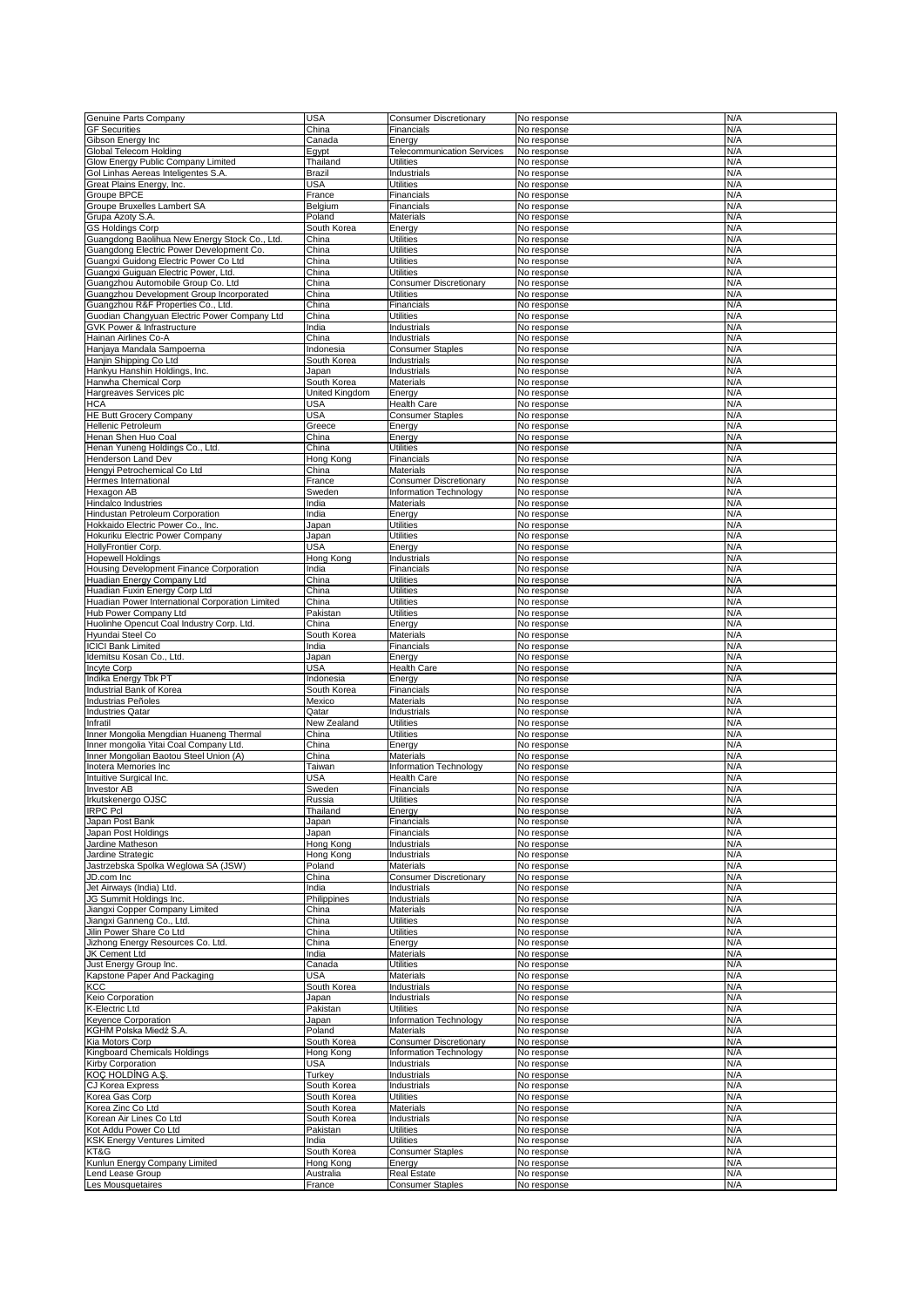| Liberty Interactive Corp                   | <b>USA</b>   | <b>Consumer Discretionary</b> | No response | N/A |
|--------------------------------------------|--------------|-------------------------------|-------------|-----|
| inkedIn Corp.                              | USA          | Information Technology        | No response | N/A |
| inn Energy                                 | USA          | Energy                        | No response | N/A |
| otte Shopping                              | South Korea  | <b>Consumer Discretionary</b> | No response | N/A |
| ouis Dreyfus                               | Netherlands  | <b>Consumer Staples</b>       | No response | N/A |
| ove's travel                               | USA          | <b>Consumer Staples</b>       | No response | N/A |
| uxottica Group                             | Italy        | <b>Consumer Discretionary</b> | No response | N/A |
| Magnit                                     | Russia       | <b>Consumer Staples</b>       | No response | N/A |
| Mainova AG                                 | Germany      | <b>Utilities</b>              | No response | N/A |
|                                            |              |                               |             |     |
| Major Drilling Group International         | Canada       | Materials                     | No response | N/A |
| Mangalore Refinery and Petrochemicals      | India        | Energy                        | No response | N/A |
| Manila Electric                            | Philippines  | Utilities                     | No response | N/A |
| Martin Marietta Materials, Inc.            | USA          | Materials                     | No response | N/A |
| Maruichi Steel Tube Ltd.                   | Japan        | Materials                     | No response | N/A |
| Maruti Suzuki India                        | India        | <b>Consumer Discretionary</b> | No response | N/A |
| Matson Inc                                 | USA          | Industrials                   | No response | N/A |
| MDU Resources Group Inc                    | <b>USA</b>   | <b>Utilities</b>              | No response | N/A |
|                                            |              |                               |             |     |
| Mechel                                     | Russia       | Materials                     | No response | N/A |
| Meijer                                     | USA          | Consumer Discretionary        | No response | N/A |
| Metalurgica Gerdau S.A.                    | Brazil       | Materials                     | No response | N/A |
| Midea Group Co Ltd                         | China        | <b>Consumer Discretionary</b> | No response | N/A |
| Minebea Co., Ltd.                          | Japan        | Industrials                   | No response | N/A |
| Minerva Foods                              | Brazil       | <b>Consumer Staples</b>       | No response | N/A |
| <b>MISC</b>                                | Malaysia     | Industrials                   | No response | N/A |
| Mitsui Engineering & Shipbuilding Co Ltd   | Japan        | Industrials                   | No response | N/A |
| MMK - Magnitogorsk Iron & Steel Works      |              | Materials                     |             | N/A |
|                                            | Russia       |                               | No response |     |
| Monster Beverage Corporation               | <b>USA</b>   | <b>Consumer Staples</b>       | No response | N/A |
| Mosenergo OAO                              | Russia       | <b>Utilities</b>              | No response | N/A |
| Naspers                                    | South Africa | <b>Consumer Discretionary</b> | No response | N/A |
| National Oilwell Varco, Inc.               | USA          | Energy                        | No response | N/A |
| Naver                                      | South Korea  | Information Technology        | No response | N/A |
| Neptune Orient Lines Ltd                   | Singapore    | Industrials                   | No response | N/A |
| NetEase Inc.                               | China        | Information Technology        | No response | N/A |
| New China Life Insurance                   | China        | Financials                    | No response | N/A |
|                                            |              |                               |             |     |
| New World Resources N.V.                   | Netherlands  | Materials                     | No response | N/A |
| NLC India Ltd                              | India        | <b>Utilities</b>              | No response | N/A |
| Nine Dragons Paper Holdings                | Hong Kong    | <b>Materials</b>              | No response | N/A |
| Nintendo Co., Ltd.                         | Japan        | Information Technology        | No response | N/A |
| NIS a.d. Novi Sad                          | Serbia       | Energy                        | No response | N/A |
| Nisshin Steel Holdings Co., Ltd.           | Japan        | Materials                     | No response | N/A |
| Norske Skog                                | Norway       | Materials                     | No response | N/A |
|                                            |              |                               |             | N/A |
| Northland Power Inc                        | Canada       | <b>Utilities</b>              | No response |     |
| Northwestern Corporation                   | <b>USA</b>   | <b>Utilities</b>              | No response | N/A |
| Norwegian Cruise Line Holdings Ltd         | USA          | <b>Consumer Discretionary</b> | No response | N/A |
| Novolipetsk Steel OJSC                     | Russia       | Materials                     | No response | N/A |
| <b>NTPC Ltd</b>                            | India        | <b>Utilities</b>              | No response | N/A |
| Nucor Corporation                          | USA          | Materials                     | No response | N/A |
| SFR Group SA                               | France       | <b>Consumer Discretionary</b> | No response | N/A |
| OCI Company Ltd                            | South Korea  | Materials                     | No response | N/A |
| OCIN.V.                                    | Netherlands  | Industrials                   | No response | N/A |
|                                            |              |                               |             |     |
| Odakyu Electric Railway Co., Ltd.          | Japan        | Industrials                   | No response | N/A |
| Oil & Natural Gas                          | India        | Energy                        | No response | N/A |
| Oil India Ltd.                             | India        | Energy                        | No response | N/A |
| <b>Orient Cement Limited</b>               | India        | Materials                     | No response | N/A |
| Orient Overseas International Ltd          | Hong Kong    | Industrials                   | No response | N/A |
| Oriental Land Co Ltd.                      | Japan        | <b>Consumer Discretionary</b> | No response | N/A |
| Pacific Metals Co., Ltd.                   | Japan        | Materials                     | No response | N/A |
| Pakistan State Oil Co Ltd                  | Pakistan     | Energy                        | No response | N/A |
|                                            |              |                               |             |     |
| Palo Alto Networks                         | USA          | <b>Information Technology</b> | No response | N/A |
| Pan Ocean                                  | South Korea  | Industrials                   | No response | N/A |
| Pargesa Holding SA                         | Switzerland  | Financials                    | No response | N/A |
| Paychex, Inc.                              | USA          | Information Technology        | No response | N/A |
| PayPal Holdings Inc                        | <b>USA</b>   | Information Technology        | No response | N/A |
| Pemex - Petroleos Mexicanos                | Mexico       | Energy                        | No response | N/A |
| Penn West Exploration                      | Canada       | Energy                        | No response | N/A |
| Perrigo Co.                                | Ireland      | Health Care                   | No response | N/A |
| PETKIM PETROKIMYA HOLDING A.Ş.             | Turkey       | Materials                     | No response | N/A |
|                                            |              |                               |             |     |
| Petron Corp                                | Philippines  | Energy                        | No response | N/A |
| Petronas Dagangan Berhad                   | Malaysia     | Energy                        | No response | N/A |
| Petronet LNG                               | India        | Energy                        | No response | N/A |
| Picc Property & Casualty                   | China        | Financials                    | No response | N/A |
| Pilot Flying J                             | <b>USA</b>   | <b>Consumer Discretionary</b> | No response | N/A |
| Pingdingshan Tianan Coal Mining (A)        | China        | Energy                        | No response | N/A |
| Pioneer Natural Resources                  | USA          | Energy                        | No response | N/A |
| Plains All American Pipeline               | <b>USA</b>   | Energy                        | No response | N/A |
| PNM Resources, Inc.                        | <b>USA</b>   | <b>Utilities</b>              | No response | N/A |
| Polska Grupa Energetyczna (PGE) SA         | Poland       | Utilities                     | No response | N/A |
| Polski Koncern Naftowy ORLEN               | Poland       | Energy                        | No response | N/A |
| Polskie Górnictwo Naftowe i Gazownictwo SA | Poland       |                               |             | N/A |
|                                            |              | Energy                        | No response |     |
| Polyus PJSC                                | Russia       | Materials                     | No response | N/A |
| Porsche Automobil Holding SE               | Germany      | <b>Consumer Discretionary</b> | No response | N/A |
| POSCO CHEMTECH                             | South Korea  | Materials                     | No response | N/A |
| Pou Chen Corp.                             | Taiwan       | <b>Consumer Discretionary</b> | No response | N/A |
| Power Assets Holdings Limited              | Hong Kong    | <b>Utilities</b>              | No response | N/A |
| Power Grid Corpn. of India                 | India        | <b>Utilities</b>              | No response | N/A |
| President Chain Store Corp                 | Taiwan       | <b>Consumer Staples</b>       | No response | N/A |
| Progressive Waste Solutions Ltd.           | Canada       | Industrials                   | No response | N/A |
|                                            |              |                               |             |     |
| Public Bank BHD                            | Malaysia     | Financials                    | No response | N/A |
| <b>Publix Supermarkets</b>                 | USA          | <b>Consumer Staples</b>       | No response | N/A |
| Qatar Electricity & Water Company          | Qatar        | <b>Utilities</b>              | No response | N/A |
| Qatar Gas Transport                        | Qatar        | Energy                        | No response | N/A |
| <b>QEP Resources</b>                       | USA          | Energy                        | No response | N/A |
| Dominion Questar Corp                      | <b>USA</b>   | <b>Utilities</b>              | No response | N/A |
| Rallye Sa                                  | France       | <b>Consumer Staples</b>       | No response | N/A |
| Ramsay Health Care                         | Australia    | <b>Health Care</b>            | No response | N/A |
| Reliance Industries                        | India        | Energy                        | No response | N/A |
|                                            |              |                               |             |     |
| Reliance Infrastructure                    | India        | <b>Utilities</b>              | No response | N/A |
| <b>Reliance Power</b>                      | India        | <b>Utilities</b>              | No response | N/A |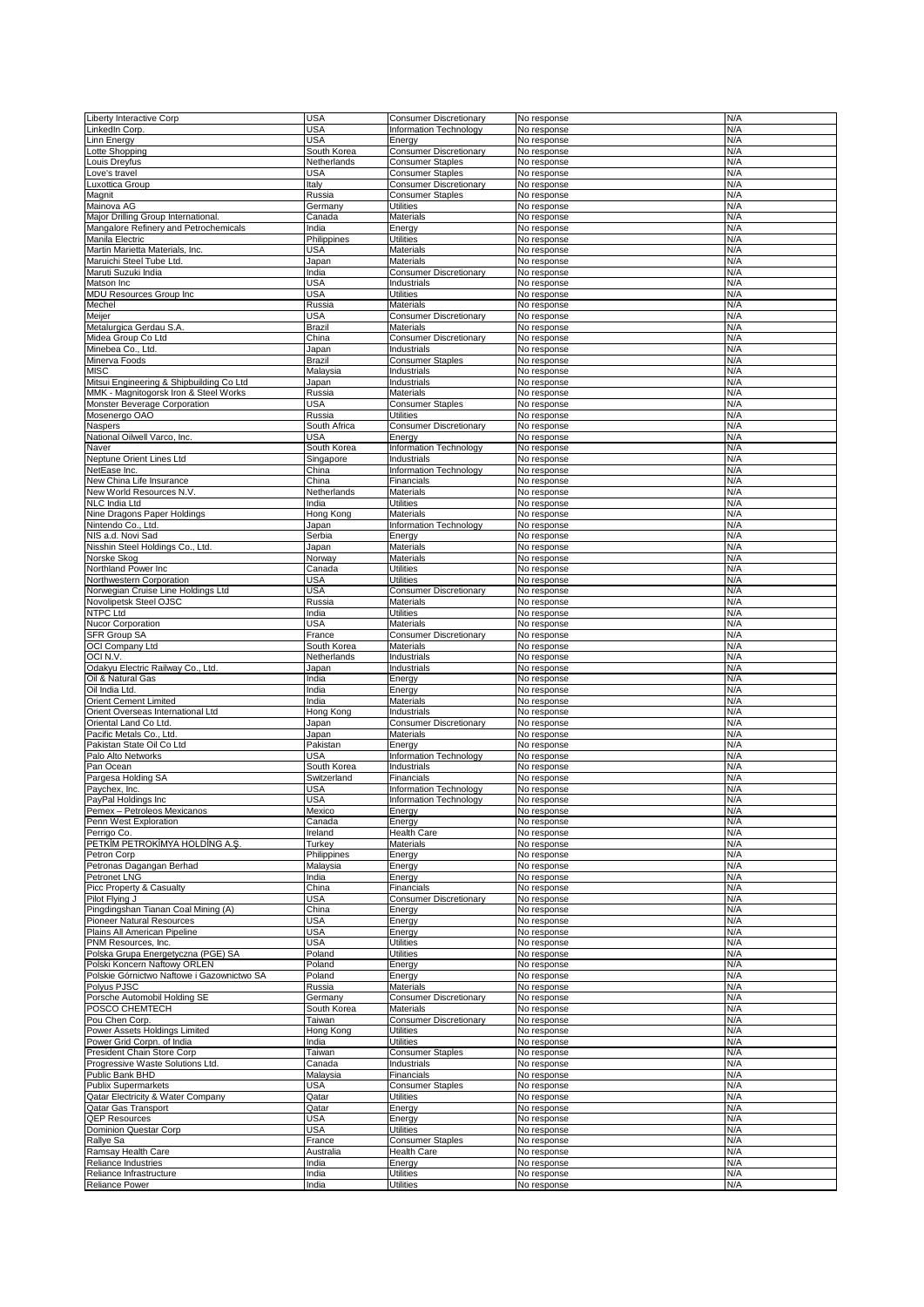| <b>REWE Group</b>                                 | Germany             | <b>Consumer Staples</b>           | No response                | N/A        |
|---------------------------------------------------|---------------------|-----------------------------------|----------------------------|------------|
| <b>Reves Holdings</b>                             | USA                 | <b>Consumer Staples</b>           | No response                | N/A        |
| Roper Industries Inc                              | USA                 | Industrials                       | No response                | N/A        |
| Ross Stores Inc                                   | <b>USA</b>          | <b>Consumer Discretionary</b>     |                            | N/A        |
|                                                   |                     |                                   | No response                |            |
| Rumo                                              | <b>Brazil</b>       | Industrials                       | No response                | N/A        |
| Ryanair Holding PLC                               | Ireland             | Industrials                       | No response                | N/A        |
| Ryerson                                           | <b>USA</b>          | Materials                         | No response                | N/A        |
| S.A.C.I. Falabella                                | Chile               | <b>Consumer Discretionary</b>     | No response                | N/A        |
|                                                   |                     |                                   |                            |            |
| Saic Motor Corporation                            | China               | <b>Consumer Discretionary</b>     | No response                | N/A        |
| Samsung Life Insurance                            | South Korea         | Financials                        | No response                | N/A        |
| Saras SpA                                         | Italy               | Energy                            | No response                | N/A        |
| Saudi Electricity                                 | Saudi Arabia        | <b>Utilities</b>                  | No response                | N/A        |
|                                                   |                     |                                   |                            |            |
| Sberbank Rossii                                   | Russia              | Financials                        | No response                | N/A        |
| SDIC Huajing Power Holdings                       | China               | <b>Utilities</b>                  | No response                | N/A        |
| Séché Environnement                               | France              | Industrials                       | No response                | N/A        |
| Seibu Holdings Inc.                               | Japan               | Industrials                       | No response                | N/A        |
|                                                   |                     |                                   |                            |            |
| Semapa - Sociedade de Investimento e Gestao SGPS  | Portugal            | Materials                         | No response                | N/A        |
| Sembcorp Marine                                   | Singapore           | Industrials                       | No response                | N/A        |
| SeverStal PAO                                     | Russia              | Materials                         | No response                | N/A        |
| Shandong Xinneng Taishan Power Generation Co Ltd  | China               | Utilities                         | No response                | N/A        |
|                                                   |                     |                                   |                            | N/A        |
| Shanghai Electric Power Company Limited           | China               | <b>Utilities</b>                  | No response                |            |
| Shanxi Coking Co Ltd                              | China               | Energy                            | No response                | N/A        |
| Shanxi Lu'an Environmental Energy Dev.Co          | China               | Energy                            | No response                | N/A        |
| Shanxi Xishan Coal and Electricity Power          | China               | Energy                            | No response                | N/A        |
|                                                   |                     |                                   |                            | N/A        |
| Shanxi Zhangze Electric Power Co. Ltd.            | China               | Utilities                         | No response                |            |
| Shenergy                                          | China               | Utilities                         | No response                | N/A        |
| Shenwan Hongyuan Group                            | China               | Financials                        | No response                | N/A        |
| Shenzhen Energy Group                             | China               | Utilities                         | No response                | N/A        |
|                                                   | China               | Materials                         |                            | N/A        |
| Shenzhen Zhongjin Lingnan-A                       |                     |                                   | No response                |            |
| Shikoku Electric Power Co., Inc.                  | Japan               | Utilities                         | No response                | N/A        |
| Shimano, Inc.                                     | Japan               | <b>Consumer Discretionary</b>     | No response                | N/A        |
| Sino Land                                         | Hong Kong           | Financials                        | No response                | N/A        |
|                                                   |                     |                                   |                            |            |
| Sino-Ocean Land Holdings                          | China               | Financials                        | No response                | N/A        |
| SINOPEC Shanghai Petrochemical Co. Ltd.           | China               | <b>Materials</b>                  | No response                | N/A        |
| Sirius XM Radio Inc                               | <b>USA</b>          | <b>Consumer Discretionary</b>     | No response                | N/A        |
| <b>SJVN Ltd</b>                                   | India               | <b>Utilities</b>                  | No response                | N/A        |
|                                                   |                     |                                   |                            |            |
| SK Innovation Co Ltd                              | South Korea         | Energy                            | No response                | N/A        |
| Skywest Inc                                       | USA                 | Industrials                       | No response                | N/A        |
| SM Energy Co.                                     | <b>USA</b>          | Energy                            | No response                | N/A        |
| <b>SMC Corporation</b>                            | Japan               | Industrials                       | No response                | N/A        |
|                                                   |                     |                                   |                            |            |
| Sociedad Quimica y Minera de Chile SA             | Chile               | Materials                         | No response                | N/A        |
| S-Oil Corp                                        | South Korea         | Energy                            | No response                | N/A        |
| Southern Copper Corporation                       | Peru                | Materials                         | No response                | N/A        |
|                                                   |                     |                                   |                            | N/A        |
| Southwestern Energy                               | <b>USA</b>          | Energy                            | No response                |            |
| Spectra Energy Corp                               | <b>USA</b>          | Energy                            | No response                | N/A        |
| Ssang Yong Cement Industry Co., Ltd.              | South Korea         | Materials                         | No response                | N/A        |
| Steel Authority of India                          | India               | Materials                         | No response                | N/A        |
|                                                   | <b>USA</b>          |                                   |                            | N/A        |
| Steel Dynamics Inc.                               |                     | Materials                         | No response                |            |
| Stericycle Inc.                                   | <b>USA</b>          | Industrials                       | No response                | N/A        |
|                                                   |                     |                                   |                            |            |
|                                                   |                     |                                   |                            |            |
| Sumitomo Realty & Development Co., Ltd.           | Japan               | Financials                        | No response                | N/A        |
| Sun Art Retail Group Ltd                          | Hong Kong           | <b>Consumer Staples</b>           | No response                | N/A        |
| Sun Hung Kai Properties                           | Hong Kong           | Financials                        | No response                | N/A        |
| SunTrust Banks, Inc.                              | <b>USA</b>          | Financials                        | No response                | N/A        |
|                                                   |                     |                                   |                            |            |
| SUPERVALU INC.                                    | <b>USA</b>          | <b>Consumer Staples</b>           | No response                | N/A        |
| Taiwan Cement                                     | Taiwan              | Materials                         | No response                | N/A        |
| Tangshan Jidong Cement Co-A                       | China               | Materials                         | No response                | N/A        |
| Tata Metaliks Ltd                                 | India               | Materials                         | No response                | N/A        |
|                                                   |                     |                                   |                            |            |
| TAURON Polska Energia S.A                         | Poland              | <b>Utilities</b>                  | No response                | N/A        |
| TD Ameritrade                                     | <b>USA</b>          | Financials                        | No response                | N/A        |
| <b>Telekomunikasi Indonesia</b>                   | Indonesia           | <b>Telecommunication Services</b> | No response                | N/A        |
| <b>Tenaris S.A</b>                                | Luxembourg          | Energy                            | No response                | N/A        |
|                                                   | China               |                                   |                            | N/A        |
| <b>Fencent Holdings</b>                           |                     | Information Technology            | No response                |            |
| Ternium SA                                        | Luxembourg          | Materials                         | No response                | N/A        |
| Thai Airways Intl.                                | Thailand            | Industrials                       | No response                | N/A        |
| Thai Oil Public Company Limited                   | Thailand            | Energy                            | No response                | N/A        |
|                                                   |                     | <b>Utilities</b>                  |                            | N/A        |
| The Chugoku Electric Power Company                | Japan               |                                   | No response                |            |
| The Priceline Group Inc                           | <b>USA</b>          | <b>Consumer Discretionary</b>     | No response                | N/A        |
| The Southern Company                              | <b>USA</b>          | <b>Utilities</b>                  | No response                | N/A        |
| Tingyi (Cayman Islands) Holdings                  | Hong Kong           | <b>Consumer Staples</b>           | No response                | N/A        |
| <b>Titan Cement</b>                               | Greece              | Materials                         | No response                | N/A        |
|                                                   |                     |                                   |                            |            |
| Tohoku Electric Power Co., Inc.                   | Japan               | <b>Utilities</b>                  | No response                | N/A        |
| Tonen General Sekiyu K.K.                         | Japan               | Energy                            | No response                | N/A        |
| <b>Tongling Nonferrous Metals-A</b>               | China               | <b>Materials</b>                  | No response                | N/A        |
| <b>Torrent Power</b>                              | India               | <b>Utilities</b>                  | No response                | N/A        |
|                                                   |                     |                                   |                            |            |
| TÜPRAŞ-TÜRKİYE PETROL RAFİNERİLERİ A.Ş            | Turkey              | Energy                            | No response                | N/A        |
| TÜRK HAVA YOLLARI A.O.                            | Turkey              | Industrials                       | No response                | N/A        |
| <b>UGI Corporation</b>                            | USA                 | <b>Utilities</b>                  | No response                | N/A        |
| United Overseas Bank                              | Singapore           | Financials                        | No response                | N/A        |
|                                                   |                     |                                   |                            |            |
| United States Steel Corporation                   | USA                 | Materials                         | No response                | N/A        |
| <b>United Tractors</b>                            | Indonesia           | Industrials                       | No response                | N/A        |
| <b>Unitil Corp</b>                                | <b>USA</b>          | <b>Utilities</b>                  | No response                | N/A        |
| Universal Health Services                         | <b>USA</b>          | <b>Health Care</b>                | No response                | N/A        |
|                                                   |                     |                                   |                            |            |
| Usinas Siderúrgicas de Minas Gerais S.A. Usiminas | <b>Brazil</b>       | Materials                         | No response                | N/A        |
| <b>UTair Aviation</b>                             | Russia              | Industrials                       | No response                | N/A        |
| <b>VEON Ltd</b>                                   | Netherlands         | <b>Telecommunication Services</b> | No response                | N/A        |
| Virgin Australia Holdings                         | Australia           | Industrials                       | No response                | N/A        |
|                                                   |                     |                                   |                            |            |
| VITOL SA                                          | Netherlands         | Energy                            | No response                | N/A        |
| Vornado Realty Trust                              | <b>USA</b>          | Financials                        | No response                | N/A        |
| Weichai Power Co,.Ltd.                            | China               | Industrials                       | No response                | N/A        |
| Westlake Chemical Corp                            | <b>USA</b>          | <b>Materials</b>                  | No response                | N/A        |
|                                                   |                     |                                   |                            |            |
| <b>Wharf Holdings</b>                             | Hong Kong           | Financials                        | No response                | N/A        |
| Wheelock                                          | Hong Kong           | Financials                        | No response                | N/A        |
| <b>Whiting Petroleum Corp</b>                     | <b>USA</b>          | Energy                            | No response                | N/A        |
| Williams Companies, Inc.                          | <b>USA</b>          | Energy                            | No response                | N/A        |
|                                                   |                     |                                   |                            |            |
| Wintime Energy Co Ltd                             | China               | Energy                            | No response                | N/A        |
| Workday, Inc.                                     | <b>USA</b>          | Information Technology            | No response                | N/A        |
| <b>Wpx Energy</b><br>Wuhan Iron and Steel (A)     | <b>USA</b><br>China | Energy<br>Materials               | No response<br>No response | N/A<br>N/A |